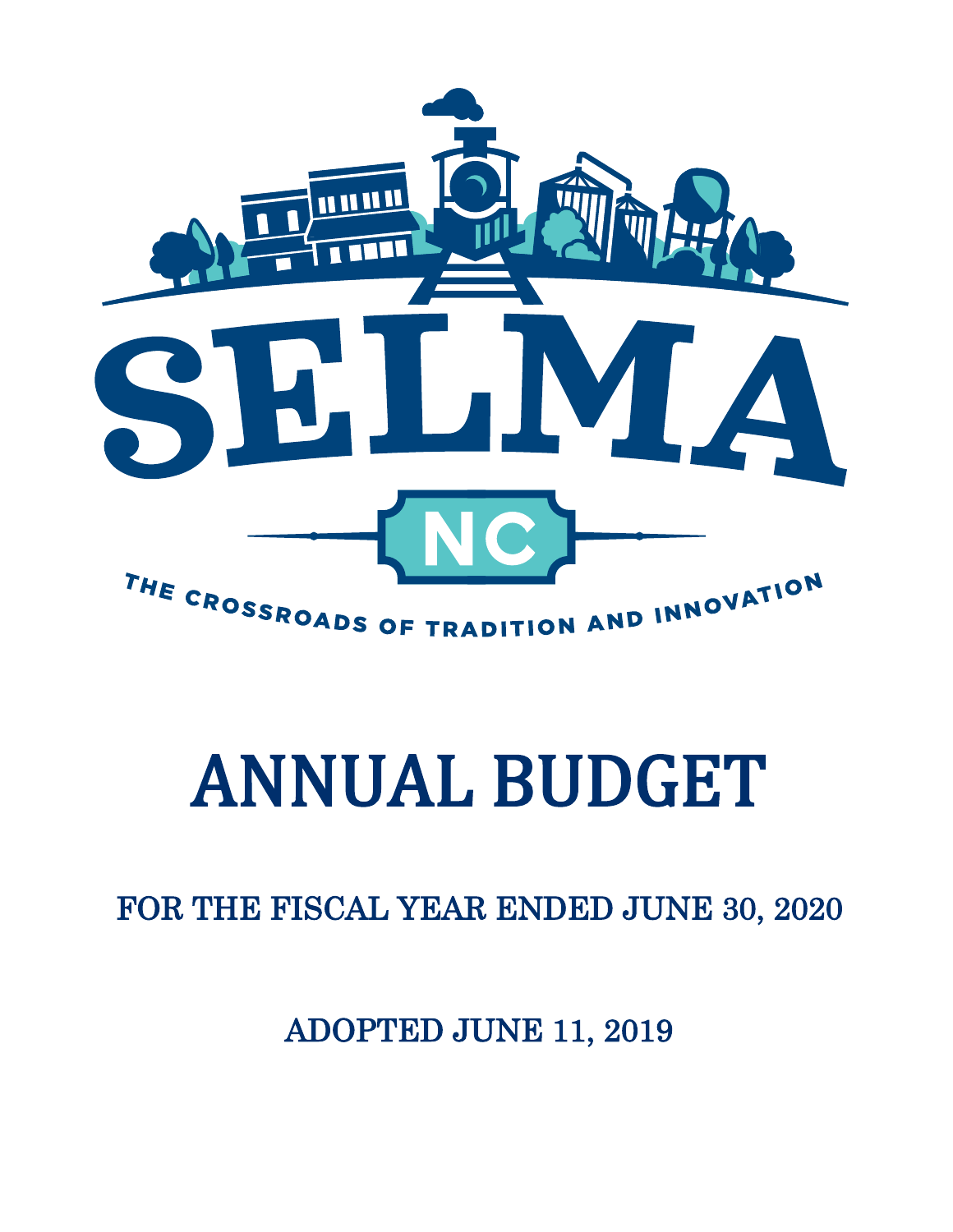# **Town of Selma Budget FY 2019-2020**

## **Summary of Total Revenues vs. Expenditures**

|                                               | <b>Amended</b> | <b>Mngr Recommend</b> | <b>Board</b>    | $\frac{9}{6}$ |
|-----------------------------------------------|----------------|-----------------------|-----------------|---------------|
| <b>Revenues</b>                               | FY 2019        | FY 2020               | <b>Approved</b> | Change        |
| <b>General Fund</b>                           | 7,899,698.00   | 6,560,482.00          | 6,560,482.00    | $-16.95%$     |
| <b>Water Capital Reserve Fund</b>             | 41,934.00      | 200,000.00            | 147,058.00      | 250.69%       |
| <b>Sewer Capital Reserve Fund</b>             | 102,594.00     | 400,000.00            | 219,300.00      | 113.76%       |
| <b>Electric Capital Reserve Fund</b>          | 423,268.00     | 5,000.00              | 5,000.00        | $-98.82%$     |
| Fire Protection-Petroleum Term Fund           | 25,000.00      | 26,000.00             | 26,000.00       | 4.00%         |
| <b>Water Fund</b>                             | 1,393,050.00   | 1,578,600.00          | 1,506,396.00    | 8.14%         |
| <b>Sewer Fund</b>                             | 2,843,768.00   | 3,267,190.00          | 2,992,711.00    | 5.24%         |
| <b>Electric Fund</b>                          | 8,350,647.00   | 8,407,160.00          | 8,407,160.00    | 0.68%         |
|                                               |                |                       |                 |               |
| <b>TOTAL REVENUE</b>                          | 21,079,959.00  | 20,444,432.00         | 19,864,107.00   | $-5.77%$      |
|                                               |                |                       |                 |               |
| <b>Expenditures</b>                           |                |                       |                 |               |
| <b>General Fund</b>                           |                |                       |                 |               |
| Governing Body                                | 128,046.00     | 76,204.00             | 76,204.00       | -40.49%       |
| Administration                                | 467,589.00     | 439,885.00            | 438,708.00      | $-6.18%$      |
| Finance                                       | 154,405.00     | 184,433.00            | 183,541.00      | 18.87%        |
| <b>Public Facilities &amp; Grounds</b>        | 889,357.00     | 526,750.00            | 548,886.00      | $-38.28%$     |
| Non-Profit Organization Support               | 36,974.00      | 27,225.00             | 27,225.00       | $-26.37%$     |
| Planning & Econ Dev                           | 417,082.00     | 403,940.00            | 401,736.00      | $-3.68%$      |
| Police                                        | 1,913,197.00   | 1,965,688.00          | 1,965,688.00    | 2.74%         |
| Fire                                          | 1,562,739.00   | 798,653.00            | 791,846.00      | $-49.33%$     |
| <b>Public Works</b>                           | 1,069,683.00   | 1,134,965.00          | 1,129,469.00    | 5.59%         |
| Powell Bill                                   | 365,780.00     | 167,000.00            | 167,000.00      | $-54.34%$     |
| Recreation                                    | 690,101.00     | 629,541.00            | 625,581.00      | $-9.35%$      |
| Library                                       | 204,745.00     | 206,198.00            | 204,598.00      | $-0.07%$      |
|                                               | 7,899,698.00   | 6,560,482.00          | 6,560,482.00    | -16.95%       |
| <b>Water Capital Reserve Fund</b>             |                |                       |                 |               |
| Transfers and Reserve for Future Expenditures | 41,934.00      | 200,000.00            | 147,058.00      | 250.69%       |
| <b>Sewer Capital Reserve Fund</b>             |                |                       |                 |               |
| Transfers and Reserve for Future Expenditures | 102,594.00     | 400,000.00            | 219,300.00      | 113.76%       |
| <b>Electric Capital Reserve Fund</b>          |                |                       |                 |               |
| Transfers and Reserve for Future Expenditures | 423,268.00     | 5,000.00              | 5,000.00        | $-98.82%$     |
| Fire Protection-Petroleum Term Fund           |                |                       |                 |               |
| Expenditures                                  | 25,000.00      | 26,000.00             | 26,000.00       | 4.00%         |
| <b>Water Fund</b>                             |                |                       |                 |               |
| Administration                                | 628,489.00     | 688,624.00            | 673,066.00      | 7.09%         |
| Operations                                    | 764,561.00     | 889,976.00            | 833,330.00      | 8.99%         |
|                                               | 1,393,050.00   | 1,578,600.00          | 1,506,396.00    | 8.14%         |
| <b>Sewer Fund</b>                             |                |                       |                 |               |
| Administration                                | 1,053,885.00   | 1,048,229.00          | 864,367.00      | $-17.98%$     |
| Operations                                    | 1,789,883.00   | 2,218,961.00          | 2,128,344.00    | 18.91%        |
|                                               | 2,843,768.00   | 3,267,190.00          | 2,992,711.00    | 5.24%         |
| <b>Electric Fund</b>                          |                |                       |                 |               |
| Administration                                | 1,165,569.00   | 1,245,418.00          | 1,245,418.00    | 6.85%         |
| <b>Electric Operations</b>                    | 1,079,491.00   | 1,007,015.00          | 1,000,259.00    | $-7.34%$      |
| <b>Transfers/Power Purchases</b>              | 6,105,587.00   | 6,154,727.00          | 6,161,483.00    | 0.92%         |
|                                               | 8,350,647.00   | 8,407,160.00          | 8,407,160.00    | 0.68%         |
| <b>TOTAL EXPENDITURES</b>                     | 21,079,959.00  | 20,444,432.00         | 19,864,107.00   | $-5.77%$      |
|                                               |                |                       |                 |               |
|                                               |                |                       |                 |               |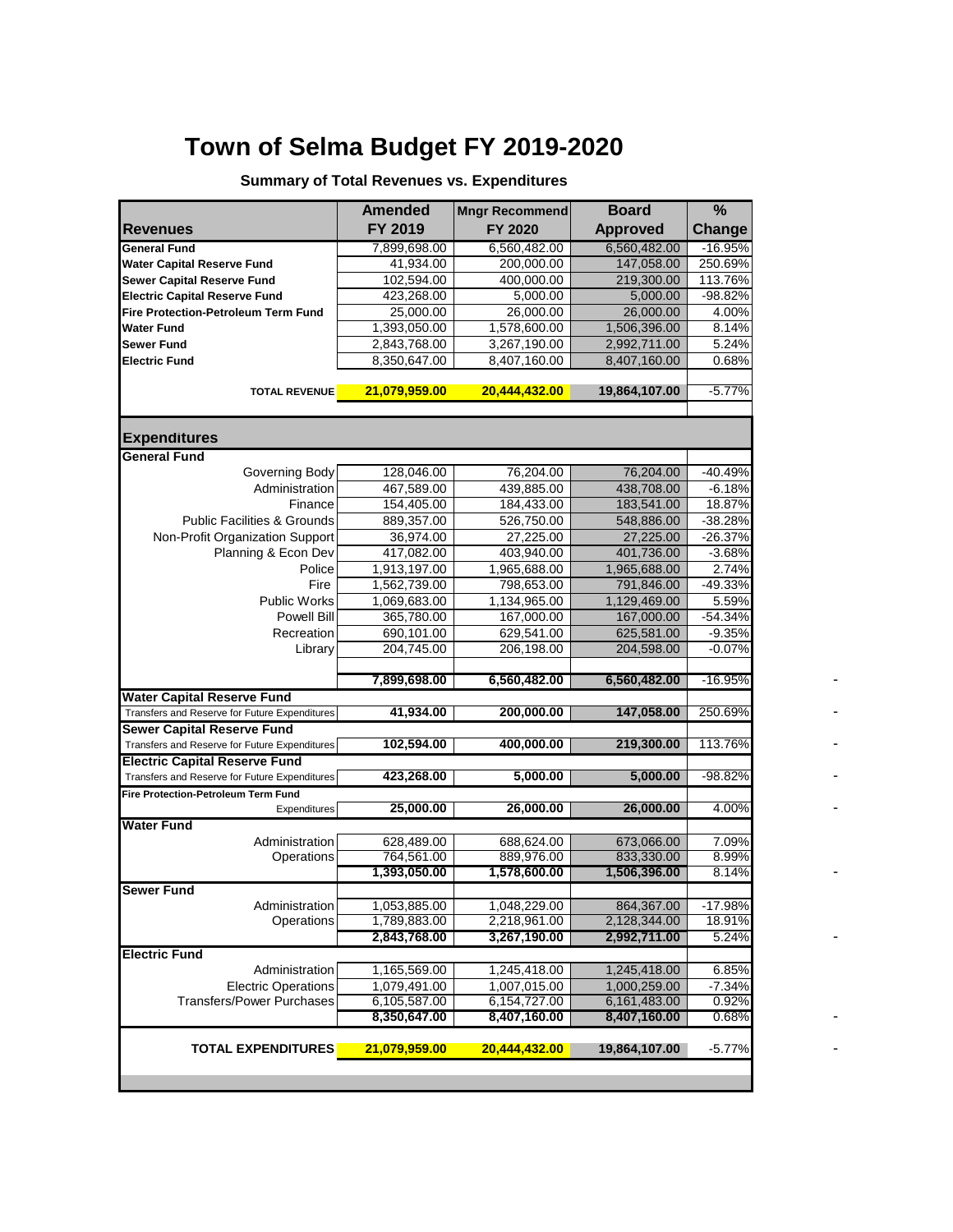Reconciliation Between Recommended Budget and Adopted Budget:

| <b>General Fund:</b>                                        |              |
|-------------------------------------------------------------|--------------|
| <b>Recommended Budget - Expenditures</b><br>Administration  | 6,560,482.00 |
| 401K                                                        | (1, 177.00)  |
| Finance<br>401K                                             | (892.00)     |
| <b>Public Facilities &amp; Grounds</b>                      |              |
| 401K                                                        | (1,592.00)   |
| Utilities - Electricity                                     | 7,700.00     |
| <b>Utilities - Water and Sewer</b>                          | 2,400.00     |
| Maint/Rep - Buildings                                       | 13,628.00    |
| Planning                                                    |              |
| 401K                                                        | (2,204.00)   |
| Fire                                                        |              |
| 401K                                                        | (6,807.00)   |
| <b>Public Works</b>                                         |              |
| 401K                                                        | (5,496.00)   |
| Recreation                                                  |              |
| 401K                                                        | (3,960.00)   |
| Library                                                     |              |
| 401K                                                        | (1,600.00)   |
| <b>Adopted Budget</b>                                       | 6,560,482.00 |
| <b>Water Fund:</b>                                          |              |
| Recommended Budget - Revenues                               | 1,578,600.00 |
| Sale of Water                                               | (19,262.00)  |
| <b>Water Capital Reserve</b>                                | (52, 942.00) |
|                                                             |              |
| <b>Adopted Budget</b>                                       | 1,506,396.00 |
|                                                             |              |
| Recommended Budget - Expenditures                           | 1,578,600.00 |
| <b>Water Administration</b>                                 |              |
| 401k                                                        | (4,883.00)   |
| <b>USDA Interest - Raw Water</b><br><b>Water Operations</b> | (10,675.00)  |
| 401K                                                        | (3,704.00)   |
| <b>Transfer to Capital Reserve</b>                          | (52,942.00)  |
| <b>Adopted Budget</b>                                       | 1,506,396.00 |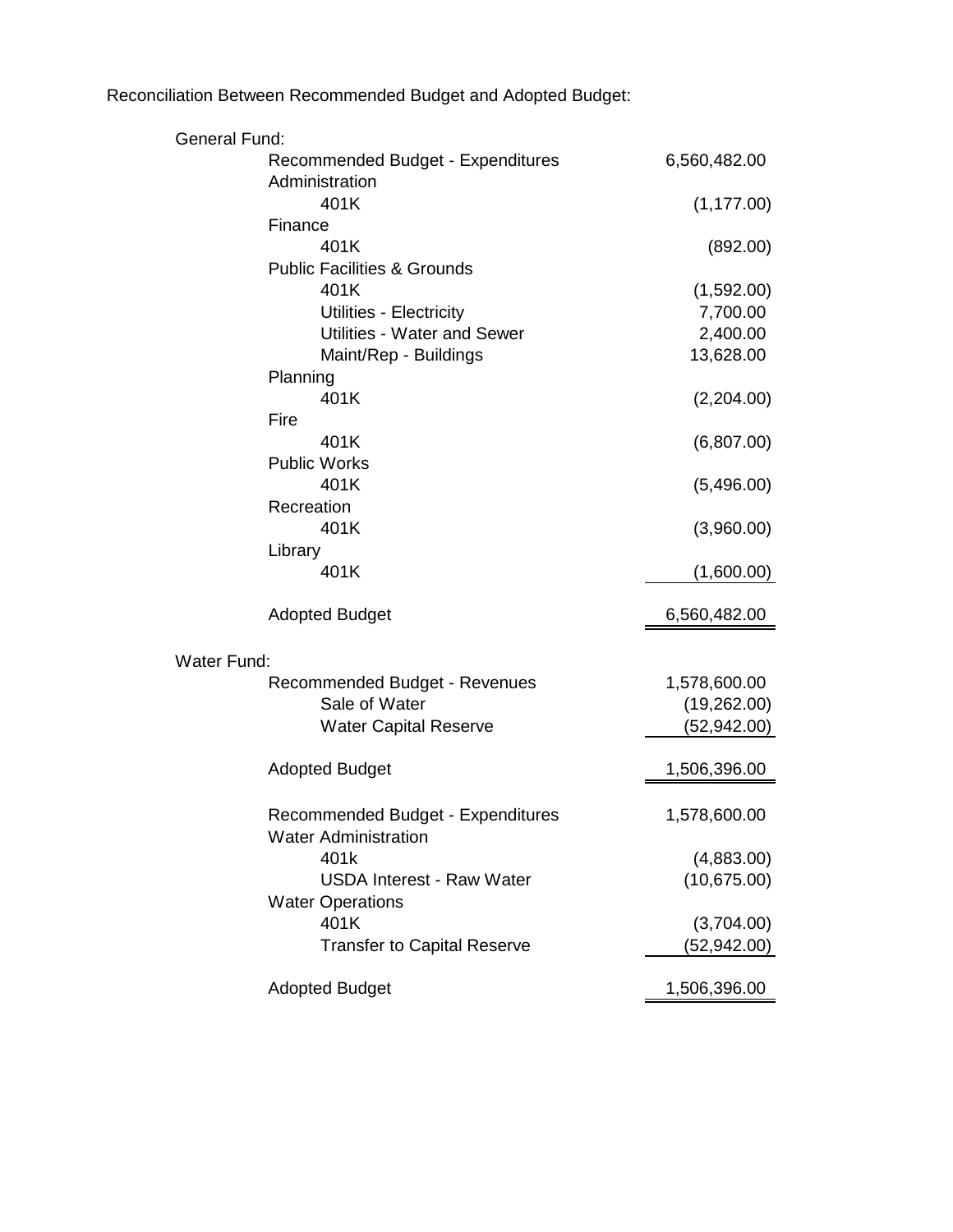| Sewer Fund:                       |                                                                         |               |
|-----------------------------------|-------------------------------------------------------------------------|---------------|
|                                   | <b>Recommended Budget - Revenues</b>                                    | 3,267,190.00  |
|                                   | Sewer Charge                                                            | (93, 779.00)  |
|                                   | <b>Sewer Capital Reserve</b>                                            | (180, 700.00) |
|                                   |                                                                         |               |
|                                   | <b>Adopted Budget</b>                                                   | 2,992,711.00  |
|                                   | <b>Recommended Budget - Expenditures</b><br><b>Sewer Administration</b> | 3,267,190.00  |
|                                   | 401k                                                                    | (3, 162.00)   |
|                                   | <b>Transfer to Capital Reserve</b>                                      | (180, 700.00) |
|                                   | <b>Sewer Operations</b>                                                 |               |
|                                   | 401K                                                                    | (3,331.00)    |
|                                   | Maint/Repair - I & I                                                    | (15,000.00)   |
|                                   | Maint/Repair - Collection System                                        | (37, 409.00)  |
|                                   | <b>Wastewater Treatment</b>                                             | (34, 877.00)  |
|                                   | <b>Adopted Budget</b>                                                   | 2,992,711.00  |
|                                   |                                                                         |               |
| Electric Fund:                    |                                                                         |               |
|                                   | <b>Recommended Budget - Expenditures</b><br><b>Electric Operations</b>  | 8,407,160.00  |
|                                   | 401K                                                                    | (6,756.00)    |
|                                   | <b>Electric Purchases</b><br><b>NCEMPA</b>                              | 6,756.00      |
|                                   | <b>Adopted Budget</b>                                                   | 8,407,160.00  |
|                                   |                                                                         |               |
| <b>Water Capital Reserve Fund</b> |                                                                         |               |
|                                   | Recommended Budget - Revenues                                           | 200,000.00    |
|                                   | <b>Transfer from Water</b>                                              | (52, 942.00)  |
|                                   |                                                                         |               |
|                                   |                                                                         | 147,058.00    |
|                                   |                                                                         |               |
|                                   | <b>Recommended Budget - Expenditures</b>                                | 200,000.00    |
|                                   | Reserve for Future Expenditure                                          | (52, 942.00)  |
|                                   |                                                                         |               |
|                                   |                                                                         | 147,058.00    |
|                                   | Sewer Capital Reserve Fund                                              |               |
|                                   | <b>Recommended Budget - Revenues</b>                                    | 400,000.00    |
|                                   | <b>Transfer from Sewer</b>                                              | (180, 700.00) |
|                                   |                                                                         |               |
|                                   |                                                                         | 219,300.00    |
|                                   |                                                                         |               |
|                                   | <b>Recommended Budget - Expenditures</b>                                | 400,000.00    |
|                                   | Reserve for Future Expenditure                                          | (180,700.00)  |
|                                   |                                                                         |               |
|                                   |                                                                         | 219,300.00    |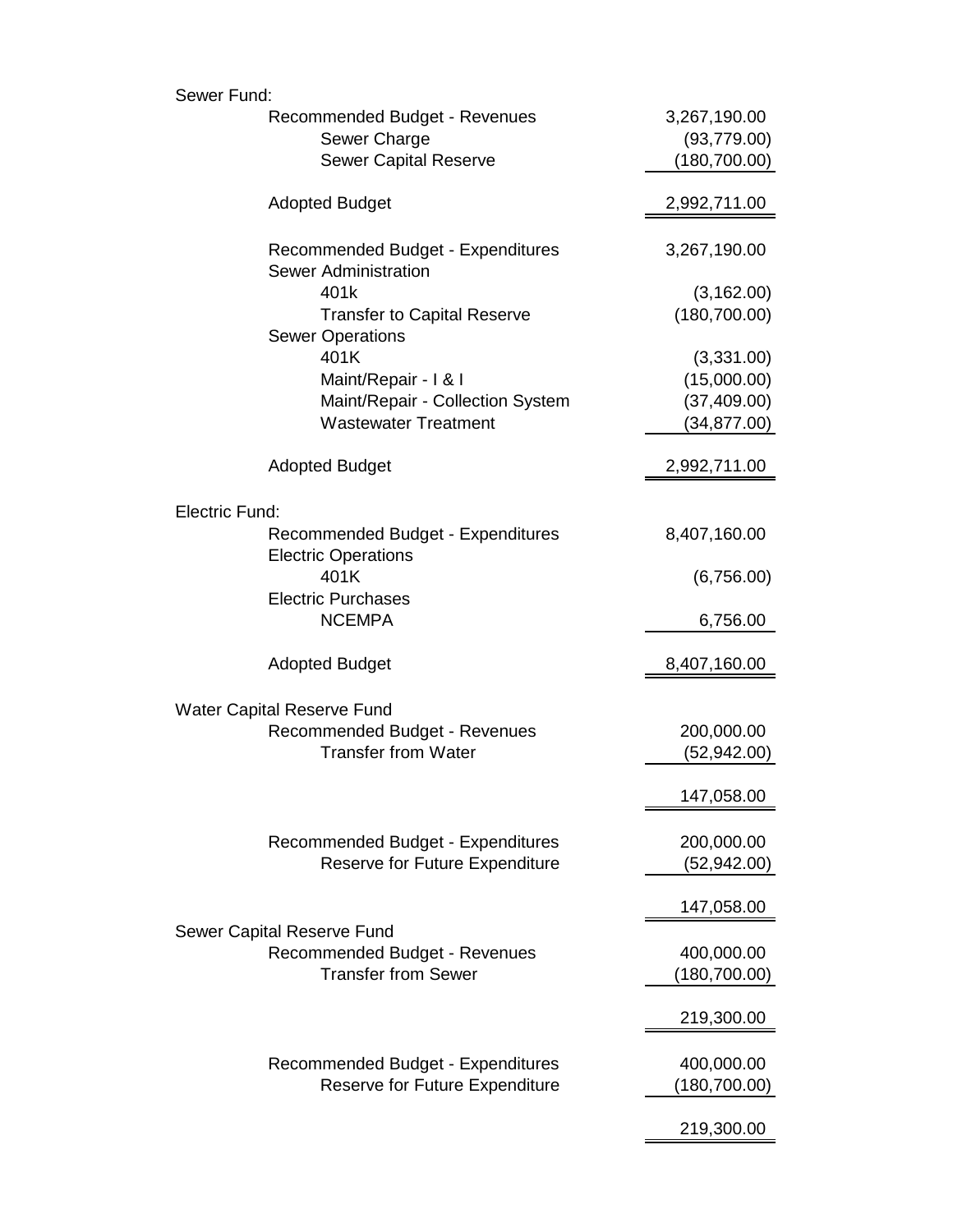## **GENERAL FUND REVENUES**

|                              |                                                                     |                                    |                                                      |                   | <b>Manager</b>                 |                          |                        |
|------------------------------|---------------------------------------------------------------------|------------------------------------|------------------------------------------------------|-------------------|--------------------------------|--------------------------|------------------------|
|                              | <b>Revenue Source</b>                                               | Amended                            | <b>YTD</b>                                           | %                 | Recommend                      | <b>Board</b>             | %                      |
|                              |                                                                     | FY 2019                            | 3/31/2019                                            |                   | FY 2020                        | <b>Approved</b>          | Change                 |
| 10-3010-0000                 | <b>Current Year Property Taxes</b>                                  | 2,275,496.00                       | 2,286,171.31                                         | 100.47%           | 2,503,642.00                   | 2,503,642.00             | 10.03%                 |
| 10-3010-0001                 | Motor Vehicle                                                       | 155,000.00                         | 119,980.23                                           | 77.41%            | 175,000.00                     | 175,000.00               | 12.90%                 |
| 10-3010-0100                 | Prior Year Taxes                                                    | 7,500.00                           | 154.01                                               | 2.05%             | 1,000.00                       | 1,000.00                 | $-86.67%$              |
| 10-3010-3200                 | Local Occupancy Tax                                                 | 107,000.00                         | 99,977.85                                            | 93.44%            | 150,000.00                     | 150,000.00               | 40.19%                 |
| 10-3050-0000                 | Payments in Lieu of Taxes                                           | 32,000.00                          | 33,575.30                                            | 104.92%           | 33,500.00                      | 33,500.00                | 4.69%                  |
| 10-3170-0000                 | <b>Tax Penalties and Interest</b>                                   | 7,500.00                           | 3,484.75                                             | 46.46%            | 6,500.00                       | 6,500.00                 | $-13.33%$              |
| 10-3230-0001                 | Sales & Use Tax Distribution                                        | 965,274.00                         | 751,667.58                                           | 77.87%            | 995,000.00                     | 995,000.00               | 3.08%                  |
| 10-3240-0000                 | <b>Fire District Tax</b>                                            | 198,447.00                         | 178,802.74                                           | 90.10%            | 220,207.00                     | 220,207.00               | 10.97%                 |
| 10-3240-0100                 | Johnston County First Responder                                     | 9,700.00                           | 4,124.97                                             | 42.53%            | 5.500.00                       | 5,500.00                 | $-43.30%$              |
| 10-3290-0000                 | <b>Interest Earned</b>                                              | 13,000.00                          | 11,275.10                                            | 86.73%            | 11,000.00                      | 11,000.00                | $-15.38%$              |
| 10-3290-0100                 | Interest - Powell Bill                                              | 3,500.00                           | 7,465.69                                             | 213.31%           | 7.000.00                       | 7,000.00                 | 100.00%                |
| 10-3290-0200                 | Interest - Suber Fund                                               | 1,000.00                           | 2,504.05                                             | 250.41%           | 2,500.00                       | 2,500.00                 | 150.00%                |
| 10-3310-0000<br>10-3315-0000 | Video Programming Tax<br>Solid Waste Disposal Tax                   | 35,000.00<br>4,000.00              | 18,780.72<br>3,300.63                                | 53.66%<br>82.52%  | 30,000.00<br>5,000.00          | 30,000.00<br>5,000.00    | $-14.29%$<br>25.00%    |
| 10-3324-0000                 | <b>Telecommunication Services Sales Tax</b>                         | 60,000.00                          | 32,365.16                                            | 53.94%            | 54,000.00                      | 54,000.00                | $-10.00%$              |
| 10-3325-0000                 | Electric Power Franchise Tax                                        | 275,000.00                         | 241,779.02                                           | 87.92%            | 350,000.00                     | 350,000.00               | 27.27%                 |
| 10-3326-0000                 | Natural Gas Excise Tax                                              | 10,000.00                          | 4,274.26                                             | 42.74%            | 11,000.00                      | 11,000.00                | 10.00%                 |
| 10-3350-0000                 | Miscellaneous Revenue                                               | 36,961.00                          | 6,428.21                                             | 17.39%            | 10,000.00                      | 10,000.00                | $-72.94%$              |
| 10-3350-0200                 | <b>Refuse Collection Fees</b>                                       | 660,000.00                         | 513,881.72                                           | 77.86%            | 660,000.00                     | 660,000.00               | 0.00%                  |
| 10-3350-0400                 | <b>Insurance Proceeds</b>                                           | 2,582.00                           | 2,582.00                                             | 100.00%           |                                |                          | $-100.00%$             |
| 10-3410-0000                 | Wine & Beer Tax                                                     | 27,000.00                          |                                                      | 0.00%             | 27,500.00                      | 27,500.00                | 1.85%                  |
| 10-3430-0000                 | <b>Powell Bill Street</b>                                           | 167,000.00                         | 166,791.62                                           | 99.88%            | 167,000.00                     | 167,000.00               | 0.00%                  |
| 10-3431-2700                 | <b>USDA Grant Civic Center</b>                                      | 197,266.00                         |                                                      | 0.00%             |                                |                          | $-100.00\%$            |
| 10-3450-0102                 | Drug Forfeiture Tax                                                 |                                    | 10,398.60                                            | #DIV/0!           |                                |                          | #DIV/0!                |
| 10-3470-0000                 | Local ABC Net Revenues                                              | 40,000.00                          | 24,553.75                                            | 61.38%<br>#DIV/0! | 40,000.00                      | 40,000.00                | 0.00%                  |
| 10-3480-0000<br>10-3480-0100 | Animal Tags<br><b>Animal Nuisance Penalties</b>                     | $\overline{\phantom{a}}$<br>250.00 | 4.00<br>$\sim$                                       | 0.00%             | $\overline{\phantom{a}}$<br>÷, |                          | #DIV/0!<br>$-100.00\%$ |
| 10-3491-0000                 | Planning & Zoning Fees                                              | 10,000.00                          | 9,700.00                                             | 97.00%            | 10,000.00                      | 10,000.00                | 0.00%                  |
| 10-3510-0000                 | <b>Court Cost Fees</b>                                              | 2,500.00                           | 1,238.19                                             | 49.53%            | 1,500.00                       | 1,500.00                 | $-40.00%$              |
| 10-3520-0000                 | Fire Protection - State Reimbursement                               | 261.00                             |                                                      | 0.00%             |                                |                          | -100.00%               |
| 10-3550-0000                 | <b>Construction Permit Fees</b>                                     |                                    | 4.50                                                 | #DIV/0!           |                                |                          | #DIV/0!                |
| 10-3550-0100                 | <b>Fire Inspection Fees</b>                                         | 5,000.00                           | 3,260.00                                             | 65.20%            | 5,000.00                       | 5,000.00                 | 0.00%                  |
| 10-3550-0200                 | Code Enforcement Citation Fees                                      | 2,500.00                           | 2,066.67                                             | 82.67%            | 2,500.00                       | 2,500.00                 | 0.00%                  |
| 10-3550-0300                 | <b>Compliance Inspection Fees</b>                                   | 2,500.00                           | $\overline{\phantom{a}}$                             | 0.00%             | 2,500.00                       | 2,500.00                 | 0.00%                  |
| 10-3600-0100                 | Library Donations - Books                                           | $\sim$                             | 2,155.79                                             | #DIV/0!           | $\blacksquare$                 | $\overline{\phantom{a}}$ | #DIV/0!                |
| 10-3610-0100                 | Cemetery Lots                                                       | 90,000.00                          | 51,810.25                                            | 57.57%            | 80,000.00                      | 80,000.00                | $-11.11%$              |
| 10-3610-0200                 | Mausoleum Crypt/Niche Sales                                         |                                    | 32,640.11                                            | #DIV/0!           | 30,000.00                      | 30,000.00                | #DIV/0!                |
| 10-3610-0250<br>10-3610-0300 | Mausoleum Bond Interest Rebate                                      | 3,500.00                           | 2,696.78                                             | 77.05%            | 1,787.00                       | 1,787.00                 | $-48.94%$              |
| 10-3611-0200                 | <b>Opening Graves</b><br><b>Library Fines/Fees</b>                  | 55,000.00<br>2,000.00              | 48,126.00<br>1,670.45                                | 87.50%<br>83.52%  | 70,000.00<br>1,700.00          | 70,000.00<br>1,700.00    | 27.27%<br>$-15.00%$    |
| 10-3612-4103                 | <b>Senior Trips</b>                                                 | 500.00                             | 345.00                                               | 69.00%            | 500.00                         | 500.00                   | 0.00%                  |
| 10-3650-0200                 | <b>Recreational Fees</b>                                            | 40,000.00                          | 53,784.71                                            | 134.46%           | 45,000.00                      | 45,000.00                | 12.50%                 |
| 10-3650-0400                 | <b>Railroad Days</b>                                                | 15,000.00                          | 17,984.22                                            | 119.89%           | 15,000.00                      | 15,000.00                | 0.00%                  |
| 10-3650-0500                 | Santa Train                                                         | 16,000.00                          | 16.030.00                                            | 100.19%           | 16,000.00                      | 16,000.00                | 0.00%                  |
| 10-3830-0000                 | Sale of Fixed Assets                                                | 153,400.00                         | 157,593.03                                           | 102.73%           |                                |                          | $-100.00%$             |
| 10-3833-0001                 | All-American Festival                                               | 2,000.00                           | 2,642.00                                             | 132.10%           | 1,200.00                       | 1,200.00                 | -40.00%                |
| 10-3833-0003                 | Donations to Selma Civic Center                                     | 11,345.00                          | 13,176.00                                            | 116.14%           |                                |                          | $-100.00%$             |
| 10-3833-0005                 | JOCO Visitors Bureau Civic Center                                   | 15,000.00                          | 15,000.00                                            | 100.00%           | ÷                              |                          | -100.00%               |
| 10-3833-0006                 | JOCO Visitors Bureau Tennis Court                                   |                                    | 5,000.00                                             | #DIV/0!           |                                |                          | #DIV/0!                |
| 10-3833-4300                 | Donations/Police Department                                         | 3,500.00                           | 2,124.80                                             | 60.71%            | $\overline{\phantom{a}}$       | ٠                        | -100.00%               |
| 10-3833-4341                 | Fire - SAFER Grant                                                  | 53,543.00                          | 16,313.44                                            | 30.47%            | 90,554.00                      | 90,554.00                | 69.12%                 |
| 10-3833-4342<br>10-3833-4343 | <b>Parks Special Events</b><br>Harrison Tennis Court Grant          | 7,000.00<br>$\sim$                 | 3,400.00<br>53,000.00                                | 48.57%<br>#DIV/0! | 7.000.00                       | 7,000.00                 | 0.00%<br>#DIV/0!       |
| 10-3833-4344                 | Arbor Program                                                       | 600.00                             | 800.00                                               | 133.33%           | ÷,                             |                          | $-100.00%$             |
| 10-3834-8602                 | Rent/Waste Industries                                               | 1,800.00                           | 900.00                                               | 50.00%            | 1,800.00                       | 1,800.00                 | 0.00%                  |
| 10-3834-8604                 | Rent/Alcoholics Anonymous                                           |                                    | 240.00                                               | #DIV/0!           | 240.00                         | 240.00                   | #DIV/0!                |
| 10-3834-8606                 | Rent/Head Start                                                     | 9,000.00                           | 7,500.00                                             | 83.33%            | 9,000.00                       | 9,000.00                 | 0.00%                  |
| 10-3834-8607                 | Rent/SBA Towers Ventures                                            | 4,800.00                           | 5,249.06                                             | 109.36%           | 6,000.00                       | 6,000.00                 | 25.00%                 |
| 10-3834-8608                 | Rent/Harrison Senior Center                                         | 1.00                               | $\overline{\phantom{a}}$                             | 0.00%             | 1.00                           | 1.00                     | 0.00%                  |
| 10-3834-8609                 | Rent/Boys & Girls Club                                              | 1.00                               | $\overline{\phantom{a}}$                             | 0.00%             | $\overline{\phantom{a}}$       |                          | $-100.00\%$            |
| 10-3834-8610                 | Rent/EMS building                                                   | 18,000.00                          | 13,500.00                                            | 75.00%            | 18,000.00                      | 18,000.00                | 0.00%                  |
| 10-3920-0500                 | Loan Proceeds                                                       | 722,000.00                         | 722,000.00                                           | 100.00%           |                                |                          | $-100.00\%$            |
| 10-3980-2000                 | Transfer from Fund 20                                               | 12,000.00                          | 12,000.00                                            | 100.00%           | $\overline{a}$                 |                          | $-100.00\%$            |
| 10-3980-6300                 | Transfer from Electric                                              | 175,000.00                         | 175,000.00                                           | 100.00%           | 175,000.00                     | 175,000.00               | 0.00%                  |
| 10-3990-0199                 | <b>Fund Balance Suber</b>                                           | 22,350.00                          |                                                      | 0.00%             | 22,351.00                      | 22,351.00                | 0.00%                  |
| 10-3990-0200                 | Fund Balance Powell Bill                                            | 216,830.00                         | $\overline{\phantom{a}}$                             | 0.00%             |                                |                          | $-100.00\%$            |
| 10-3990-0201<br>10-3990-0202 | Fund Balance Perpetual Care<br><b>Fund Balance Asset Forfeiture</b> | 7,500.00<br>40,100.00              | $\overline{\phantom{a}}$<br>$\overline{\phantom{a}}$ | 0.00%<br>0.00%    | 7,500.00                       | 7,500.00                 | 0.00%<br>-100.00%      |
| 10-3990-0000                 | <b>Fund Balance</b>                                                 | 888,691.00                         | $\overline{\phantom{a}}$                             | 0.00%             | 475,000.00                     | 475,000.00               | $-46.55%$              |
|                              | General Fund Revenues Totals                                        | 7,899,698.00                       | 5,973,274.27                                         | 75.61%            | 6,560,482.00                   | 6,560,482.00             | $-16.95%$              |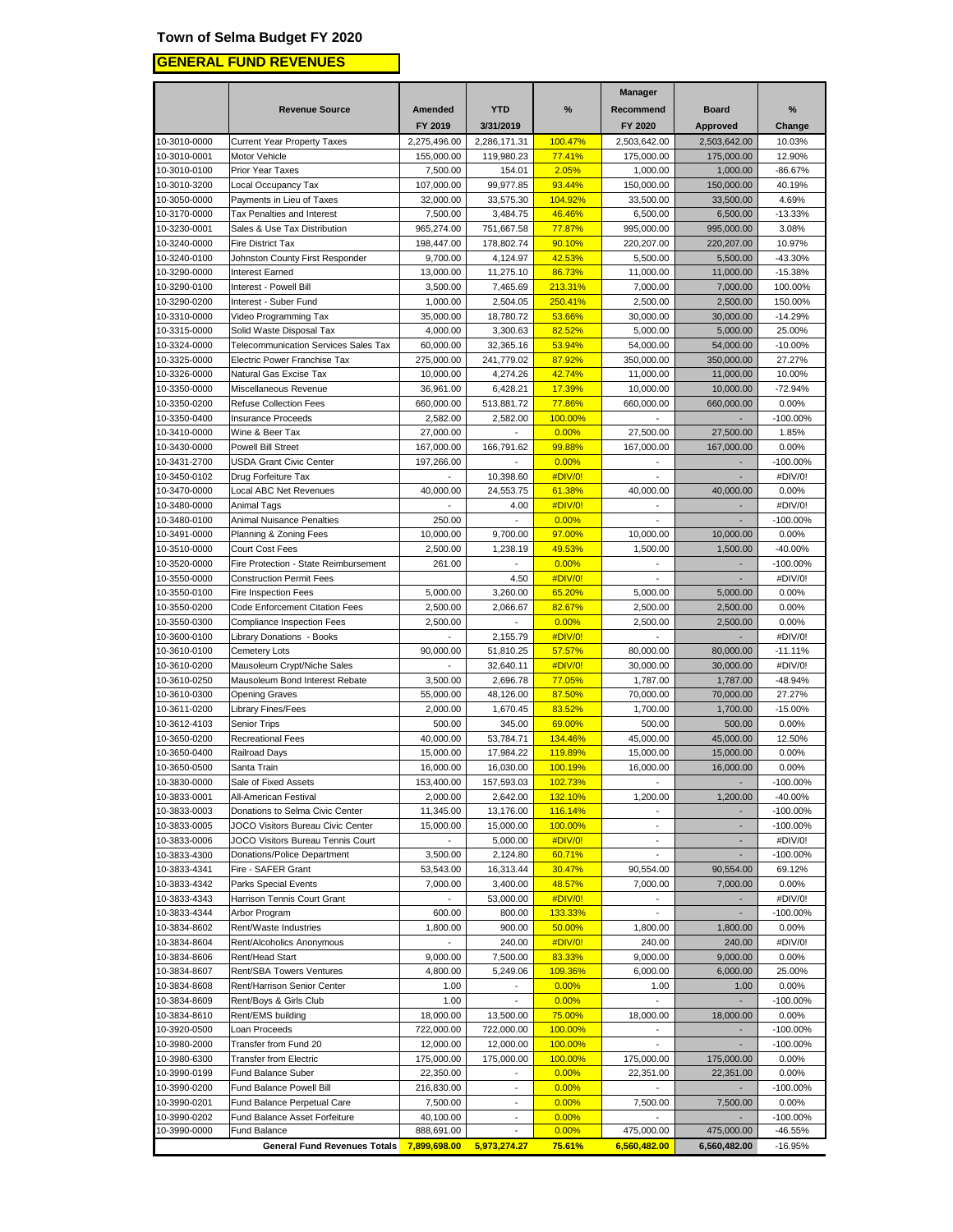## **Governing Body Expenditures 4100**

|              |                               | Amended    | <b>YTD</b> |               | <b>Department</b><br><b>Requested</b> | <b>Manager</b><br>Recommend | <b>Board</b><br><b>Approved</b> | $\%$      |
|--------------|-------------------------------|------------|------------|---------------|---------------------------------------|-----------------------------|---------------------------------|-----------|
|              | <b>Object Expense Account</b> | FY 2019    | 3/31/2019  | $\frac{9}{6}$ | <b>FY 2020</b>                        | FY 2020                     | <b>FY 2020</b>                  | Change    |
| 10-4100-1210 | <b>Salaries</b>               | 26,400.00  | 19,800.00  | 75.00%        | 26,400.00                             | 26,400.00                   | 26,400.00                       | 0.00%     |
| 10-4100-1810 | FICA & Medicare               | 2,020.00   | 1.514.70   | 74.99%        | 2,020.00                              | 2,020.00                    | 2,020.00                        | 0.00%     |
| 10-4100-1830 | Group Insurance               | 192.00     | 25.20      | <b>13.13%</b> | 134.00                                | 134.00                      | 134.00                          | $-30.21%$ |
| 10-4100-1900 | Elections                     | 5,400.00   |            | 0.00%         | 5,400.00                              | 5,400.00                    | 5,400.00                        | 0.00%     |
| 10-4100-1920 | Legal Services/Town Attorney  | 61,500.00  | 58,535.61  | 95.18%        | 9,000.00                              | 9,000.00                    | 9,000.00                        | $-85.37%$ |
| 10-4100-2000 | S.U.R.F. Grants               | 19.459.00  | 18,406.08  | 94.59%        | 5,000.00                              | 20,000.00                   | 20,000.00                       | 2.78%     |
| 10-4100-2600 | Supplies & Materials          | 1.500.00   | 176.87     | <b>11.79%</b> | 1.500.00                              | 1.500.00                    | 1.500.00                        | $0.00\%$  |
| 10-4100-3110 | Travel & Training             | 2,500.00   | 1,615.36   | 64.61%        | 2,500.00                              | 2,500.00                    | 2,500.00                        | $0.00\%$  |
| 10-4100-3250 | Postage                       | 100.00     | 9.83       | 9.83%         | 100.00                                | 100.00                      | 100.00                          | 0.00%     |
| 10-4100-3990 | <b>Contracted Services</b>    | 3.650.00   | 659.95     | 18.08%        | 3.750.00                              | 3,750.00                    | 3.750.00                        | 2.74%     |
| 10-4100-4401 | Mocassin Crk Drainage Dist    | 5,325.00   | 5,318.65   | 99.88%        | 5,400.00                              | 5,400.00                    | 5,400.00                        | 1.41%     |
|              | <b>Governing Body Totals</b>  | 128.046.00 | 106.062.25 | 82.83%        | 61,204.00                             | 76.204.00                   | 76,204.00                       | $-40.49%$ |

|                              | Amended<br><b>FY19</b> | Requested<br>FY20 | Recommend<br><b>FY20</b> | Approved<br>FY20 | Variance    | %         |
|------------------------------|------------------------|-------------------|--------------------------|------------------|-------------|-----------|
| Personnel                    | 28,612.00              | 28,554.00         | 28,554.00                | 28,554.00        | (58.00)     | $-0.20%$  |
| Operating                    | 99,434.00              | 32,650.00         | 47,650.00                | 47,650.00        | (51,784.00) | $-52.08%$ |
| Capital                      |                        | 0.00              |                          |                  |             | 0.00%     |
| Debt Service                 |                        |                   |                          |                  |             | $0.00\%$  |
|                              | 128.046.00             | 61.204.00         | 76.204.00                | 76.204.00        | (51.842.00) | $-40.49%$ |
|                              |                        |                   |                          |                  |             |           |
|                              |                        | Requested         | Recommend                | Approved         |             |           |
| <b>Contracted Services</b>   |                        |                   |                          |                  |             |           |
| <b>Volunteer Recognition</b> |                        | 750.00            | 750.00                   | 750.00           |             |           |
| <b>Teacher Appreciation</b>  |                        | 500.00            | 500.00                   | 500.00           |             |           |
| <b>Mayors Citizen Awards</b> |                        | 2.500.00          | 2.500.00                 | 2,500.00         |             |           |
|                              |                        | 3.750.00          | 3.750.00                 | 3.750.00         |             |           |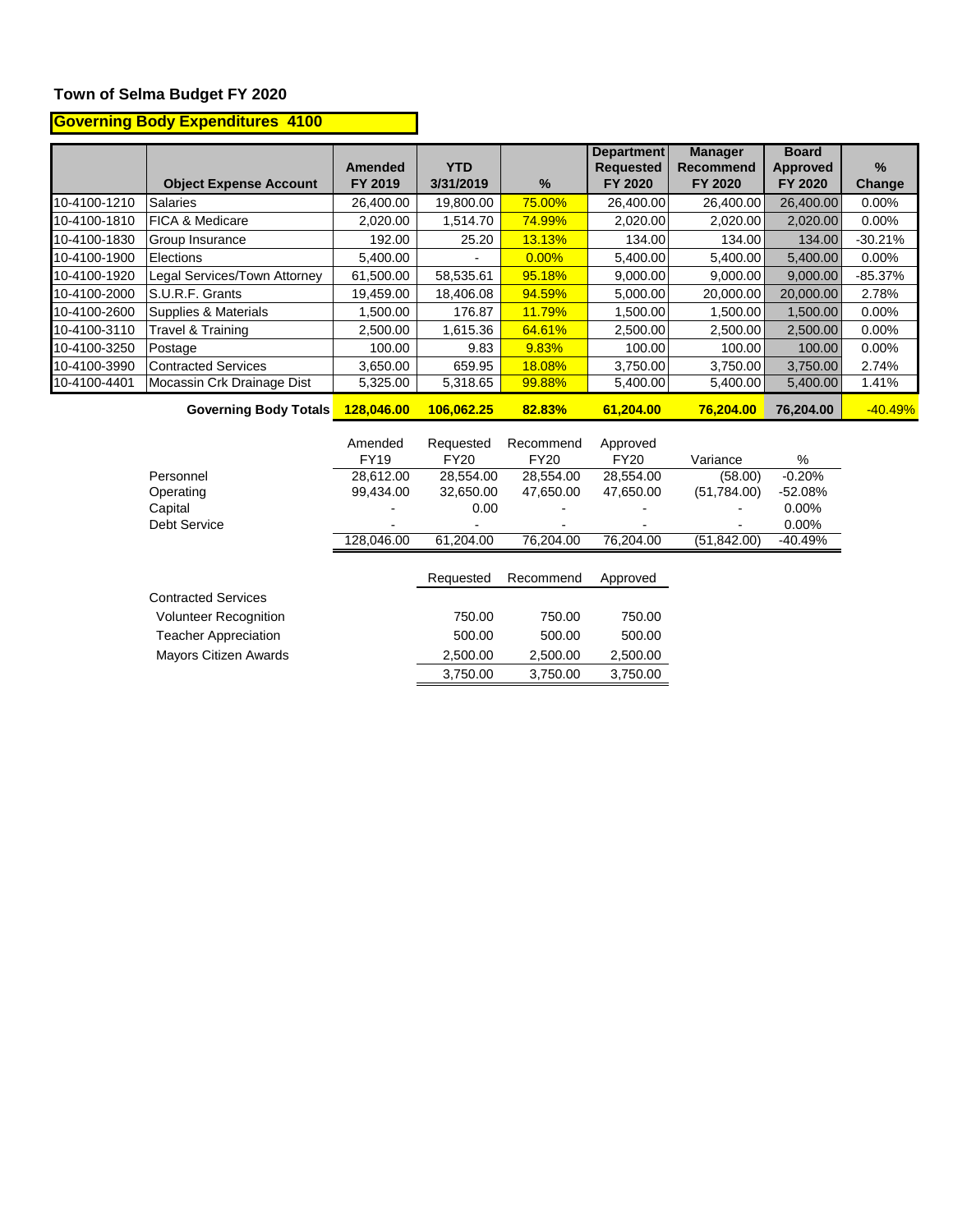## **Finance Expenditures 4130**

|              |                                   |                           |                         |          | <b>Department</b>           | <b>Manager</b>       | <b>Board</b>               |                |
|--------------|-----------------------------------|---------------------------|-------------------------|----------|-----------------------------|----------------------|----------------------------|----------------|
|              | <b>Object Expense Account</b>     | <b>Amended</b><br>FY 2019 | <b>YTD</b><br>3/31/2019 | %        | <b>Requested</b><br>FY 2020 | Recommend<br>FY 2020 | <b>Approved</b><br>FY 2020 | $\%$<br>Change |
| 10-4130-1210 | <b>Salaries</b>                   | 38,923.00                 | 27,202.62               | 69.89%   | 44,305.00                   | 44,305.00            | 44,305.00                  | 13.83%         |
| 10-4130-1250 | <b>Phone Stipend</b>              | 240.00                    | 175.37                  | 0.00%    | 292.00                      | 292.00               | 292.00                     | 21.67%         |
| 10-4130-1810 | <b>FICA &amp; Medicare</b>        | 2,996.00                  | 2,124.98                | 70.93%   | 3,412.00                    | 3,412.00             | 3,412.00                   | 13.89%         |
| 10-4130-1820 | Retirement                        | 3,017.00                  | 2,129.97                | 70.60%   | 3,992.00                    | 3,992.00             | 3,992.00                   | 32.32%         |
| 10-4130-1821 | <b>NC 401k</b>                    | 1,168.00                  | 781.63                  | 66.92%   | 2,230.00                    | 2,230.00             | 1,338.00                   | 90.92%         |
| 10-4130-1830 | Group Insurance                   | 5,620.00                  | 3,811.71                | 67.82%   | 7,352.00                    | 7,352.00             | 7,352.00                   | 30.82%         |
| 10-4130-1910 | Accounting & Auditing             | 15,991.00                 | 14,701.44               | 91.94%   | 11,125.00                   | 11,125.00            | 11,125.00                  | $-30.43%$      |
| 10-4130-2600 | Supplies & Materials              | 5,000.00                  | 3,388.50                | 67.77%   | 6,000.00                    | 6,000.00             | 6,000.00                   | 20.00%         |
| 10-4130-3110 | Travel & Training                 | 3,000.00                  | 1,120.74                | 37.36%   | 3,000.00                    | 3,000.00             | 3,000.00                   | 0.00%          |
| 10-4130-3250 | Postage                           | 2,000.00                  | 168.27                  | 8.41%    | 2,000.00                    | 2,000.00             | 2,000.00                   | $0.00\%$       |
| 10-4130-3520 | Maint/Repair - Equip              | 1,000.00                  |                         | 0.00%    | 1,000.00                    | 1,000.00             | 1,000.00                   | 0.00%          |
| 10-4130-3990 | <b>Contracted Services</b>        | 7,000.00                  | 2,705.94                | 38.66%   | 7,500.00                    | 7,500.00             | 7,500.00                   | 7.14%          |
| 10-4130-4400 | <b>Computer Software Contract</b> | 7,000.00                  | 240.00                  | 3.43%    | 17,025.00                   | 17,025.00            | 17,025.00                  | 143.21%        |
| 10-4130-4500 | Jo Co Tax Collection              | 60,000.00                 | 57,245.34               | 95.41%   | 63,000.00                   | 63,000.00            | 63,000.00                  | 5.00%          |
| 10-4130-4990 | Equipment/Not Capital             | 1,000.00                  |                         | 0.00%    | 1,000.00                    | 1,000.00             | 1,000.00                   | 0.00%          |
| 10-4130-5300 | Dues & Subscription               | 450.00                    | 50.00                   | 0.00%    | 450.00                      | 450.00               | 450.00                     | 0.00%          |
|              | 10-4130-XXXX Principal Due - FY20 | $\blacksquare$            |                         | 0.00%    | 8,730.00                    | 8,730.00             | 8,730.00                   | #DIV/0!        |
|              | 10-4130-XXXX Interest Due - FY20  |                           |                         | $0.00\%$ | 2,020.00                    | 2,020.00             | 2,020.00                   | #DIV/0!        |
|              | Finance Totals 154,405.00         |                           | 115,846.51              | 75.03%   | 184,433.00                  | 184,433.00           | 183,541.00                 | <b>18.87%</b>  |

|                                                    | Amended     | Requested   | Recommend   | Approved    |           |        |
|----------------------------------------------------|-------------|-------------|-------------|-------------|-----------|--------|
|                                                    | <b>FY19</b> | <b>FY20</b> | <b>FY20</b> | <b>FY20</b> | Variance  | %      |
| Personnel                                          | 51,964.00   | 61,583.00   | 61,583.00   | 60,691.00   | 8,727.00  | 16.79% |
| Operating                                          | 102,441.00  | 112,100.00  | 112,100.00  | 112,100.00  | 9,659.00  | 9.43%  |
| Capital                                            |             |             |             |             |           | 0.00%  |
| <b>Debt Service</b>                                |             | 10,750.00   | 10,750.00   | 10,750.00   | 10,750.00 | 0.00%  |
|                                                    | 154,405.00  | 184,433.00  | 184,433.00  | 183,541.00  | 29,136.00 | 18.87% |
|                                                    |             |             |             |             |           |        |
|                                                    |             | Requested   | Recommend   | Approved    |           |        |
| <b>Accounting and Auditing</b>                     |             |             |             |             |           |        |
| <b>Annual Audit</b>                                | 37,500.00   | 9,375.00    | 9,375.00    | 9,375.00    |           |        |
| <b>OPEB Actuary</b>                                | 5.000.00    | 1,250.00    | 1.250.00    | 1,250.00    |           |        |
| <b>LEO Separation Actuary</b>                      | 500.00      | 500.00      | 500.00      | 500.00      |           |        |
|                                                    |             | 11,125.00   | 11,125.00   | 11,125.00   |           |        |
| <b>Contracted Services</b>                         |             |             |             |             |           |        |
| Printing bills, shredding service, copier contract |             |             |             |             |           |        |
|                                                    |             |             |             |             |           |        |
| <b>Computer Software Contract</b><br>Harris        | 25,000.00   | 6,250.00    | 6,250.00    | 6,250.00    |           |        |
|                                                    |             |             |             |             |           |        |
| Tyler - projected                                  | 42,600.00   | 10.650.00   | 10,650.00   | 10.650.00   |           |        |
| Thompson - fixed assets                            | 500.00      | 125.00      | 125.00      | 125.00      |           |        |
|                                                    |             | 17,025.00   | 17,025.00   | 17,025.00   |           |        |
| <b>Financed Capital Outlay</b>                     |             |             |             |             |           |        |
| <b>Financial Software</b>                          |             |             |             |             |           |        |
| 190,067 for 5 years                                | 43,000.00   | 8,730.00    | 8,730.00    | 8.730.00    | Principal |        |
|                                                    |             | 2,020.00    | 2,020.00    | 2,020.00    | Interest  |        |
|                                                    |             | 10,750.00   | 10,750.00   | 10,750.00   |           |        |
|                                                    |             |             |             |             |           |        |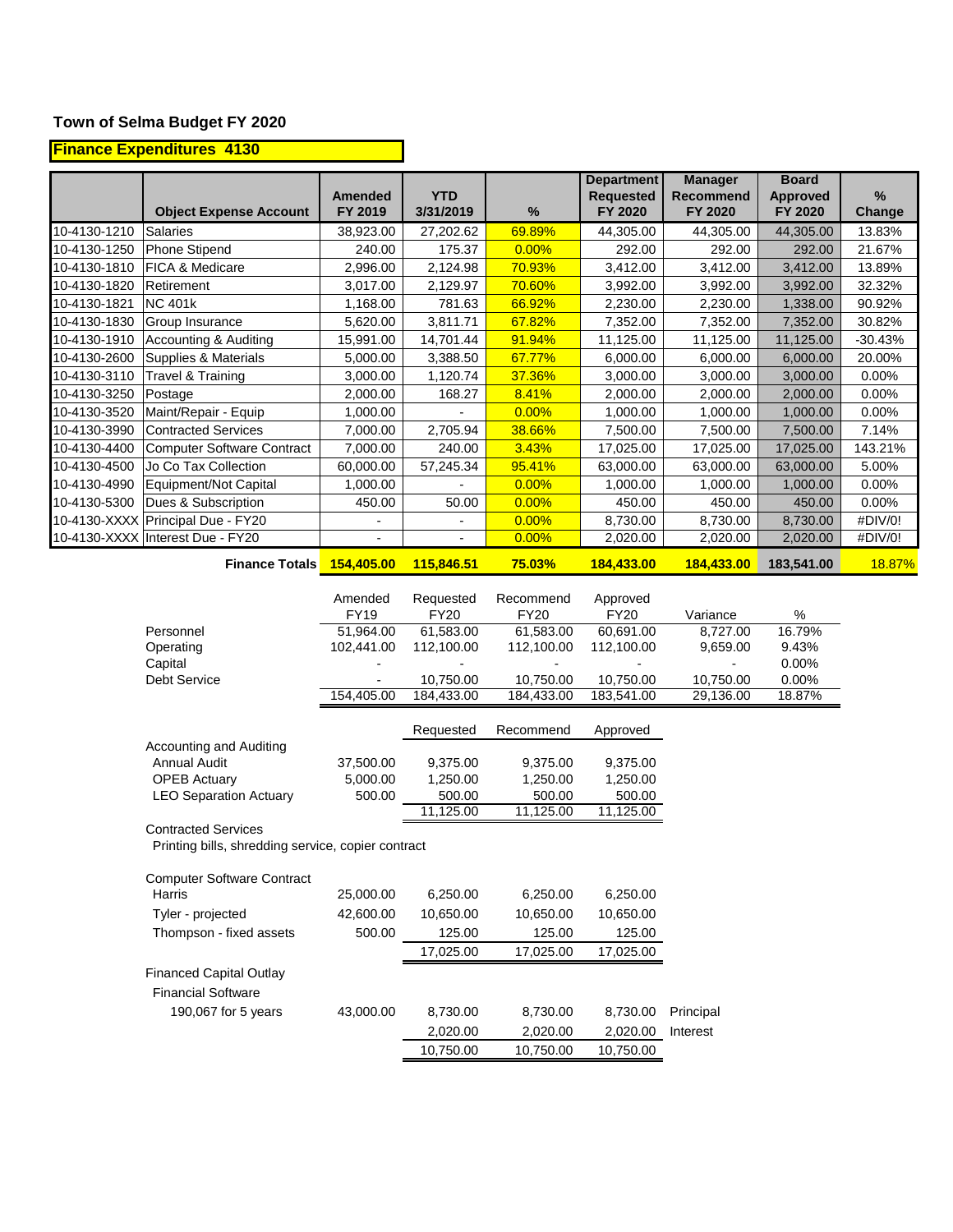#### **Public Facilities & Grounds**

|              |                                 |                |            |         | <b>Department</b> | <b>Manager</b> | <b>Board</b> |             |
|--------------|---------------------------------|----------------|------------|---------|-------------------|----------------|--------------|-------------|
|              |                                 | <b>Amended</b> | <b>YTD</b> |         | <b>Requested</b>  | Recommend      | Approved     | %           |
|              | <b>Object Expense Account</b>   | FY 2019        | 3/31/2019  | %       | FY 2020           | <b>FY 2020</b> | FY 2020      | Change      |
| 10-XXXX-1210 | Salaries                        | 89,692.00      | 71,124.70  | 79.30%  | 77,102.00         | 77,102.00      | 77,102.00    | $-14.04%$   |
| 10-XXXX-1220 | Overtime                        | 4,000.00       | 2,783.64   | 69.59%  | 5,600.00          | 3,500.00       | 3,500.00     | $-12.50%$   |
| 10-XXXX-1250 | <b>Phone Stipend</b>            | 1,458.00       | 789.26     | 54.13%  | 1,134.00          | 1,134.00       | 1,134.00     | $-22.22%$   |
| 10-XXXX-1810 | FICA & Medicare                 | 7,279.00       | 5,701.50   | 78.33%  | 6,253.00          | 6,092.00       | 6,092.00     | $-16.31%$   |
| 10-XXXX-1820 | Retirement                      | 7,197.00       | 5,786.99   | 80.41%  | 7,316.00          | 7,128.00       | 7,128.00     | $-0.96%$    |
| 10-XXXX-1821 | <b>NC 401k</b>                  | 2,786.00       | 1,844.54   | 66.21%  | 4,087.00          | 3,982.00       | 2,390.00     | 42.93%      |
| 10-XXXX-1830 | Group Insurance                 | 20,623.00      | 15,326.97  | 74.32%  | 17,775.00         | 17,775.00      | 17,775.00    | $-13.81%$   |
| 10-XXXX-2120 | Uniforms                        | 2,500.00       | 1,192.35   | 47.69%  | 2,878.00          | 2,200.00       | 2,200.00     | $-12.00%$   |
| 10-XXXX-2590 | Gasoline                        | 2,500.00       | 776.88     | 31.08%  | 2,500.00          | 2,500.00       | 2,500.00     | 0.00%       |
| 10-XXXX-2600 | Supplies & Materials            | 11,500.00      | 3,853.86   | 33.51%  | 11,500.00         | 10,000.00      | 10,000.00    | $-13.04%$   |
| 10-XXXX-3200 | <b>VC-3 Cloud Services</b>      | 36,000.00      | 30,022.56  | 83.40%  | 45,000.00         | 45,000.00      | 45,000.00    | 25.00%      |
| 10-XXXX-3210 | Utilities/Telecommunications*   | 65,000.00      | 27,724.25  | 42.65%  | 60,000.00         | 60,000.00      | 60,000.00    | $-7.69%$    |
| 10-XXXX-3250 | Postage                         | 50.00          |            | 0.00%   | 50.00             | 50.00          | 50.00        | 0.00%       |
| 10-XXXX-3310 | Utilities/Electric*             | ########       | 76,597.11  | 61.77%  | 119,000.00        | 119,000.00     | 126,700.00   | $-4.03%$    |
| 10-XXXX-3312 | Utilities/Water & Sewer*        | 7,500.00       | 4,657.13   | 62.10%  | 7,500.00          | 7,500.00       | 9,900.00     | 0.00%       |
| 10-XXXX-3320 | Utilities/Fuel Oil*             | 5,000.00       | 1,784.29   | 35.69%  | 5,000.00          | 5,000.00       | 5,000.00     | 0.00%       |
| 10-XXXX-3330 | Utilities/Natural Gas*          | 4,000.00       | 2,036.98   | 50.92%  | 4,000.00          | 4,000.00       | 4,000.00     | 0.00%       |
| 10-XXXX-3510 | Maint/Repair - Building         | 41,900.00      | 9,814.76   | 23.42%  | 4,000.00          | 4,000.00       | 17,628.00    | $-90.45%$   |
| 10-XXXX-3512 | Selma Civic Center Reno         | 80,223.00      | 37,867.40  | 47.20%  |                   |                |              | $-100.00\%$ |
| 10-XXXX-3513 | Civic Center USDA Grant         | ########       | ########   | 62.90%  |                   |                |              | $-100.00\%$ |
| 10-XXXX-3520 | Maint/Repair - Equip            | 2,800.00       | 2,079.00   | 74.25%  | 3,000.00          | 3,000.00       | 3,000.00     | 7.14%       |
| 10-XXXX-3530 | Maint/Repair - Vehicle          | 1,000.00       | 17.98      | 1.80%   | 1,000.00          | 1,000.00       | 1,000.00     | 0.00%       |
| 10-XXXX-3990 | <b>Contracted Services</b>      | 29,500.00      | 19,772.28  | 67.02%  | 32,500.00         | 25,000.00      | 25,000.00    | $-15.25%$   |
| 10-XXXX-4190 | Property Rent - Elem AG Bldg    | 1.00           |            | 0.00%   | 1.00              | 1.00           | 1.00         | 0.00%       |
| 10-XXXX-4900 | <b>Registering Deeds</b>        | 2,000.00       | 936.00     | 46.80%  | 2,000.00          | 2,000.00       | 2,000.00     | 0.00%       |
| 10-XXXX-4910 | Repurchase of Cemetery Plots    | 12,000.00      | 9,129.00   | 76.08%  | 12,000.00         | 12,000.00      | 12,000.00    | 0.00%       |
| 10-XXXX-4990 | Equipment/Not Capital           | 4,000.00       |            | 0.00%   | 4,000.00          | 4,000.00       | 4,000.00     | 0.00%       |
| 10-XXXX-5000 | <b>Capital Outlay</b>           | 31,061.00      | 10,495.00  | 33.79%  | 10,000.00         | 10,000.00      | 10,000.00    | $-67.81%$   |
| 10-XXXX-7501 | RBC Principal - Mausoleum       | 52,500.00      | 52,500.00  | 100.00% | 52,500.00         | 52,500.00      | 52,500.00    | 0.00%       |
| 10 XXXX-7502 | <b>RBC Interest - Mausoleum</b> | 8,238.00       | 8,216.66   | 99.74%  | 5,492.00          | 5,492.00       | 5,492.00     | $-33.33%$   |
| 10-XXXX-7503 | Town Hall KS Bank Interest      | 7,382.00       | 7,381.49   | 99.99%  | 9,127.00          | 9,127.00       | 9,127.00     | 23.64%      |
| 10-XXXX-7504 | Town Hall KS Bank Principal     | 26,667.00      | 26,666.68  | 100.00% | 26,667.00         | 26,667.00      | 26,667.00    | 0.00%       |
|              | <b>Public Buildings Totals</b>  | ########       | ########   | 63.20%  | 538,982.00        | 526,750.00     | 548,886.00   | $-38.28%$   |

| . apno Danamgo . otalo      | ,,,,,,,,,,,,,,,, | ,,,,,,,,,,,,,,, | ------ <i>--</i> | ----------- | <u>wawii wwiww</u> | $v_i v_i v_i v_i v_i$ |
|-----------------------------|------------------|-----------------|------------------|-------------|--------------------|-----------------------|
| *All General Fund Buildings |                  |                 |                  |             |                    |                       |
|                             | Amended          | Reauested       | Recommend        | Approved    |                    |                       |
|                             | <b>FY19</b>      | <b>FY20</b>     | FY20             | <b>FY20</b> | Variance           | %                     |
| Personnel                   | ########         | ########        | 116,713.00       | 115.121.00  | (20, 414.00)       | $-15.06%$             |
| Operating                   | ########         | ########        | 306.251.00       | 329.979.00  | (297, 995.00)      | -47.45%               |
| Capital                     | 31.061.00        | 10.000.00       | 10.000.00        | 10.000.00   | (21,061.00)        | $-67.81%$             |
| <b>Debt Service</b>         | 94,787.00        | 93,786.00       | 93,786.00        | 93,786.00   | (1,001.00)         | $-1.06%$              |
|                             | ########         | ########        | 526.750.00       | 548.886.00  | (340.471.00)       | $-38.28%$             |

BB&T Town Hall Renovations Paid in Full - August 2030

#### RBC Mausoleum Paid in Full - July 2020

|                | Reauested | Recommend | Approved  |
|----------------|-----------|-----------|-----------|
| Capital Outlay |           |           |           |
| Mower          | 10.000.00 | 10.000.00 | 10,000.00 |

Maint/Repair Buildings has been relocated to the requesting department budget Includes one position from Public Buildings, one from Cemetery and one from Public Works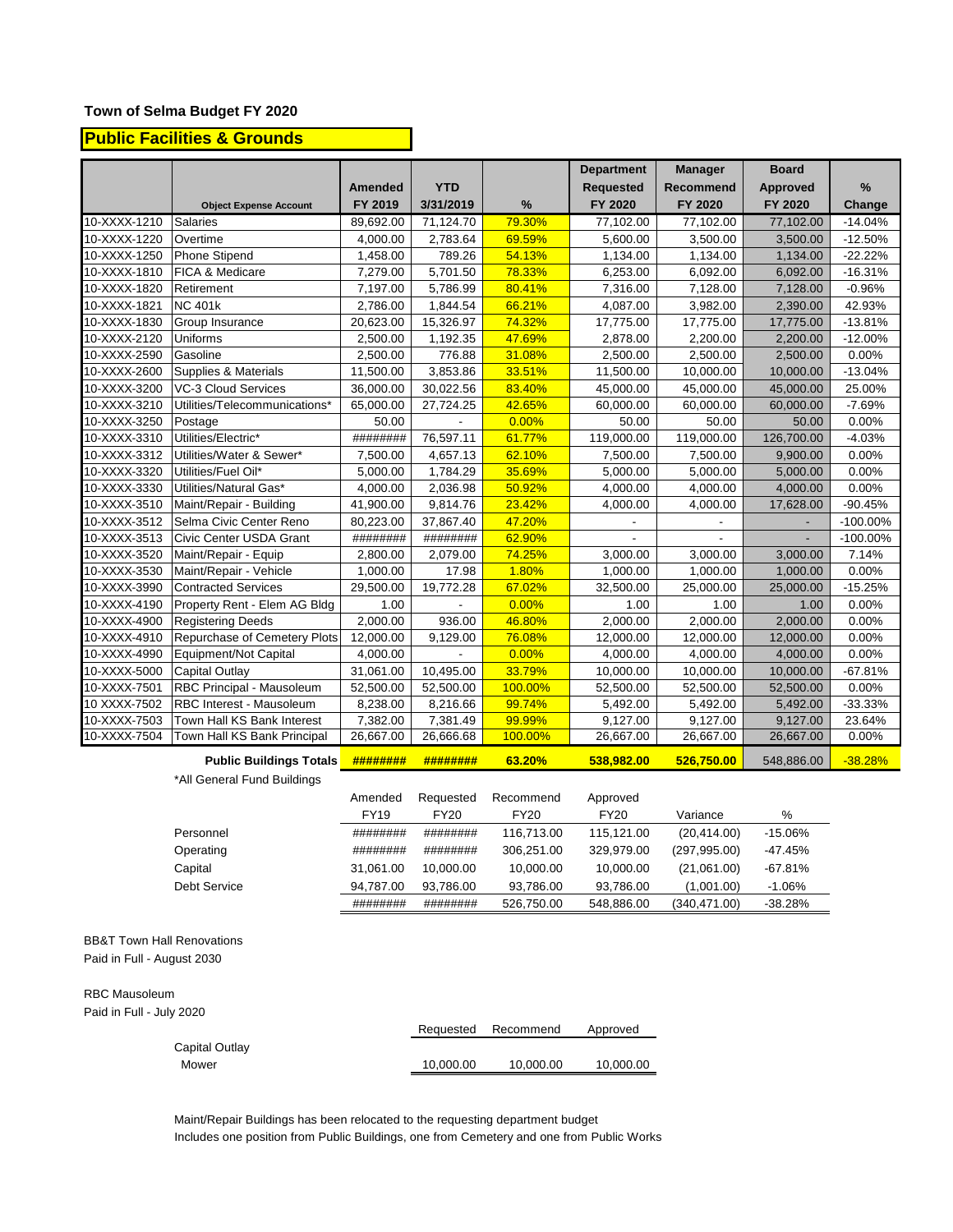#### **Administration Expenditures 4200**

|              |                                         |                |            |               | <b>Department</b> | <b>Manager</b>   | <b>Board</b>    |               |
|--------------|-----------------------------------------|----------------|------------|---------------|-------------------|------------------|-----------------|---------------|
|              |                                         | <b>Amended</b> | <b>YTD</b> |               | <b>Requested</b>  | <b>Recommend</b> | <b>Approved</b> | $\frac{9}{6}$ |
|              | <b>Object Expense Account</b>           | FY 2019        | 3/31/2019  | $\frac{9}{6}$ | FY 2020           | FY 2020          | FY 2020         | Change        |
| 10-4200-1210 | <b>Salaries</b>                         | 56,867.00      | 41,127.22  | 72.32%        | 58,572.00         | 58,572.00        | 58,572.00       | 3.00%         |
| 10-4200-1220 | Overtime                                |                | 333.09     | 0.00%         |                   |                  |                 | #DIV/0!       |
| 10-4200-1250 | <b>Phone Stipend</b>                    | 240.00         | 147.68     | 0.00%         | 292.00            | 292.00           | 292.00          | 21.67%        |
| 10-4200-1810 | FICA & Medicare                         | 4,369.00       | 3,214.20   | 73.57%        | 4,504.00          | 4,504.00         | 4,504.00        | 3.09%         |
| 10-4200-1820 | Retirement                              | 4,407.00       | 2,917.60   | 66.20%        | 5,269.00          | 5,269.00         | 5,269.00        | 19.56%        |
| 10-4200-1821 | 401k                                    | 1.706.00       | 1.086.95   | 63.71%        | 2.944.00          | 2.944.00         | 1.767.00        | 72.57%        |
| 10-4200-1830 | Group Insurance                         | 39.362.00      | 4,748.31   | 12.06%        | 8.722.00          | 8,722.00         | 8.722.00        | $-77.84%$     |
| 10-4200-1860 | Workers Comp (All General Fund)         | 42.935.00      | 43,110.50  | 100.41%       | 50.000.00         | 50.000.00        | 50,000.00       | 16.46%        |
| 10-4200-1861 | Unemployment Insurance                  | 5,000.00       | 6,520.96   | 130.42%       | 10,000.00         | 10,000.00        | 10,000.00       | 100.00%       |
| 10-4200-1890 | Retiree Healthcare (All General Fund)   | 188,739.00     | 147,370.71 | 78.08%        | 200,000.00        | 200,000.00       | 200,000.00      | 5.97%         |
| 10-4200-2590 | Gasoline                                | 1,500.00       | 759.04     | 50.60%        | 1,200.00          | 1,200.00         | 1,200.00        | $-20.00%$     |
| 10-4200-2600 | Supplies & Materials                    | 6,000.00       | 4,322.90   | 72.05%        | 6,000.00          | 6,000.00         | 6,000.00        | 0.00%         |
| 10-4200-2700 | Codification                            | 14,000.00      | 950.00     | 6.79%         | 14,000.00         | 14,000.00        | 14,000.00       | 0.00%         |
| 10-4200-3110 | Travel & Training                       | 15,000.00      | 12,096.53  | 80.64%        | 15,000.00         | 14,932.00        | 14,932.00       | $-0.45%$      |
| 10-4200-3250 | Postage                                 | 600.00         | 859.24     | 143.21%       | 750.00            | 750.00           | 750.00          | 25.00%        |
| 10-4200-3400 | Bereavement                             | 300.00         | 406.09     | 135.36%       | 400.00            | 400.00           | 400.00          | 33.33%        |
| 10-4200-3500 | <b>Safety Supplies</b>                  | 7,500.00       | 1,418.50   | 18.91%        | 7,500.00          | 2,500.00         | 2,500.00        | $-66.67%$     |
| 10-4200-3520 | Maint/Repair - Equip                    | 500.00         |            | 0.00%         | 500.00            | 500.00           | 500.00          | 0.00%         |
| 10-4200-3910 | Advertising                             | 1,500.00       | 511.29     | 0.00%         | 1,500.00          | 1,500.00         | 1,500.00        | 0.00%         |
| 10-4200-3990 | <b>Contracted Services</b>              | 15,000.00      | 5,731.79   | 38.21%        | 17,800.00         | 17,800.00        | 17,800.00       | 18.67%        |
| 10-4200-4510 | Property & Liability (All General Fund) | 25,064.00      | 25,199.03  | 100.54%       | 26,000.00         | 26,000.00        | 26,000.00       | 3.73%         |
| 10-4200-4990 | Equipment/Not Capital                   | 1,500.00       |            | 0.00%         | 1,500.00          | 1,500.00         | 1,500.00        | 0.00%         |
| 10-4200-5000 | Capital Outlay                          | 20,500.00      | 20,456.95  | 99.79%        | 12,790.00         |                  |                 | $-100.00\%$   |
| 10-4200-5300 | Dues & Subscription                     | 15,000.00      | 13,337.88  | 88.92%        | 10,000.00         | 12,500.00        | 12,500.00       | $-16.67%$     |
|              | <b>Administration Totals</b>            | 467,589.00     | 336,626.46 | 71.99%        | 455,243.00        | 439,885.00       | 438,708.00      | $-5.92%$      |

|                             | Amended     | Requested  | Recommend   | Approved    |             |             |
|-----------------------------|-------------|------------|-------------|-------------|-------------|-------------|
|                             | <b>FY19</b> | FY20       | <b>FY20</b> | <b>FY20</b> | Variance    | %           |
| Personnel                   | 343,625.00  | 340,303.00 | 340,303.00  | 339,126.00  | (4,499.00)  | $-1.31%$    |
| Operating                   | 103,464.00  | 102,150.00 | 99,582.00   | 99,582.00   | (3,882.00)  | $-3.75%$    |
| Capital                     | 20,500.00   | 12,790.00  |             |             | (20,500.00) | $-100.00\%$ |
| Debt Service                |             |            |             |             |             | 0.00%       |
|                             | 467,589.00  | 455,243.00 | 439.885.00  | 438,708.00  | (27,704.00) | $-5.92\%$   |
|                             |             |            |             |             |             |             |
|                             |             | Requested  | Recommend   | Approved    |             |             |
| <b>Contracted Services</b>  |             |            |             |             |             |             |
| Copier Lease                |             | 4,000.00   | 4.000.00    | 4,000.00    |             |             |
| Municode Web Hosting        |             | 1,000.00   | 1,000.00    | 1,000.00    |             |             |
| Shredding                   |             | 1,000.00   | 1,000.00    | 1,000.00    |             |             |
| Compass - Minutes software  |             | 6,300.00   | 6,300.00    | 6,300.00    |             |             |
| Employee Assistance Program |             | 2,000.00   | 2,000.00    | 2,000.00    |             |             |
| Misc                        |             | 3,500.00   | 3,500.00    | 3,500.00    |             |             |
|                             |             | 17,800.00  | 17,800.00   | 17,800.00   |             |             |

| Capital Outlay                |           |                          |   |
|-------------------------------|-----------|--------------------------|---|
| <b>HRIS Software - Neogov</b> | 12.790.00 | $\overline{\phantom{0}}$ | - |
|                               |           |                          |   |

Saftey Supplies have been relocated to the requesting department budget to cover safety shoes in uniforms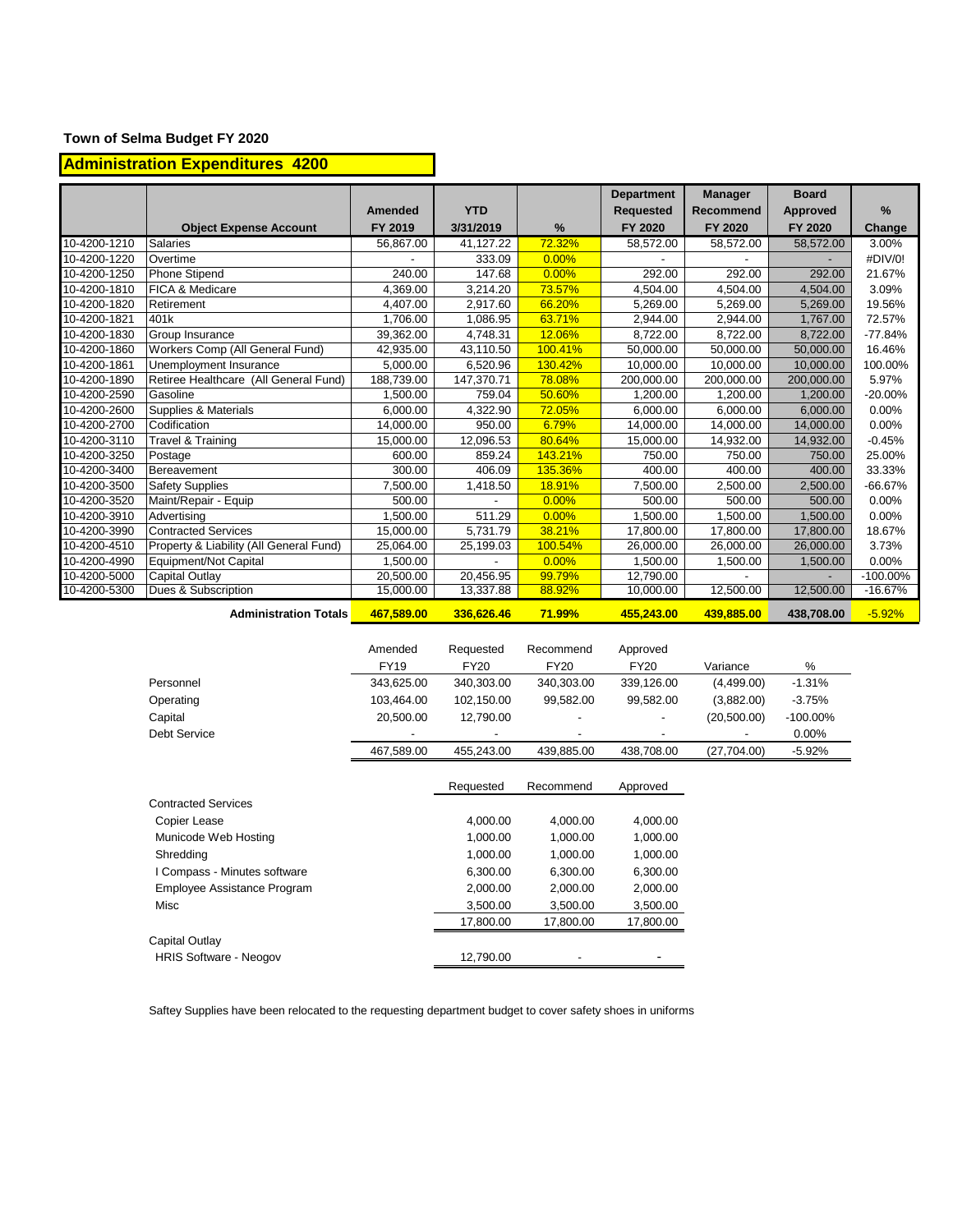# **Non-Profit Organization Support 4300**

|              |                                                   |                |                          |               | <b>Department</b> | <b>Manager</b>               | <b>Board</b>    |             |
|--------------|---------------------------------------------------|----------------|--------------------------|---------------|-------------------|------------------------------|-----------------|-------------|
|              |                                                   | <b>Amended</b> | <b>YTD</b>               |               |                   | <b>Requested   Recommend</b> | <b>Approved</b> | $\%$        |
|              | <b>Object Expense Account</b>                     | FY 2019        | 3/31/2019                | $\frac{9}{6}$ | <b>FY 2020</b>    | FY 2020                      | FY 2020         | Change      |
| 10-4300-1700 | Harbor, Inc.                                      | 2.000.00       | 2.000.00                 | 100.00%       |                   |                              | -               | $-100.00\%$ |
| 10-4300-1800 | Boys & Girls Club                                 | 2,000.00       | 2,000.00                 | 100.00%       |                   |                              | -               | $-100.00\%$ |
| 10-4300-3250 | Postage                                           | 25.00          |                          | 0.00%         | 25.00             | 25.00                        | 25.00           | $0.00\%$    |
| 10-4300-3800 | Marketing                                         | 30,749.00      | 9.871.70                 | 32.10%        | 25,000.00         | 25,000.00                    | 25,000.00       | $-18.70%$   |
| 10-4300-4150 | American Legion Post 141                          | 360.00         | 360.00                   | 100.00%       | 360.00            | 360.00                       | 400.00          | $0.00\%$    |
| 10-4300-4151 | Veterans of Foreign Wars                          | 40.00          | $\overline{\phantom{a}}$ | 0.00%         | 40.00             | 40.00                        | -               | $0.00\%$    |
| 10-4300-4152 | Selma Museum                                      | 500.00 ا       | 1,500.00                 | 0.00%         | 1,500.00          | 1,500.00                     | 1,500.00        | 0.00%       |
| 10-4300-4153 | Johnston County Arts Council                      | 300.00         | 300.00                   | 0.00%         | 300.00            | 300.00                       | 300.00          | $0.00\%$    |
|              | New Brafit Organization Crops of Tatala 00.074.00 |                | 10.001.70                | 10.001        | 27.225.22         | <b>AT AAE AA</b>             | 27.225.22       | 00.2201     |

**Non-Profit Organization Support Totals 36,974.00 16,031.70 43.36% 27,225.00 27,225.00 27,225.00** -26.37%

|              | Amended                  |             | Requested Recommend      | Approved                 |                          |           |
|--------------|--------------------------|-------------|--------------------------|--------------------------|--------------------------|-----------|
|              | <b>FY19</b>              | <b>FY20</b> | <b>FY20</b>              | FY20                     | Variance                 | %         |
| Personnel    | $\overline{\phantom{0}}$ |             | $\overline{\phantom{0}}$ | -                        | $\overline{\phantom{0}}$ | $0.00\%$  |
| Operating    | 36.974.00                | 27.225.00   | 27.225.00                | 27,225,00                | (9,749.00)               | $-26.37%$ |
| Capital      | $\overline{\phantom{0}}$ |             | $\overline{\phantom{0}}$ | -                        | ۰                        | $0.00\%$  |
| Debt Service | $\overline{\phantom{0}}$ |             | ٠                        | $\overline{\phantom{0}}$ | ۰                        | $0.00\%$  |
|              | 36,974.00                | 27.225.00   | 27.225.00                | 27,225,00                | (9,749.00)               | $-26.37%$ |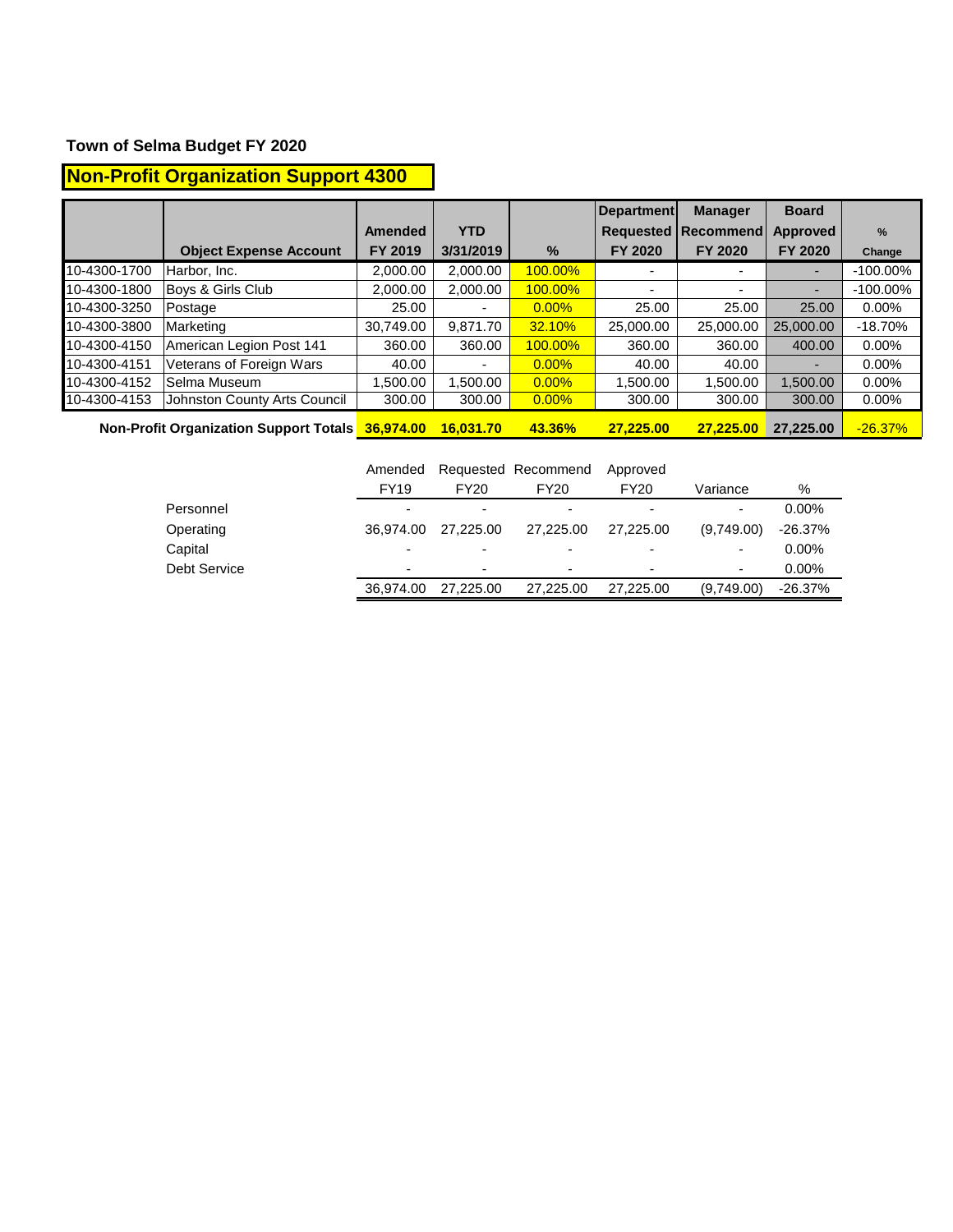## **Planning & Economic Development Expenditures 4910**

|              |                                                   |                |            |         | <b>Department</b> | <b>Manager</b> | <b>Board</b>    |           |
|--------------|---------------------------------------------------|----------------|------------|---------|-------------------|----------------|-----------------|-----------|
|              |                                                   | <b>Amended</b> | <b>YTD</b> |         | <b>Requested</b>  | Recommend      | <b>Approved</b> | %         |
|              | <b>Object Expense Account</b>                     | FY 2019        | 3/31/2019  | $\%$    | <b>FY2020</b>     | FY 2020        | FY 2020         | Change    |
| 10-4910-1210 | Salary & Wages                                    | 122.645.00     | 77,142.83  | 62.90%  | 109,650.00        | 109,650.00     | 109,650.00      | $-10.60%$ |
| 10-4910-1250 | Phone Stipend                                     | 1,080.00       | 373.66     | 0.00%   | 584.00            | 584.00         | 584.00          | $-45.93%$ |
| 10-4910-1810 | FICA & Medicare                                   | 9,293.00       | 5,858.77   | 63.04%  | 8,433.00          | 8,433.00       | 8,433.00        | $-9.25%$  |
| 10-4910-1820 | Retirement                                        | 9,331.00       | 3,925.24   | 42.07%  | 9,866.00          | 9,866.00       | 9,866.00        | 5.73%     |
| 10-4910-1821 | 401k                                              | 3,613.00       | 1,720.05   | 47.61%  | 5,512.00          | 5,512.00       | 3,308.00        | 52.56%    |
| 10-4910-1830 | Group Insurance                                   | 15,897.00      | 6,277.70   | 39.49%  | 12,195.00         | 12,195.00      | 12,195.00       | $-23.29%$ |
| 10-4910-2590 | Gasoline                                          | 800.00         | 146.20     | 18.28%  | 800.00            | 800.00         | 800.00          | 0.00%     |
| 10-4910-2600 | Supplies & Materials                              | 4,500.00       | 1,305.56   | 29.01%  | 4,500.00          | 4,500.00       | 4,500.00        | 0.00%     |
| 10-4910-3110 | Travel & Training                                 | 4,000.00       | 1,294.01   | 32.35%  | 4,500.00          | 4,500.00       | 4,500.00        | 12.50%    |
| 10-4910-3250 | Postage                                           | 3,500.00       | 1,472.07   | 42.06%  | 3,500.00          | 3,500.00       | 3,500.00        | 0.00%     |
| 10-4910-3520 | Maint/Repair - Equip                              | 500.00         |            | 0.00%   | 500.00            | 500.00         | 500.00          | 0.00%     |
| 10-4910-3530 | Maint/Repair - Vehicle                            | 1,000.00       |            | 0.00%   | 1,000.00          | 1.000.00       | 1,000.00        | 0.00%     |
| 10-4910-3700 | Advertising - Economic Development                | 4,000.00       | 1,244.89   | 31.12%  | 4,000.00          | 4,000.00       | 4,000.00        | 0.00%     |
| 10-4910-3802 | Jo Co Tourism Tax Transfer                        | 107,000.00     | 85,723.05  | 80.12%  | 150,000.00        | 150,000.00     | 150,000.00      | 40.19%    |
| 10-4910-3803 | Economic Development Incentive                    | 19,300.00      | 19,262.71  | 99.81%  | 19,300.00         | 19,300.00      | 19,300.00       | 0.00%     |
| 10-4910-3850 | <b>Arbor Project</b>                              | 600.00         | 534.00     | 89.00%  | 600.00            | 600.00         | 600.00          | 0.00%     |
| 10-4910-3990 | <b>Contracted Services</b>                        | 82,523.00      | 5,926.48   | 7.18%   | 45,000.00         | 41,500.00      | 41,500.00       | $-49.71%$ |
| 10-4910-4900 | <b>Condemnation &amp; Demolition</b>              | 17,500.00      | 1,840.00   | 10.51%  | 17,500.00         | 17,500.00      | 17,500.00       | 0.00%     |
| 10-4910-4903 | Appearance Commission                             | 4,500.00       | 1,939.27   | 43.09%  | 4,500.00          | 4,500.00       | 4,500.00        | 0.00%     |
| 10-4910-4910 | <b>Chamber of Commerce</b>                        | 4,000.00       | 4,000.00   | 100.00% | 4,000.00          | 4,000.00       | 4,000.00        | 0.00%     |
| 10-4910-5000 | Capital Outlay                                    |                |            | #DIV/0! | 12,000.00         |                |                 | #DIV/0!   |
| 10-4910-5300 | Dues & Subscriptions                              | 1,500.00       | 949.00     | 63.27%  | 1,500.00          | 1,500.00       | 1,500.00        | 0.00%     |
|              | Planning & Economic Development Totals 417,082.00 |                | 220,935.49 | 52.97%  | 419,440.00        | 403.940.00     | 401,736.00      | $-3.15%$  |

|                             | Amended     | Requested   | Recommend   | Approved    |              |          |
|-----------------------------|-------------|-------------|-------------|-------------|--------------|----------|
|                             | <b>FY19</b> | <b>FY20</b> | <b>FY20</b> | <b>FY20</b> | Variance     | %        |
| Personnel                   | 161,859.00  | 146,240.00  | 146,240.00  | 144,036.00  | (15,619.00)  | $-9.65%$ |
| Operating                   | 255,223.00  | 261,200.00  | 257,700.00  | 257,700.00  | 2,477.00     | 0.97%    |
| Capital                     |             | 12,000.00   |             |             |              | #DIV/0!  |
| Debt Service                |             |             |             |             | ٠            | #DIV/0!  |
|                             | 417,082.00  | 419,440.00  | 403,940.00  | 401,736.00  | (13, 142.00) | $-3.15%$ |
|                             |             |             |             |             |              |          |
|                             |             | Requested   | Recommend   | Approved    |              |          |
| Capital Outlay              |             |             |             |             |              |          |
| <b>Planning Software</b>    |             | 12,000.00   |             |             |              |          |
| <b>Contracted Services</b>  |             |             |             |             |              |          |
| Comprehensive Land Use Plan |             | 28,000.00   | 28,000.00   | 28,000.00   |              |          |
| Town Center Assoc           |             | 4,800.00    | 4,800.00    | 4,800.00    |              |          |
| Copier rental               |             | 1,200.00    | 1,200.00    | 1,200.00    |              |          |
| <b>Engineering Service</b>  |             | 6,000.00    | 5,000.00    | 5,000.00    |              |          |
| Other                       |             | 5,000.00    | 2,500.00    | 2,500.00    |              |          |
|                             |             | 45,000.00   | 41,500.00   | 41,500.00   |              |          |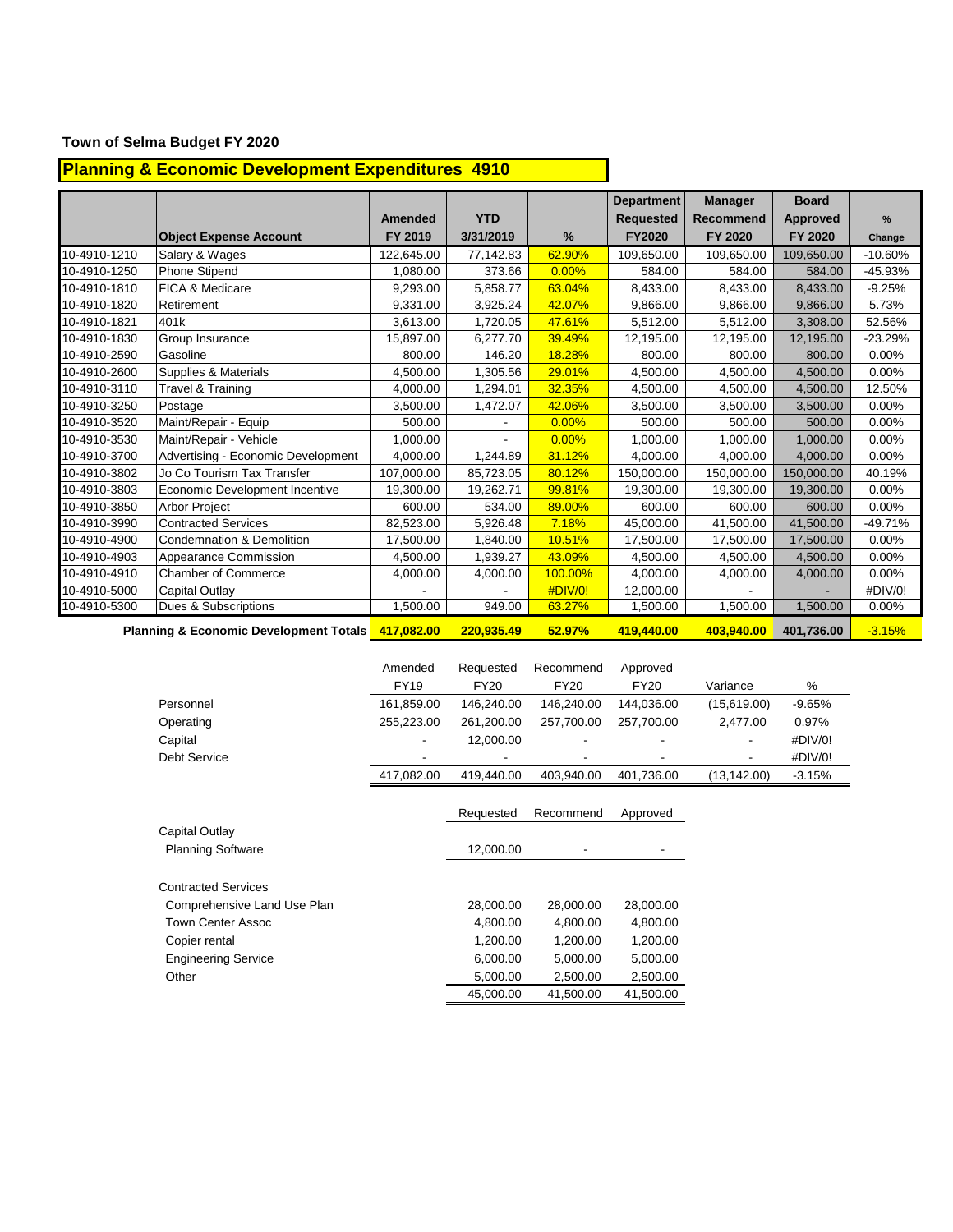**Police Expenditures 5100**

|              |                                    |                            |              |         | <b>Department</b> | <b>Manager</b>   | <b>Board</b> |             |
|--------------|------------------------------------|----------------------------|--------------|---------|-------------------|------------------|--------------|-------------|
|              |                                    | <b>Amended</b>             | <b>YTD</b>   |         | <b>Requested</b>  | <b>Recommend</b> | Approved     | %           |
|              | <b>Object Expense Account</b>      | FY 2019                    | 3/31/2019    | %       | <b>FY2020</b>     | FY 2020          | FY 2020      | Change      |
| 10-5100-1210 | <b>Salaries</b>                    | 1,181,212.00               | 838,384.12   | 70.98%  | 1,144,587.00      | 1,144,587.00     | 1,144,587.00 | $-3.10%$    |
| 10-5100-12XX | <b>Part Time Salaries</b>          |                            |              | #DIV/0! | 16,757.00         | 16,757.00        | 16,757.00    | #DIV/0!     |
| 10-5100-1220 | Overtime                           | 6,000.00                   | 9,012.70     | 150.21% | 10,000.00         | 10,000.00        | 10,000.00    | 66.67%      |
| 10-5100-1250 | <b>Phone Stipend</b>               | 2,700.00                   | 1,203.12     | 44.56%  | 2,160.00          | 2,160.00         | 2,160.00     | $-20.00%$   |
| 10-5100-1251 | <b>Clothing Allowance</b>          | 2,500.00                   | 1,730.70     | 69.23%  | 2,500.00          | 2,500.00         | 2,500.00     | 0.00%       |
| 10-5100-1301 | <b>Separation Allowance</b>        | 81,271.00                  | 54,731.06    | 67.34%  | 95,444.00         | 95,444.00        | 95,444.00    | 17.44%      |
| 10-5100-1810 | FICA & Medicare                    | 97,437.00                  | 67,595.28    | 69.37%  | 97,266.00         | 97,266.00        | 97,266.00    | $-0.18%$    |
| 10-5100-1820 | Retirement                         | 99,298.00                  | 70,570.82    | 71.07%  | 113,897.00        | 113,897.00       | 113,897.00   | 14.70%      |
| 10-5100-1821 | 401k                               | 58,560.00                  | 39,614.18    | 67.65%  | 58,801.00         | 58,801.00        | 58,801.00    | 0.41%       |
| 10-5100-1830 | Group Insurance                    | 186,185.00                 | 125,363.55   | 67.33%  | 222,675.00        | 222,675.00       | 222,675.00   | 19.60%      |
| 10-5100-2000 | Drug Prevention - Local            | 10,000.00                  | 6,000.00     | 60.00%  | 10,000.00         | 10,000.00        | 10,000.00    | 0.00%       |
| 10-5100-2120 | Uniforms                           | 11,500.00                  | 5,693.33     | 49.51%  | 11,000.00         | 11,000.00        | 11,000.00    | $-4.35%$    |
| 10-5100-2590 | Gasoline                           | 45,000.00                  | 25,870.23    | 57.49%  | 43,000.00         | 43,000.00        | 43,000.00    | $-4.44%$    |
| 10-5100-2600 | Supplies & Materials               | 6,000.00                   | 3,957.89     | 65.96%  | 6,000.00          | 6,000.00         | 6,000.00     | 0.00%       |
| 10-5100-3110 | Travel & Training                  | 6,500.00                   | 1,540.53     | 23.70%  | 6,000.00          | 6,000.00         | 6,000.00     | $-7.69%$    |
| 10-5100-3250 | Postage                            | 200.00                     | 19.83        | 9.92%   | 200.00            | 200.00           | 200.00       | 0.00%       |
| 10-5100-3510 | Maint/Repair - Building            |                            |              | #DIV/0! | 4,500.00          | 4,500.00         | 4,500.00     | #DIV/0!     |
| 10-5100-3520 | Maint/Repair - Equip               | 5,500.00                   | 1,999.46     | 36.35%  | 5,000.00          | 5,000.00         | 5,000.00     | $-9.09%$    |
| 10-5100-3530 | Maint/Repair - Vehicle             | 20,082.00                  | 11,207.93    | 55.81%  | 17,500.00         | 17,500.00        | 17,500.00    | $-12.86%$   |
| 10-5100-3601 | <b>Bullet-Proof Vests</b>          | 1,500.00                   |              | 0.00%   | 1,500.00          | 1,500.00         | 1,500.00     | 0.00%       |
| 10-5100-3990 | <b>Contracted Services</b>         | 14,000.00                  | 11,102.91    | 79.31%  | 15,000.00         | 15,000.00        | 15,000.00    | 7.14%       |
| 10-5100-4190 | Property Rent - West Street        | 1.00                       |              | 0.00%   | 4,400.00          | 4,400.00         | 4,400.00     | 439900.00%  |
| 10-5100-4990 | Equipment/Not Capital              | 6,400.00                   | 1,611.21     | 25.18%  | 6,000.00          | 6,000.00         | 6,000.00     | $-6.25%$    |
| 10-5100-5000 | <b>Capital Outlay</b>              |                            |              | #DIV/0! | 12,000.00         | 12,000.00        | 12,000.00    | #DIV/0!     |
| 10-5100-5300 | <b>Dues/Subscriptions</b>          | 400.00                     |              | 0.00%   | 400.00            | 400.00           | 400.00       | 0.00%       |
| 10-5100-5400 | Capital Outlay - Vehicles          | 40,100.00                  | 39,502.85    | 98.51%  |                   |                  |              | $-100.00\%$ |
| 10-5100-XXXX | Principal Due - FY20               |                            |              | #DIV/0! | 24,935.00         | 24,935.00        | 24,935.00    | #DIV/0!     |
| 10-5100-XXXX | Interest Due - FY20                |                            |              | #DIV/0! | 3,315.00          | 3,315.00         | 3,315.00     | #DIV/0!     |
| 10-5100-7507 | USDA - Police Reno Principal       | 13,231.00                  | 13,230.62    | 100.00% | 13,727.00         | 13,727.00        | 13,727.00    | 3.75%       |
| 10-5100-7508 | <b>USDA - Police Reno Interest</b> | 17,620.00                  | 17,619.38    | 100.00% | 17,124.00         | 17,124.00        | 17,124.00    | $-2.81%$    |
|              |                                    | Police Totals 1,913,197.00 | 1,347,561.70 | 70.44%  | 1,965,688.00      | 1,965,688.00     | 1,965,688.00 | 2.74%       |

|              | Amended<br><b>FY19</b> | Requested<br>FY20 | Recommend<br>FY20 | Approved<br>FY20 | Variance     | %          |
|--------------|------------------------|-------------------|-------------------|------------------|--------------|------------|
| Personnel    | 1.715.163.00           | 1.764.087.00      | 1.764.087.00      | 1.764.087.00     | 48.924.00    | 2.85%      |
| Operating    | 127.083.00             | 130.500.00        | 130.500.00        | 130.500.00       | 3.417.00     | 2.69%      |
|              |                        |                   |                   |                  |              |            |
| Capital      | 40.100.00              | 12.000.00         | 12.000.00         | 12.000.00        | (28, 100.00) | $-70.07\%$ |
| Debt Service | 30.851.00              | 59.101.00         | 59.101.00         | 59.101.00        | 28.250.00    | 91.57%     |
|              | 1.913.197.00           | .965.688.00       | .965.688.00       | 1.965.688.00     | 52.491.00    | 2.74%      |

USDA - Police Department Paid in Full - December 2040

|                                       | Requested | Recommend | Approved  |           |
|---------------------------------------|-----------|-----------|-----------|-----------|
| Capital Outlay                        |           |           |           |           |
| Generator                             | 12.000.00 | 12.000.00 | 12,000.00 |           |
|                                       |           |           |           |           |
| <b>Financed Capital Outlay</b>        | 24.935.00 | 24.935.00 | 24,935.00 | Principal |
| Replacement Vehicles 78,000 for 3 yrs | 3.315.00  | 3.315.00  | 3.315.00  | Interest  |
|                                       | 28,250.00 | 28,250.00 | 28,250.00 |           |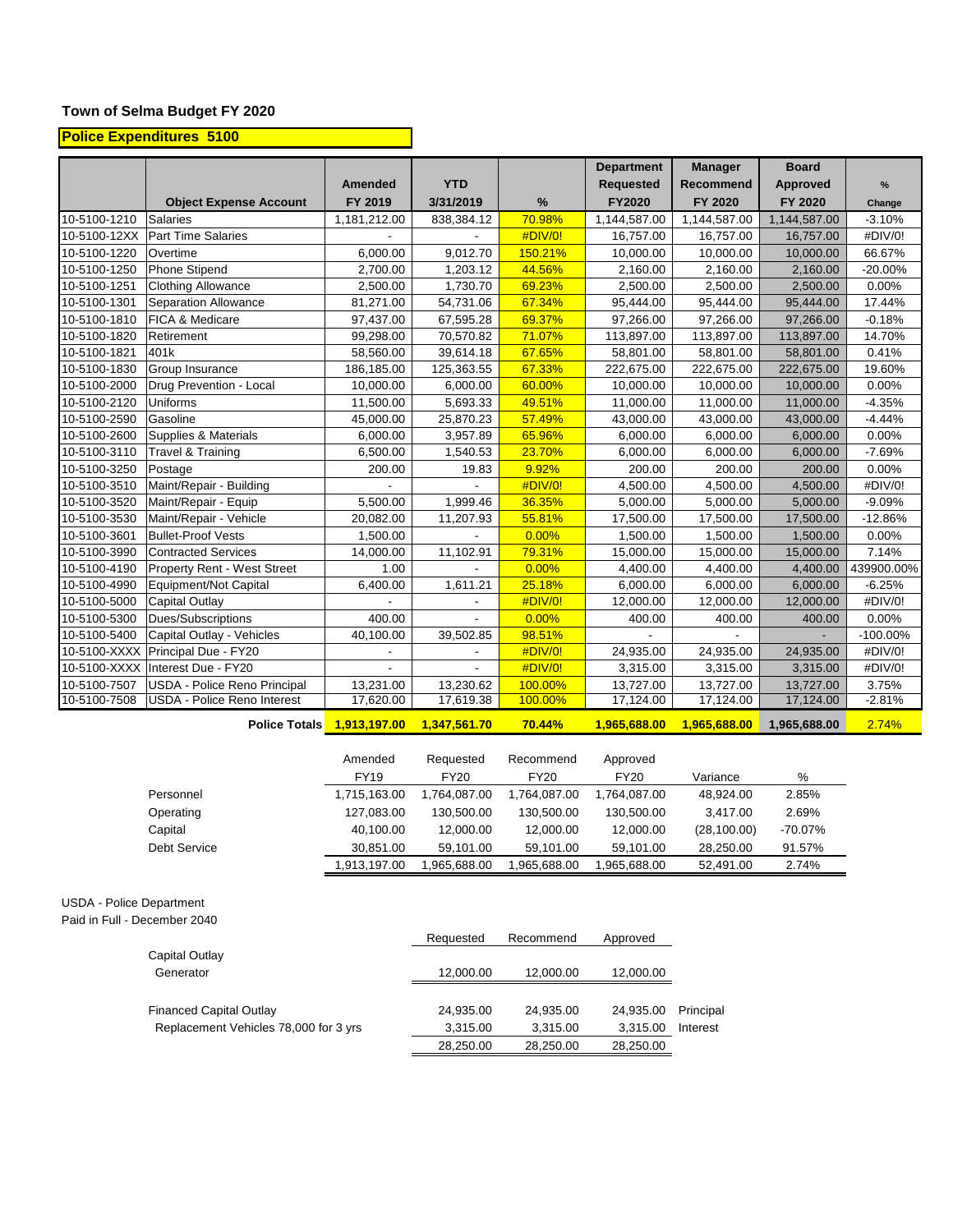#### **Fire Expenditures 5300**

|              |                                       |                |              |         | <b>Department</b> | <b>Manager</b> | <b>Board</b> |           |
|--------------|---------------------------------------|----------------|--------------|---------|-------------------|----------------|--------------|-----------|
|              |                                       | <b>Amended</b> | <b>YTD</b>   |         | <b>Requested</b>  | Recommend      | Approved     | $\%$      |
|              | <b>Object Expense Account</b>         | FY 2019        | 3/31/2019    | %       | <b>FY2020</b>     | FY 2020        | FY 2020      | Change    |
| 10-5300-1210 | Salaries                              | 352,088.00     | 255,560.39   | 72.58%  | 252,180.00        | 252,180.00     | 252,180.00   | $-28.38%$ |
| 10-5300-12XX | Salaries - SAFER Grant                |                |              | 0.00%   | 82,615.00         | 82,615.00      | 82,615.00    | #DIV/0!   |
| 10-5300-12XX | <b>Part Time Salaries</b>             |                |              | 0.00%   | 20,800.00         | 20,800.00      | 20,800.00    | #DIV/0!   |
| 10-5300-12XX | <b>Volunteer Salaries</b>             |                |              | 0.00%   | 44,880.00         | 44,880.00      | 44,880.00    | #DIV/0!   |
| 10-5300-1220 | Overtime                              |                | 1,407.91     | #DIV/0! | 3,000.00          | 3,000.00       | 3,000.00     | #DIV/0!   |
| 10-5300-1250 | Cell Stipend                          | 768.00         | 561.26       | 0.00%   | 2,580.00          | 2,580.00       | 2,580.00     | 235.94%   |
| 10-5300-1810 | <b>FICA &amp; Medicare</b>            | 28,933.00      | 19,410.58    | 67.09%  | 31,064.00         | 31,064.00      | 31,064.00    | 7.37%     |
| 10-5300-1820 | <b>NC Municipal Retirement</b>        | 23,348.00      | 16,992.11    | 72.78%  | 30,464.00         | 30,464.00      | 30,464.00    | 30.48%    |
| 10-5300-1821 | <b>NC 401K</b>                        | 8,999.00       | 5,422.78     | 60.26%  | 17,019.00         | 17,019.00      | 10,212.00    | 89.12%    |
| 10-5300-1830 | Group Insurance                       | 46,639.00      | 34,653.71    | 74.30%  | 68,275.00         | 68,275.00      | 68,275.00    | 46.39%    |
| 10-5300-1832 | Volunteer Insurance                   | 21,109.00      | 7,152.80     | 33.89%  | 6,451.00          | 6,451.00       | 6,451.00     | $-69.44%$ |
| 10-5300-1890 | <b>Fireman's Relief Payments</b>      | 4,800.00       | 4,771.49     | 99.41%  | 6,000.00          | 6,000.00       | 6,000.00     | 25.00%    |
| 10-5300-2120 | <b>Uniforms</b>                       | 7,525.00       | 3,590.64     | 47.72%  | 8,025.00          | 8,925.00       | 8,925.00     | 18.60%    |
| 10-5300-2121 | Turn Out Gear                         | 10,325.00      | 226.00       | 2.19%   | 14,525.00         | 14,525.00      | 14,525.00    | 40.68%    |
| 10-5300-2590 | Gasoline                              | 8,000.00       | 6,777.58     | 84.72%  | 9,000.00          | 9,000.00       | 9,000.00     | 12.50%    |
| 10-5300-2600 | Supplies & Materials                  | 8,000.00       | 4,252.65     | 53.16%  | 8,000.00          | 8,000.00       | 8,000.00     | 0.00%     |
| 10-5300-3110 | Travel & Training                     | 6,710.00       | 4,798.36     | 71.51%  | 6,835.00          | 6,835.00       | 6,835.00     | 1.86%     |
| 10-5300-3250 | Postage                               | 100.00         | 156.51       | 156.51% | 100.00            | 100.00         | 100.00       | 0.00%     |
| 10-5300-3520 | Maint/Repair - Equip                  | 9,675.00       | 5,094.15     | 52.65%  | 9,100.00          | 9,100.00       | 9,100.00     | $-5.94%$  |
| 10-5300-3530 | Maint/Repair - Vehicle                | 29,680.00      | 18,808.01    | 63.37%  | 27,200.00         | 27,200.00      | 27,200.00    | $-8.36%$  |
| 10-5300-3990 | <b>Contracted Services</b>            | 9,800.00       | 9,917.67     | 101.20% | 9,300.00          | 9,300.00       | 9,300.00     | $-5.10%$  |
| 10-5300-4990 | Equipment/Not Capital                 | 27,100.00      | 18,732.39    | 69.12%  | 15,520.00         | 15,520.00      | 15,520.00    | $-42.73%$ |
| 10-5300-5400 | <b>Capital Outlay</b>                 | 852,000.00     | 831,521.72   | 0.00%   | 18,000.00         | 12,000.00      | 12,000.00    | -98.59%   |
| 10-5300-5300 | Dues / Subscriptions                  | 4,000.00       | 1,447.00     | 36.18%  | 2,180.00          | 2,180.00       | 2,180.00     | $-45.50%$ |
| 10-5300-XXXX | Pine Level Annexation Debt            |                |              | 0.00%   | 7,500.00          | 7,500.00       | 7,500.00     | #DIV/0!   |
| 10-5300-7600 | USDA - Fire Engine Principal          | 13,804.13      | 13,804.13    | 100.00% | 14,357.00         | 14,357.00      | 14,357.00    | 4.01%     |
| 10-5300-7601 | USDA - Fire Engine Interest           | 5,086.87       | 5,085.87     | 99.98%  | 4,534.00          | 4,534.00       | 4,534.00     | $-10.87%$ |
| 10-5300-7700 | USDA - Fire Dept Reno Principal       | 3,291.00       | 3,290.99     | 100.00% | 3,415.00          | 3,415.00       | 3,415.00     | 3.77%     |
| 10-5300-7701 | <b>USDA - Fire Dept Reno Interest</b> | 4,670.00       | 4,669.01     | 99.98%  | 4,546.00          | 4,546.00       | 4,546.00     | $-2.66%$  |
| 10-5300-7800 | <b>LGFECU Ladder Principal</b>        | 76,288.00      | 76,287.01    | 0.00%   | 55,948.00         | 55,948.00      | 55,948.00    | $-26.66%$ |
| 10-5300-7801 | <b>LGFECU Ladder Interest</b>         |                |              | 0.00%   | 20,340.00         | 20,340.00      | 20,340.00    | #DIV/0!   |
|              | <b>Fire Totals</b>                    | 1,562,739.00   | 1.354.392.72 | 86.67%  | 803.753.00        | 798.653.00     | 791,846.00   | $-48.89%$ |

|              | Amended      | Requested  | Recommend  | Approved    |               |           |
|--------------|--------------|------------|------------|-------------|---------------|-----------|
|              | <b>FY19</b>  | FY20       | FY20       | <b>FY20</b> | Variance      | %         |
| Personnel    | 486,684.00   | 565.328.00 | 565.328.00 | 558.521.00  | 78.644.00     | 16.16%    |
| Operating    | 120.915.00   | 109.785.00 | 110.685.00 | 110.685.00  | (10, 230.00)  | $-8.46%$  |
| Capital      | 852,000.00   | 18.000.00  | 12.000.00  | 12.000.00   | (840,000.00)  | $-98.59%$ |
| Debt Service | 103.140.00   | 110.640.00 | 110.640.00 | 110.640.00  | 7.500.00      | 7.27%     |
|              | 1.562.739.00 | 803,753.00 | 798,653.00 | 791,846.00  | (764, 086.00) | $-48.89%$ |

USDA - Fire Department Renovations Paid in Full - March 2042

USDA - Fire Engine Paid in Full - September 2025

LGFECU - Ladder Truck Paid in Full - December 2028

|                            | Reauested | Recommend | Approved  |
|----------------------------|-----------|-----------|-----------|
| Capital Outlay             |           |           |           |
| Bay Heaters - Fire Station | 18.000.00 | 12.000.00 | 12.000.00 |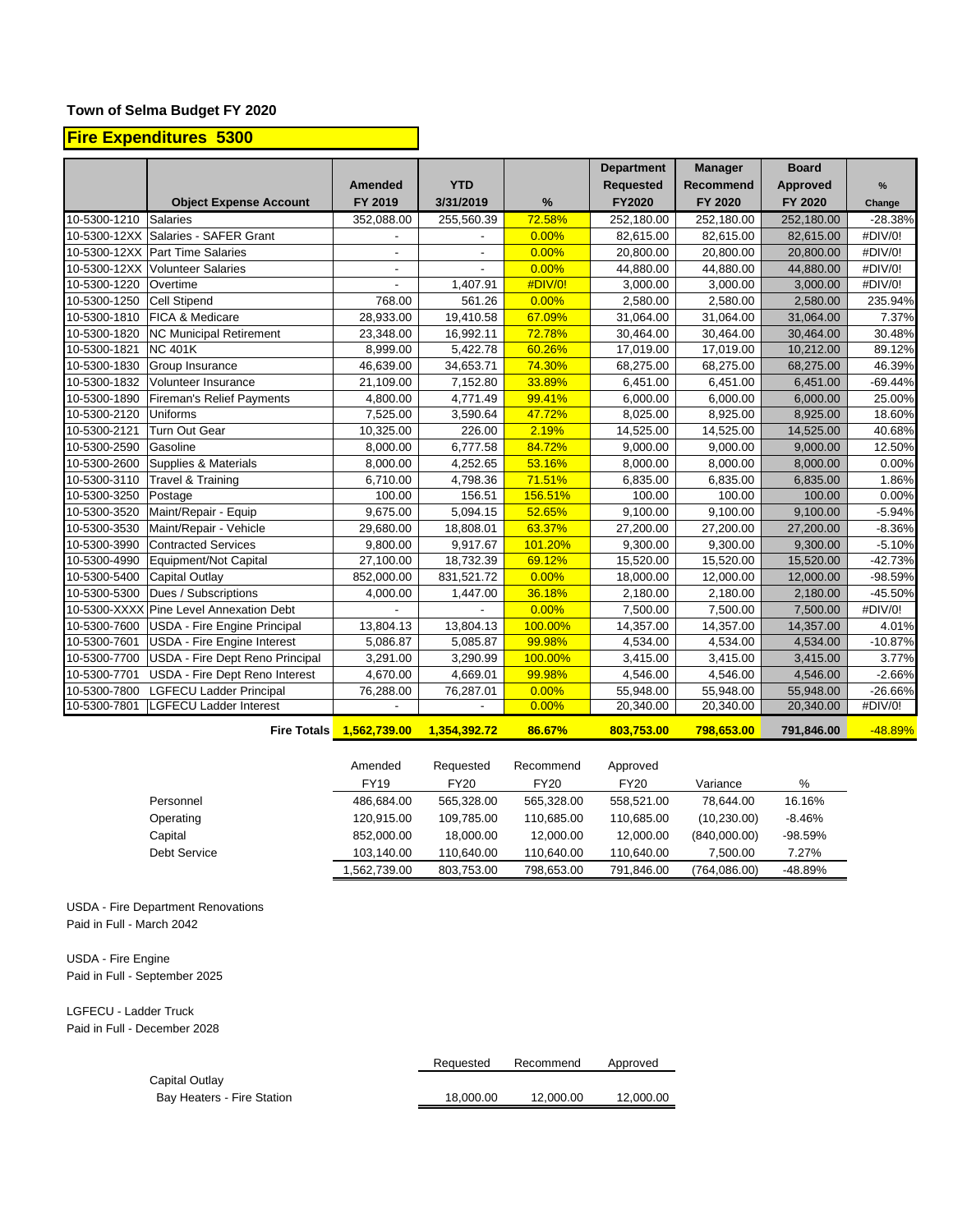## **Public Works Expenditures 5600**

|              |                                      |                          |                          |         | <b>Department</b> | <b>Manager</b>   | <b>Board</b> |           |
|--------------|--------------------------------------|--------------------------|--------------------------|---------|-------------------|------------------|--------------|-----------|
|              |                                      | <b>Amended</b>           | <b>YTD</b>               |         | <b>Requested</b>  | <b>Recommend</b> | Approved     | $\%$      |
|              | <b>Object Expense Account</b>        | FY 2019                  | 3/31/2019                | %       | <b>FY2020</b>     | FY 2020          | FY 2020      | Change    |
| 10-5600-1210 | Salaries                             | 280,042.00               | 163,239.81               | 58.29%  | 314,452.00        | 269,361.00       | 269,361.00   | $-3.81%$  |
| 10-5600-1220 | Overtime                             | 2.500.00                 | 2,402.94                 | 96.12%  | 3,150.00          | 3,150.00         | 3,150.00     | 26.00%    |
| 10-5600-1250 | <b>Phone Stipend</b>                 | 1,944.00                 | 965.15                   | 0.00%   | 2,322.00          | 2,322.00         | 2,322.00     | 19.44%    |
| 10-5600-1810 | FICA & Medicare                      | 21,763.00                | 12,862.75                | 59.10%  | 24,475.00         | 21,025.00        | 21,025.00    | $-3.39%$  |
| 10-5600-1820 | Retirement                           | 21,897.00                | 12,514.45                | 57.15%  | 28,633.00         | 24,598.00        | 24,598.00    | 12.34%    |
| 10-5600-1821 | 401k                                 | 8,476.00                 | 3,206.39                 | 37.83%  | 15,996.00         | 13,742.00        | 8,246.00     | $-2.71%$  |
| 10-5600-1830 | Group Insurance                      | 49,039.00                | 30,651.90                | 62.51%  | 70,856.00         | 63,093.00        | 63,093.00    | 28.66%    |
| 10-5600-1940 | Engineering                          | 2,000.00                 |                          | 0.00%   | 3,276.00          | 3,276.00         | 3,276.00     | 63.80%    |
| 10-5600-2120 | Uniforms                             | 4,600.00                 | 3,417.01                 | 74.28%  | 3,196.00          | 3,871.00         | 3,871.00     | $-15.85%$ |
| 10-5600-2512 | Non-Highway Diesel #2                | 3,500.00                 | 2,043.67                 | 58.39%  | 3,500.00          | 3,500.00         | 3,500.00     | 0.00%     |
| 10-5600-2590 | Gasoline                             | 13,000.00                | 13,861.59                | 106.63% | 15,000.00         | 15,000.00        | 15,000.00    | 15.38%    |
| 10-5600-2600 | Supplies & Materials                 | 9,600.00                 | 2,546.54                 | 26.53%  | 10,000.00         | 10,000.00        | 10,000.00    | 4.17%     |
| 10-5600-3110 | Travel & Training                    | 1,500.00                 | 458.50                   | 30.57%  | 4,000.00          | 4,000.00         | 4,000.00     | 166.67%   |
| 10-5600-3200 | Shop Supplies & Materials            | 9,000.00                 | 3,633.30                 | 40.37%  | 12,500.00         | 12,500.00        | 12,500.00    | 38.89%    |
| 10-5600-3250 | Postage                              | 425.00                   | 149.70                   | 35.22%  | 425.00            | 425.00           | 425.00       | 0.00%     |
| 10-5600-3510 | Maint/Repair - Building              | 3,475.00                 | 3,633.60                 | 104.56% | 12,000.00         | 10,000.00        | 10,000.00    | 187.77%   |
| 10-5600-3520 | Maint/Repair - Equip                 | 10,000.00                | 3,969.09                 | 39.69%  | 12,000.00         | 12,000.00        | 12,000.00    | 20.00%    |
| 10-5600-3530 | Maint/Repair - Vehicle               | 5,000.00                 | 4,479.64                 | 89.59%  | 20,000.00         | 20,000.00        | 20,000.00    | 300.00%   |
| 10-5600-3990 | <b>Contracted Services</b>           | 1,500.00                 | 1,742.81                 | 116.19% | 1,000.00          | 1,000.00         | 1,000.00     | $-33.33%$ |
| 10-5600-4100 | Drainage (Non-Powell Bill)           | 1,500.00                 | 76.75                    | 5.12%   | 3.500.00          | 3,500.00         | 3,500.00     | 133.33%   |
| 10-5600-4990 | Equipment/Not Capital                | 4,000.00                 | 2,983.13                 | 74.58%  | 10,000.00         | 4,500.00         | 4,500.00     | 12.50%    |
| 10-5600-5000 | Capital Outlay                       |                          |                          | #DIV/0! | 6,500.00          | 6,500.00         | 6,500.00     | #DIV/0!   |
| 10-5600-5300 | Dues & Subscriptions                 | 1,000.00                 | 109.00                   | 10.90%  | 1,000.00          | 1,000.00         | 1,000.00     | 0.00%     |
| 10-5600-6990 | Solid Waste Services/Landfill Dispos | 585,000.00               | 389,083.48               | 66.51%  | 585,000.00        | 585,000.00       | 585,000.00   | 0.00%     |
| 10-5600-XXXX | Principal Due - FY20                 |                          |                          | #DIV/0! | 11,193.00         | 11,193.00        | 11,193.00    | #DIV/0!   |
| 10-5600-XXXX | Interest Due - FY20                  |                          | $\overline{a}$           | #DIV/0! | 1,487.00          | 1,487.00         | 1,487.00     | #DIV/0!   |
| 10-5600-XXXX | Principal Due - FY20                 | $\overline{\phantom{a}}$ | $\overline{\phantom{a}}$ | #DIV/0! | 36,750.00         |                  |              | #DIV/0!   |
| 10-5600-XXXX | Interest Due - FY20                  |                          |                          | #DIV/0! | 8,500.00          |                  |              | #DIV/0!   |
| 10-5600-7516 | KS Bank Prinicipal - Brush Haug      | 27,555.00                | 18,348.63                | 66.59%  | 27,983.00         | 27,983.00        | 27,983.00    | 1.55%     |
| 10-5600-7517 | KS Bank Interest - Brush Haug        | 1,367.00                 | 932.17                   | 68.19%  | 939.00            | 939.00           | 939.00       | $-31.31%$ |
|              | <b>Public Works Totals</b>           | 1.069.683.00             | 677.312.00               | 63.32%  | 1,249,633.00      | 1,134,965.00     | 1,129,469.00 | 5.59%     |

|              | Amended      | Requested    | Recommend  | Approved     |           |         |
|--------------|--------------|--------------|------------|--------------|-----------|---------|
|              | <b>FY19</b>  | <b>FY20</b>  | FY20       | <b>FY20</b>  | Variance  | %       |
| Personnel    | 385.661.00   | 459.884.00   | 397.291.00 | 391.795.00   | 6.134.00  | 1.59%   |
| Operating    | 655.100.00   | 696.397.00   | 689.572.00 | 689.572.00   | 34.472.00 | 5.26%   |
| Capital      | -            | 6.500.00     | 6.500.00   | 6.500.00     | 6.500.00  | #DIV/0! |
| Debt Service | 28.922.00    | 86.852.00    | 41.602.00  | 41.602.00    | 12.680.00 | 43.84%  |
|              | 1.069.683.00 | 1.249.633.00 | ########## | 1.129.469.00 | 59,786.00 | 5.59%   |

#### KS Bank -Knuckle Boom

Paid in Full - January 2022

|                                       | Requested | Recommend | Approved  |
|---------------------------------------|-----------|-----------|-----------|
| Capital Outlay                        |           |           |           |
| <b>Commerical Air Compressor</b>      | 6,500.00  | 6,500.00  | 6,500.00  |
|                                       |           |           |           |
| <b>Financed Capital Outlay</b>        |           |           |           |
| Replacement Truck 35,000 for 3 years  | 12,680.00 | 12,680.00 | 12,680.00 |
| Vacuum Leaf Truck 200,000 for 5 years | 45,250.00 |           |           |
|                                       | 57,930.00 | 12,680.00 | 12,680.00 |
|                                       |           |           |           |

Transferred one position out to Pubic Facilities & Grounds Transferred one position in from Cemetery

Waste Industries Contract - 1.2% increase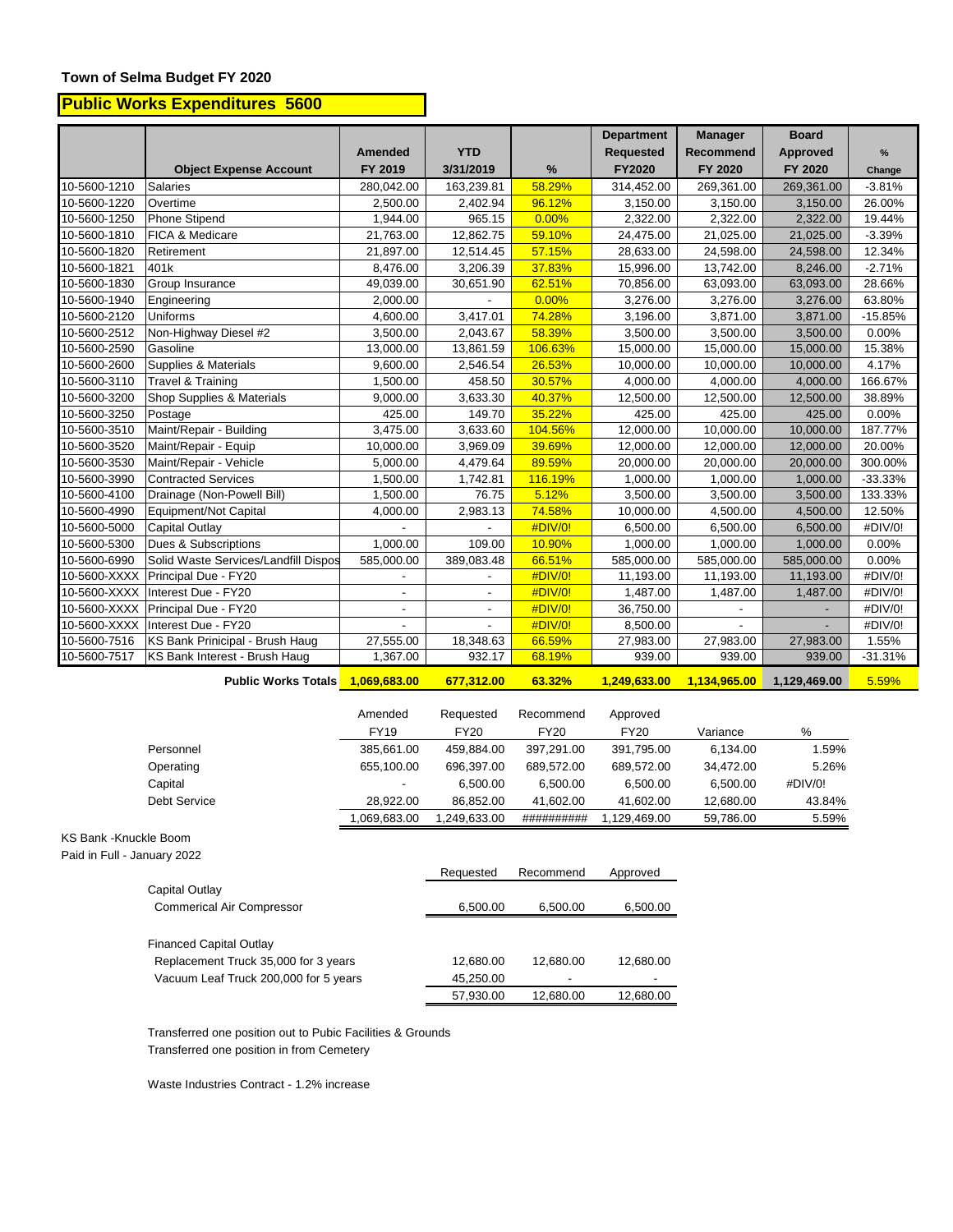## **Powell Bill Expenditures 5700**

|                           |                                             |                |            |         | <b>Department</b> | <b>Manager</b> | <b>Board</b>    |            |
|---------------------------|---------------------------------------------|----------------|------------|---------|-------------------|----------------|-----------------|------------|
|                           |                                             | <b>Amended</b> | <b>YTD</b> |         | <b>Requested</b>  | Recommend      | <b>Approved</b> | $\%$       |
|                           | <b>Object Expense Account</b>               | FY 2019        | 3/31/2019  | %       | <b>FY2020</b>     | FY 2020        | FY 2020         | Change     |
| 10-5700-1000 Right of Way |                                             | 1,500.00       | ۰          | 0.00%   | 1.500.00          | 1,500.00       | 1,500.00        | $0.00\%$   |
|                           | 10-5700-1100 Snow & Ice Removal             | 2,500.00       | $\sim$     | 0.00%   | 2,000.00          | 2,000.00       | 2,000.00        | $-20.00%$  |
|                           | 10-5700-1200 Curb and Gutter                | 2,500.00       | $\sim$     | 0.00%   | 1,500.00          | 1,500.00       | 1,500.00        | $-40.00\%$ |
|                           | 10-5700-1400 New Construction-Streets       |                | ۰          | #DIV/0! | 7,500.00          | 7,500.00       | 7,500.00        | #DIV/0!    |
|                           | 10-5700-1800 Maintenance & Repair - Streets | 20,000.00      | 3,153.00   | 15.77%  | 7,500.00          | 7,500.00       | 7,500.00        | $-62.50%$  |
|                           | 10-5700-1940 Engineering Fees               | 5,000.00       | ۰          | 0.00%   | 1,000.00          | 1,000.00       | 1,000.00        | $-80.00\%$ |
|                           | 10-5700-4100 Drainage & Storm Sewer         | 20,000.00      | 12,792.00  | 63.96%  | 15,000.00         | 15,000.00      | 15,000.00       | $-25.00%$  |
|                           | 10-5700-4200 Traffic Control                | 6,000.00       | 3,175.50   | 52.93%  | 2,000.00          | 2,000.00       | 2,000.00        | $-66.67%$  |
| 10-5700-4300 Sidewalks    |                                             | 60,000.00      | 962.62     | 1.60%   | 15,000.00         | 15,000.00      | 15,000.00       | $-75.00%$  |
|                           | 10-5700-4500 Resurfacing/Paving Streets     | 230,000.00     | 227,029.93 | 98.71%  | 98,865.00         | 98,865.00      | 98,865.00       | $-57.02%$  |
|                           | 10-5700-4990 Equipment/Not Capital          | 1,000.00       |            | 0.00%   | 1,000.00          | 1,000.00       | 1,000.00        | $0.00\%$   |
|                           | 10-5700-7600 Principal - Jetter/Vac         | 14,310.00      | 14,120.64  | 0.00%   | 12,234.00         | 12,234.00      | 12,234.00       | $-14.51%$  |
|                           | 10-5700-7601 Interest - Jetter/Vac          | 2,970.00       | 12.68      | 0.00%   | 1,901.00          | 1,901.00       | 1,901.00        | $-35.99%$  |
|                           | <b>Powell Bill Totals</b>                   | 365.780.00     | 261,246.37 | 71.42%  | 167,000.00        | 167,000.00     | 167,000.00      | $-54.34%$  |

|              | Amended        | Requested   | Recommend   | Approved       |              |           |
|--------------|----------------|-------------|-------------|----------------|--------------|-----------|
|              | <b>FY19</b>    | <b>FY20</b> | <b>FY20</b> | FY20           | Variance     | %         |
| Personnel    | $\blacksquare$ |             |             | $\blacksquare$ |              | #DIV/0!   |
| Operating    | 348.500.00     | 152.865.00  | 152.865.00  | 152.865.00     | (195.635.00) | $-56.14%$ |
| Capital      | $\blacksquare$ |             |             |                |              | #DIV/0!   |
| Debt Service | 17.280.00      | 14.135.00   | 14.135.00   | 14,135.00      | (3, 145.00)  | $-18.20%$ |
|              | 365,780.00     | 167.000.00  | 167.000.00  | 167,000.00     | (198,780.00) | $-54.34%$ |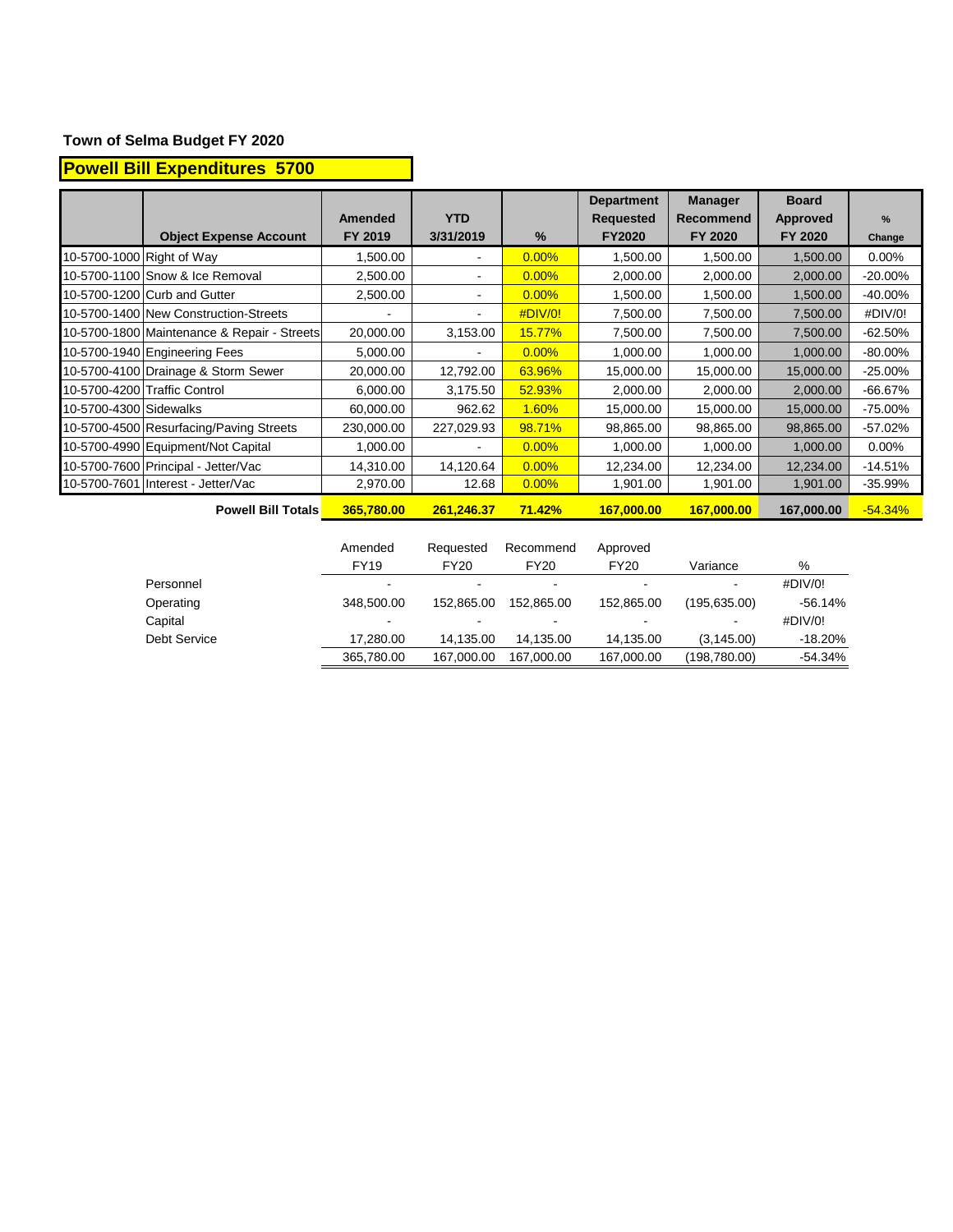## **Recreation Expenditures 6200**

|              |                               |                |            |        | <b>Department</b> | <b>Manager</b>   | <b>Board</b>    |             |
|--------------|-------------------------------|----------------|------------|--------|-------------------|------------------|-----------------|-------------|
|              |                               | <b>Amended</b> | <b>YTD</b> |        | <b>Requested</b>  | <b>Recommend</b> | <b>Approved</b> | %           |
|              | <b>Object Expense Account</b> | FY 2019        | 3/31/2019  | %      | <b>FY2020</b>     | FY 2020          | FY 2020         | Change      |
| 10-6200-1210 | <b>Salaries</b>               | 227,621.00     | 152,438.98 | 66.97% | 197,980.00        | 199,541.00       | 199,541.00      | $-12.34%$   |
| 10-6200-12XX | <b>Part Time Salaries</b>     |                |            | 0.00%  | 47,553.00         | 14,684.00        | 14,684.00       | #DIV/0!     |
| 10-6200-1250 | Phone Stipend                 | 540.00         |            | 0.00%  | 1,560.00          | 1,560.00         | 1,560.00        | 188.89%     |
| 10-6200-1810 | FICA & Medicare               | 18,030.00      | 11,655.12  | 64.64% | 18,903.00         | 16,388.00        | 16,388.00       | $-9.11%$    |
| 10-6200-1820 | Retirement                    | 13,947.00      | 10,967.29  | 78.64% | 17,720.00         | 17,720.00        | 17,720.00       | 27.05%      |
| 10-6200-1821 | 401k                          | 5,622.00       | 3,400.09   | 60.48% | 9,900.00          | 9,900.00         | 5,940.00        | 76.09%      |
| 10-6200-1830 | Group Insurance               | 30,078.00      | 19,891.06  | 66.13% | 42,538.00         | 42,538.00        | 42,538.00       | 41.43%      |
| 10-6200-2120 | <b>Uniforms</b>               | 2,000.00       | 336.00     | 16.80% | 2,000.00          | 2,000.00         | 2,000.00        | 0.00%       |
| 10-6200-2512 | Non-Highway Diesel #2         | 600.00         |            | 0.00%  | 600.00            | 600.00           | 600.00          | 0.00%       |
| 10-6200-2590 | Gasoline                      | 4,000.00       | 2,415.37   | 60.38% | 4,000.00          | 4,000.00         | 4,000.00        | 0.00%       |
| 10-6200-2600 | Supplies & Materials          | 40,000.00      | 26,469.17  | 66.17% | 58,940.00         | 44,000.00        | 44,000.00       | 10.00%      |
| 10-6200-2990 | <b>All-American Festival</b>  | 12,500.00      | 5,447.50   | 43.58% | 19,500.00         | 12,500.00        | 12,500.00       | 0.00%       |
| 10-6200-2991 | <b>Railroad Days</b>          | 25,000.00      | 22,488.64  | 89.95% | 37,000.00         | 25,000.00        | 25,000.00       | 0.00%       |
| 10-6200-2992 | <b>Christmas Parade</b>       | 5,200.00       | 4,218.54   | 81.13% | 7,500.00          | 5,200.00         | 5,200.00        | 0.00%       |
| 10-6200-2993 | Santa Train                   | 16,000.00      | 12,780.98  | 79.88% | 18,700.00         | 16,000.00        | 16,000.00       | 0.00%       |
| 10-6200-2994 | Senior Citizen Day            | 3,000.00       |            | 0.00%  | 3,500.00          | 3,500.00         | 3,500.00        | 16.67%      |
| 10-6200-2995 | <b>Senior Trips</b>           | 1,000.00       | 240.00     | 24.00% | 1,000.00          | 1,000.00         | 1,000.00        | 0.00%       |
| 10-6200-2996 | Selma Pool                    | 64,895.00      | 44,114.70  | 67.98% |                   |                  |                 | $-100.00\%$ |
| 10-6200-3110 | <b>Travel &amp; Training</b>  | 5,000.00       | 1,488.35   | 29.77% | 8,000.00          | 5,000.00         | 5,000.00        | 0.00%       |
| 10-6200-3250 | Postage                       | 450.00         | 53.41      | 11.87% | 450.00            | 160.00           | 160.00          | $-64.44%$   |
| 10-6200-3510 | Maint/Repair - Building       | 2,500.00       | 2.240.24   | 89.61% | 4,000.00          | 4,000.00         | 4,000.00        | 60.00%      |
| 10-6200-3520 | Maint/Repair - Equip          | 8,100.00       | 769.50     | 9.50%  | 8,100.00          | 5,500.00         | 5,500.00        | $-32.10%$   |
| 10-6200-3530 | Maint/Repair - Vehicle        | 2,500.00       | 679.26     | 27.17% | 2,500.00          | 2,500.00         | 2,500.00        | 0.00%       |
| 10-6200-3540 | Maint/Repair - Pool           | 10,000.00      |            | 0.00%  | 70,000.00         | 35,000.00        | 35,000.00       | 250.00%     |
| 10-6200-3990 | <b>Contracted Services</b>    | 47,980.00      | 3,388.10   | 7.06%  | 78,500.00         | 75,800.00        | 75,800.00       | 57.98%      |
| 10-6200-3991 | Special events/activities     | 20,000.00      | 11,047.48  | 55.24% | 32,000.00         | 25,000.00        | 25,000.00       | 25.00%      |
| 10-6200-4501 | Credit Card user fee          | 1,200.00       | 932.95     | 77.75% |                   |                  |                 | $-100.00\%$ |
| 10-6200-4990 | Equipment/Not Capital         | 6,400.00       | 477.10     | 7.45%  | 16,230.00         | 10,000.00        | 10,000.00       | 56.25%      |
| 10-6200-5000 | Capital Outlay                | 100,938.00     | 61,638.00  | 61.07% | 70,000.00         | 35,000.00        | 35,000.00       | $-65.33%$   |
| 10-6200-5600 | Recreation-Official/Inst      | 15,000.00      | 10,309.50  | 68.73% | 15,450.00         | 15,450.00        | 15,450.00       | 3.00%       |
|              | <b>Recreation Totals</b>      | 690,101.00     | 409,887.33 | 59.40% | 794,124.00        | 629,541.00       | 625,581.00      | $-9.35%$    |

|                             | Amended     | Requested   | Recommend   | Approved    |                      |           |
|-----------------------------|-------------|-------------|-------------|-------------|----------------------|-----------|
|                             | <b>FY19</b> | <b>FY20</b> | <b>FY20</b> | <b>FY20</b> | Variance             | %         |
| Personnel                   | 295,838.00  | 336,154.00  | 302,331.00  | 298,371.00  | 2,533.00             | 0.86%     |
| Operating                   | 293,325.00  | 387,970.00  | 292,210.00  | 292,210.00  | (1, 115.00)          | $-0.38%$  |
| Capital                     | 100,938.00  | 70,000.00   | 35,000.00   | 35,000.00   | (65,938.00)          | $-65.33%$ |
| <b>Debt Service</b>         |             |             |             |             |                      | #DIV/0!   |
|                             | 690,101.00  | 794,124.00  | 629,541.00  | 625,581.00  | (64, 520.00)         | $-9.35%$  |
|                             |             |             |             |             |                      |           |
|                             |             | Requested   | Recommend   | Approved    |                      |           |
| Capital Outlay              |             |             |             |             |                      |           |
| Playground equipment        |             | 70,000.00   | 35,000.00   | 35,000.00   | Reed St or Sumner St |           |
|                             |             |             |             |             |                      |           |
| <b>Contracted Services</b>  |             |             |             |             |                      |           |
| Pool Contract               |             | 65,000.00   | 65,000.00   | 65,000.00   |                      |           |
| <b>Copier Rental</b>        |             | 3.500.00    | 3.500.00    | 3,500.00    |                      |           |
| Pest Control                |             | 500.00      | 500.00      | 500.00      |                      |           |
| Software Registration & CC  |             | 3,500.00    | 3.500.00    | 3,500.00    |                      |           |
| <b>Security System</b>      |             | 1,800.00    | 1,800.00    | 1,800.00    |                      |           |
| Other                       |             | 4,200.00    | 1,500.00    | 1,500.00    |                      |           |
|                             |             | 78,500.00   | 75,800.00   | 75,800.00   |                      |           |
|                             |             |             |             |             |                      |           |
| Equipment/Not Capital       |             |             |             |             |                      |           |
| <b>Trash Cans for Parks</b> |             | 16,230.00   | 10,000.00   | 10,000.00   |                      |           |

Add Administrative Assistant Grade 9

Reduce Part Time Scorekeepers and Part Time Gym Supervisors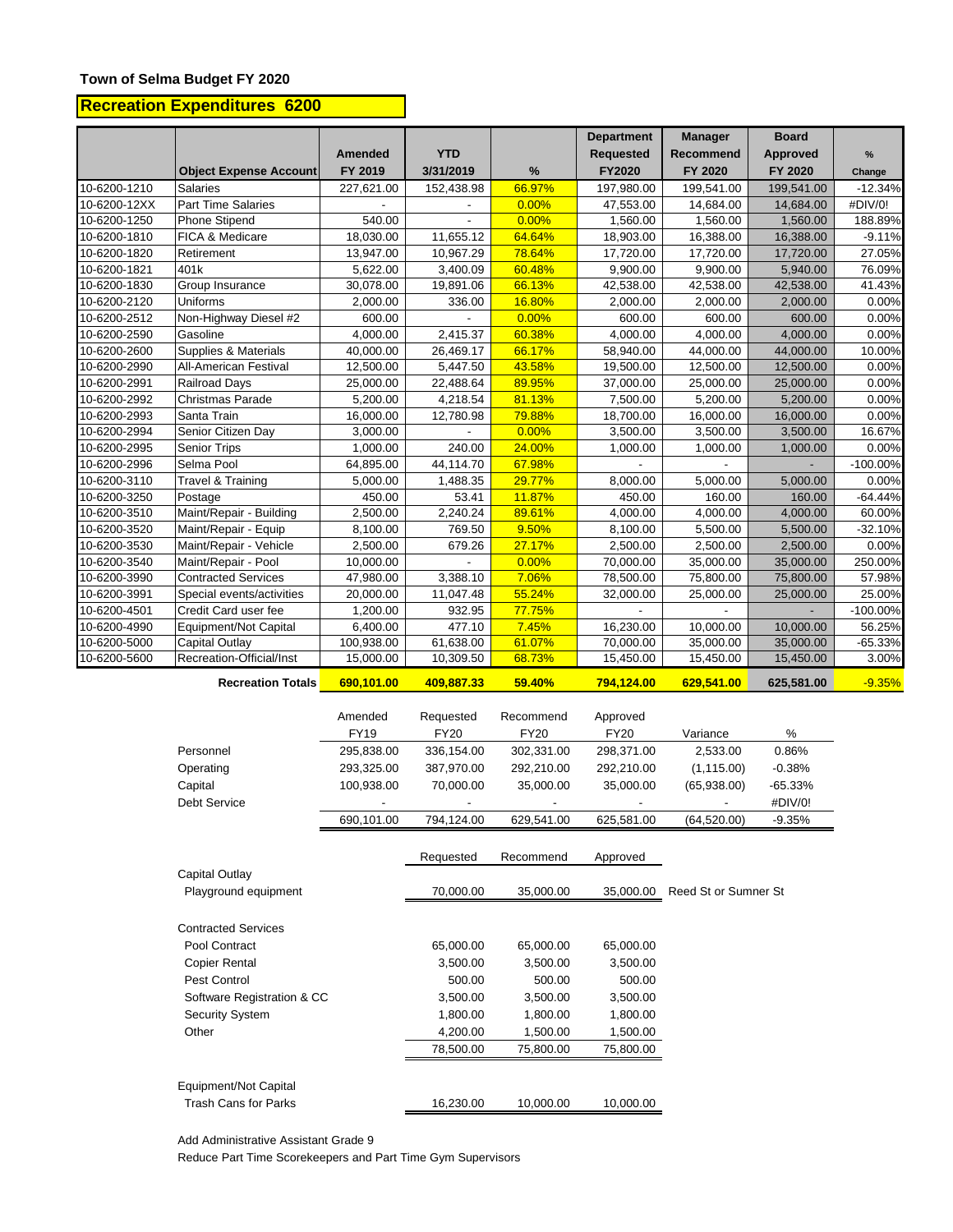## **Library Expenditures 6300**

|              |                                       |                |            |         | <b>Department</b> | <b>Manager</b>   | <b>Board</b>    |           |
|--------------|---------------------------------------|----------------|------------|---------|-------------------|------------------|-----------------|-----------|
|              |                                       | <b>Amended</b> | <b>YTD</b> |         | <b>Requested</b>  | <b>Recommend</b> | <b>Approved</b> | $\%$      |
|              | <b>Object Expense Account</b>         | FY 2019        | 3/31/2019  | $\%$    | <b>FY2020</b>     | FY 2020          | FY 2020         | Change    |
| 10-6300-1210 | <b>Salaries</b>                       | 95,291.00      | 66,985.72  | 70.30%  | 80,032.00         | 80,032.00        | 80,032.00       | $-16.01%$ |
| 10-6300-12XX | <b>Part Time Salaries</b>             |                |            | #DIV/0! | 18,720.00         | 18,720.00        | 18,720.00       | #DIV/0!   |
| 10-6300-1810 | <b>FICA &amp; Medicare</b>            | 7,290.00       | 5,135.47   | 70.45%  | 7,555.00          | 7,555.00         | 7,555.00        | 3.64%     |
| 10-6300-1820 | Retirement                            | 5,935.00       | 4,595.82   | 77.44%  | 7,163.00          | 7,163.00         | 7,163.00        | 20.69%    |
| 10-6300-1821 | 401k                                  | 2,298.00       | 1,760.91   | 76.63%  | 4,002.00          | 4,002.00         | 2,402.00        | 74.15%    |
| 10-6300-1830 | Group Insurance                       | 14,830.00      | 11,341.09  | 76.47%  | 17,025.00         | 17,025.00        | 17,025.00       | 14.80%    |
| 10-6300-2600 | Supplies & Materials                  | 5,700.00       | 2,964.10   | 52.00%  | 7,000.00          | 6,000.00         | 6,000.00        | 5.26%     |
| 10-6300-3110 | Travel & Training                     | 2,000.00       | 49.00      | 2.45%   | 2,000.00          | 1,500.00         | 1,500.00        | $-25.00%$ |
| 10-6300-3200 | Books & Tapes                         | 25,000.00      | 14,063.15  | 56.25%  | 25,000.00         | 22,500.00        | 22,500.00       | $-10.00%$ |
| 10-6300-3201 | <b>Books &amp; Materials Donation</b> | 2,500.00       | 668.00     | 26.72%  | 2,500.00          | 2,500.00         | 2,500.00        | 0.00%     |
| 10-6300-3250 | Postage                               | 150.00         | 1.99       | 1.33%   | 100.00            | 100.00           | 100.00          | $-33.33%$ |
| 10-6300-3510 | Maint/Repair - Building               | 200.00         | 141.70     | 70.85%  | 5,750.00          | 5,750.00         | 5,750.00        | 2775.00%  |
| 10-6300-3520 | Maint/Repair - Equip                  | 800.00         |            | 0.00%   | 1,000.00          | 1,000.00         | 1,000.00        | 25.00%    |
| 10-6300-3990 | <b>Contracted Services</b>            | 2,900.00       | 372.37     | 12.84%  | 3,000.00          | 3,000.00         | 3,000.00        | 3.45%     |
| 10-6300-4501 | <b>Library Programs</b>               | 4,000.00       | 2,661.77   | 66.54%  | 4,000.00          | 4,000.00         | 4,000.00        | 0.00%     |
| 10-6300-4990 | Equipment/Not Capital                 | 12,400.00      | 3,082.95   | 24.86%  | 2,000.00          | 2,000.00         | 2,000.00        | $-83.87%$ |
| 10-6300-5300 | Dues & Subscriptions                  | 1,100.00       | 549.55     | 49.96%  | 1,000.00          | 1,000.00         | 1,000.00        | $-9.09%$  |
| 10-6300-7500 | <b>USDA Principal - Library</b>       | 8,232.00       | 8,231.59   | 100.00% | 8,582.00          | 8,582.00         | 8,582.00        | 4.25%     |
| 10-6300-7501 | <b>USDA Interest - Library</b>        | 14,119.00      | 14,118.41  | 100.00% | 13,769.00         | 13,769.00        | 13,769.00       | $-2.48%$  |
|              | <b>Library Totals</b>                 | 204,745.00     | 136,723.59 | 66.78%  | 210,198.00        | 206,198.00       | 204,598.00      | $-0.07%$  |

|              | Amended<br><b>FY19</b>   | Requested<br><b>FY20</b> | Recommend<br><b>FY20</b> | Approved<br><b>FY20</b> | Variance                 | %         |
|--------------|--------------------------|--------------------------|--------------------------|-------------------------|--------------------------|-----------|
| Personnel    | 125,644.00               | 134,497.00               | 134,497.00               | 132,897.00              | 7.253.00                 | 5.77%     |
| Operating    | 56.750.00                | 53.350.00                | 49.350.00                | 49.350.00               | (7,400.00)               | $-13.04%$ |
| Capital      | $\overline{\phantom{a}}$ |                          | ۰                        |                         | $\overline{\phantom{a}}$ | #DIV/0!   |
| Debt Service | 22.351.00                | 22.351.00                | 22.351.00                | 22.351.00               | $\overline{\phantom{a}}$ | $0.00\%$  |
|              | 204.745.00               | 210,198.00               | 206,198.00               | 204.598.00              | (147.00)                 | $-0.07\%$ |

USDA Library Paid in Full - September 2041

Note - Library debt payment funded by Suber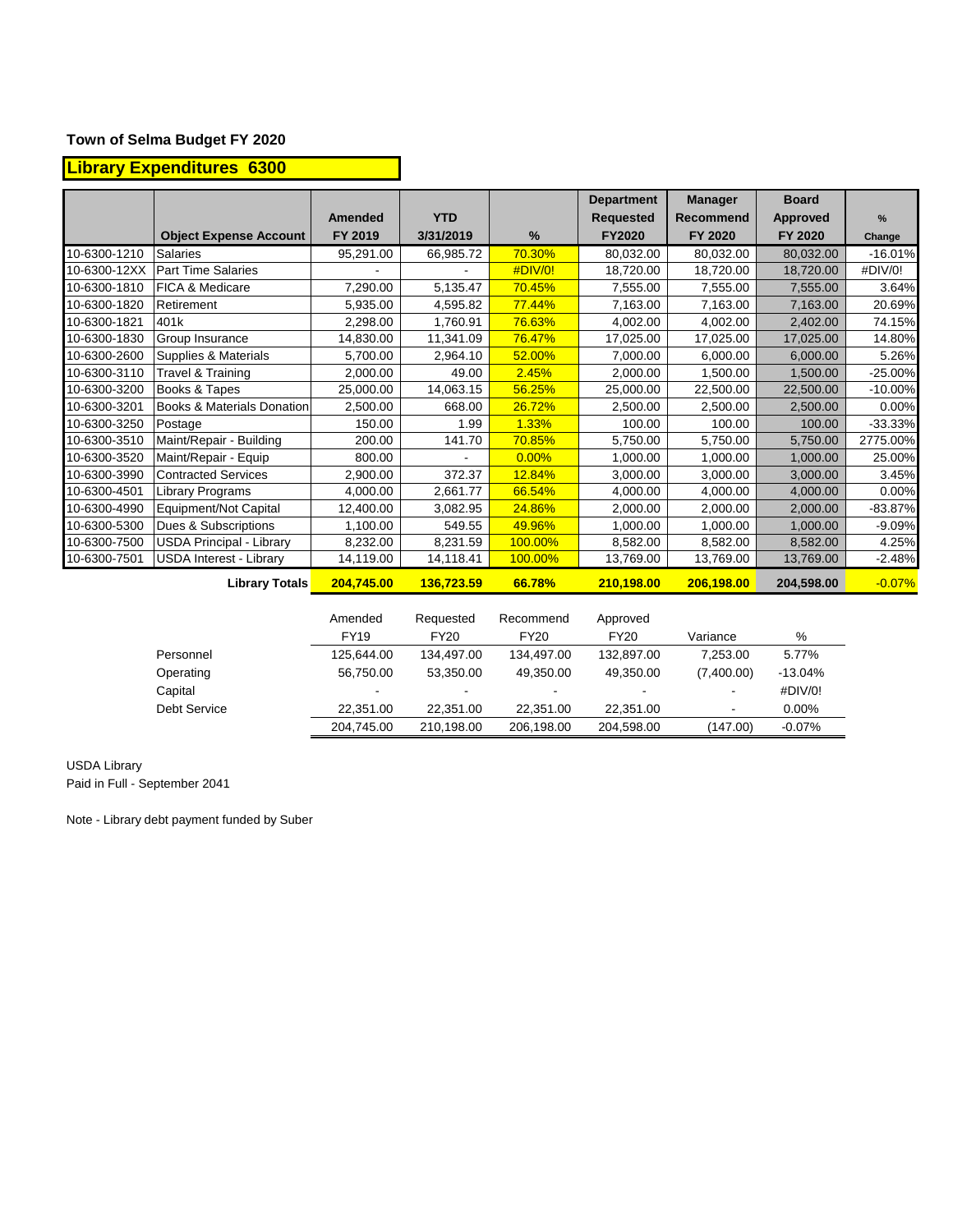#### **Fire Protection-Terminals Fund**

#### REVENUE

|                          | <b>Revenue Source</b>                   |           |                          |               | <b>Department</b> | <b>Manager</b>   | <b>Board</b>             |           |
|--------------------------|-----------------------------------------|-----------|--------------------------|---------------|-------------------|------------------|--------------------------|-----------|
|                          |                                         | Amended   | YTD.                     |               | <b>Requested</b>  | <b>Recommend</b> | Approved                 | %         |
|                          |                                         | FY 2019   | 3/31/2019                | $\frac{9}{6}$ | <b>FY2020</b>     | FY 2020          | FY 2020                  | Change    |
| 29-3290-0000 Interest    |                                         |           | 487.16                   | $0.00\%$      |                   |                  | $\overline{\phantom{0}}$ | #DIV/0!   |
|                          | 29-3350-0000 Miscellaneous Revenue      |           | $\overline{\phantom{a}}$ | 0.00%         | 5.000.00          | 5.000.00         | 5.000.00                 | #DIV/0!   |
| 29-3500-0000 Permit Fees |                                         | 25,000.00 | 10.500.00                | $0.00\%$      | 21.000.00         | 21.000.00        | 21,000.00                | $-16.00%$ |
| 29-3980-0028             | Transfer from Fund 28                   |           | 165.649.66               | $0.00\%$      |                   |                  |                          | #DIV/0!   |
|                          | <b>Fire Protection-Terminals Totals</b> | 25,000.00 | 176.636.82               | $0.00\%$      | 26,000,00         | 26.000.00        | 26,000,00                | 4.00%     |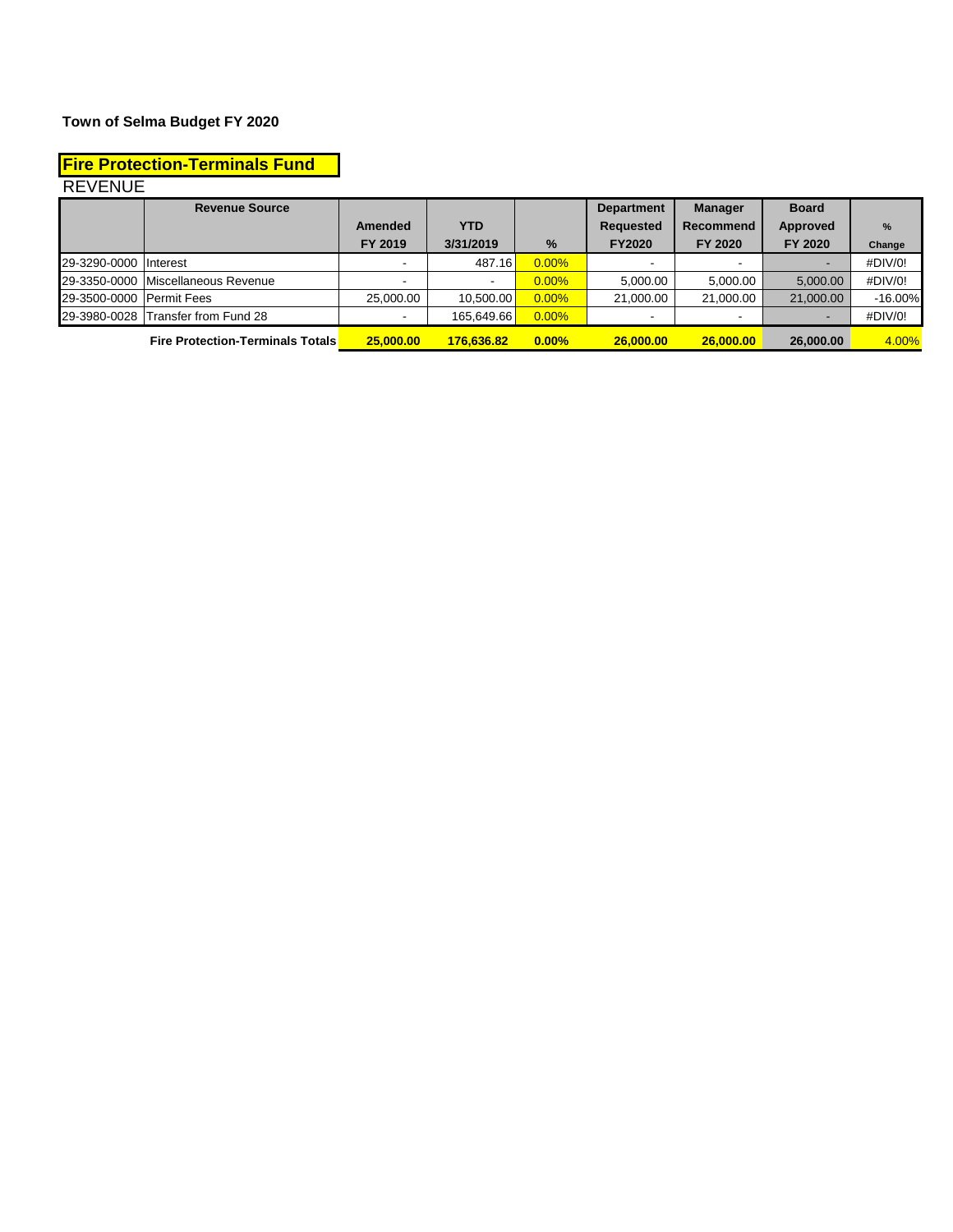## **Fire Protection-Terminals Fund**

EXPENSE

|                             | <b>Object Expense Account</b>               | Amended<br>FY 2019 | <b>YTD</b><br>3/31/2019 | %             | <b>Department</b><br><b>Requested</b><br><b>FY2020</b> | <b>Manager</b><br><b>Recommend</b><br>FY 2020 | <b>Board</b><br>Approved<br>FY 2020 | $\frac{9}{6}$ |
|-----------------------------|---------------------------------------------|--------------------|-------------------------|---------------|--------------------------------------------------------|-----------------------------------------------|-------------------------------------|---------------|
|                             |                                             |                    |                         |               |                                                        |                                               |                                     | Change        |
| 29-4340-3110                | Travel & Training                           | 5.000.00           | 4,100.00                | $0.00\%$      | 7,000.00                                               | 7.000.00                                      | 7,000.00                            | 40.00%        |
| 29-4340-2600                | Supplies & Materials                        |                    |                         |               | 3.000.00                                               | 3.000.00                                      | 3,000.00                            | #DIV/0!       |
|                             | 29-4340-XXXX Reserve for Future Expenditure |                    |                         |               | 16,000.00                                              | 16.000.00                                     | 16,000.00                           | #DIV/0!       |
| 29-4340-5000 Capital Outlay |                                             | 20.000.00          | $\sim$                  | $0.00\%$      |                                                        | $\overline{\phantom{0}}$                      | $\sim$                              | $-100.00\%$   |
|                             | <b>Fire Protection-Terminals Totals</b>     | 25,000.00          | 4.100.00                | <b>16.40%</b> | 26.000.00                                              | 26,000.00                                     | 26,000,00                           | 4.00%         |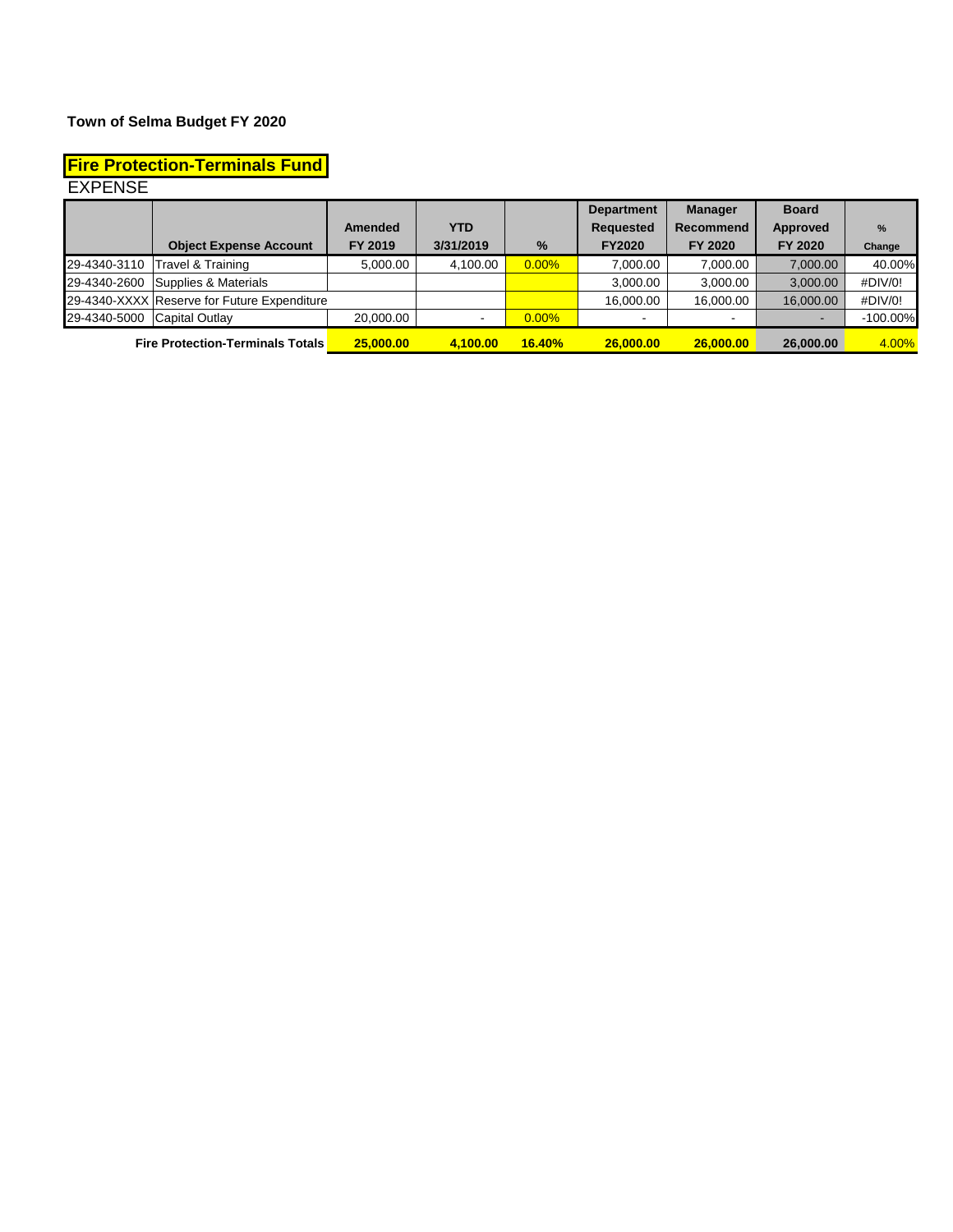## **Water Revenues**

|              | <b>Revenue Source</b>                 |              |              |               | <b>Manager</b>   | <b>Board</b>             |               |
|--------------|---------------------------------------|--------------|--------------|---------------|------------------|--------------------------|---------------|
|              |                                       | Amended      | <b>YTD</b>   |               | <b>Recommend</b> | <b>Approved</b>          | $\frac{9}{6}$ |
|              |                                       | FY 2019      | 3/31/2019    | $\%$          | FY 2020          | FY 2020                  | Change        |
| 60-3290-0000 | Interest Earned                       | 5,000.00     | 11,453.41    | 229.07%       | 12,000.00        | 12,000.00                | 140.00%       |
| 60-3350-0000 | Miscellaneous Revenue                 | 1,500.00     | 10,692.98    | 712.87%       | 1,500.00         | 1,500.00                 | 0.00%         |
| 60-3713-5100 | Sale of Water/Basic                   | 1,133,000.00 | 857,387.34   | 75.67%        | 1,207,600.00     | 1,188,338.00             | 6.58%         |
| 60-3713-5200 | Other Services (Tap Ins, Restoration) |              | 7,857.99     | #DIV/0!       |                  | $\sim$                   | #DIV/0!       |
| 60-3721-0065 | Transfer from Water Capital Reserve   | 32,000.00    | 32,000.00    | 100.00%       | $\blacksquare$   | -                        | $-100.00\%$   |
| 60-3721-5400 | <b>Water Capital Reserve</b>          | 44,000.00    | 36,822.18    | 83.69%        | 200,000.00       | 147,058.00               | 354.55%       |
| 60-3721-5800 | Utility Bill Penalties                | 75,000.00    | 54,955.96    | 73.27%        | 75,000.00        | 75,000.00                | 0.00%         |
| 60-3721-5801 | Utility Connection Fees               | 9,000.00     | 5,306.68     | 58.96%        | 7,500.00         | 7,500.00                 | $-16.67%$     |
| 60-3800-0000 | Rapayment Sewer Loan                  | 75,000.00    | 75,000.00    | 0.00%         | 75,000.00        | 75,000.00                | 0.00%         |
| 60-3990-0000 | Fund Balance Appropriated             | 18,550.00    |              | 0.00%         |                  | $\overline{\phantom{0}}$ | $-100.00\%$   |
|              | <b>Water Revenues Totals</b>          | 1,393,050.00 | 1,091,476.54 | <b>78.35%</b> | 1,578,600.00     | 1,506,396.00             | 13.32%        |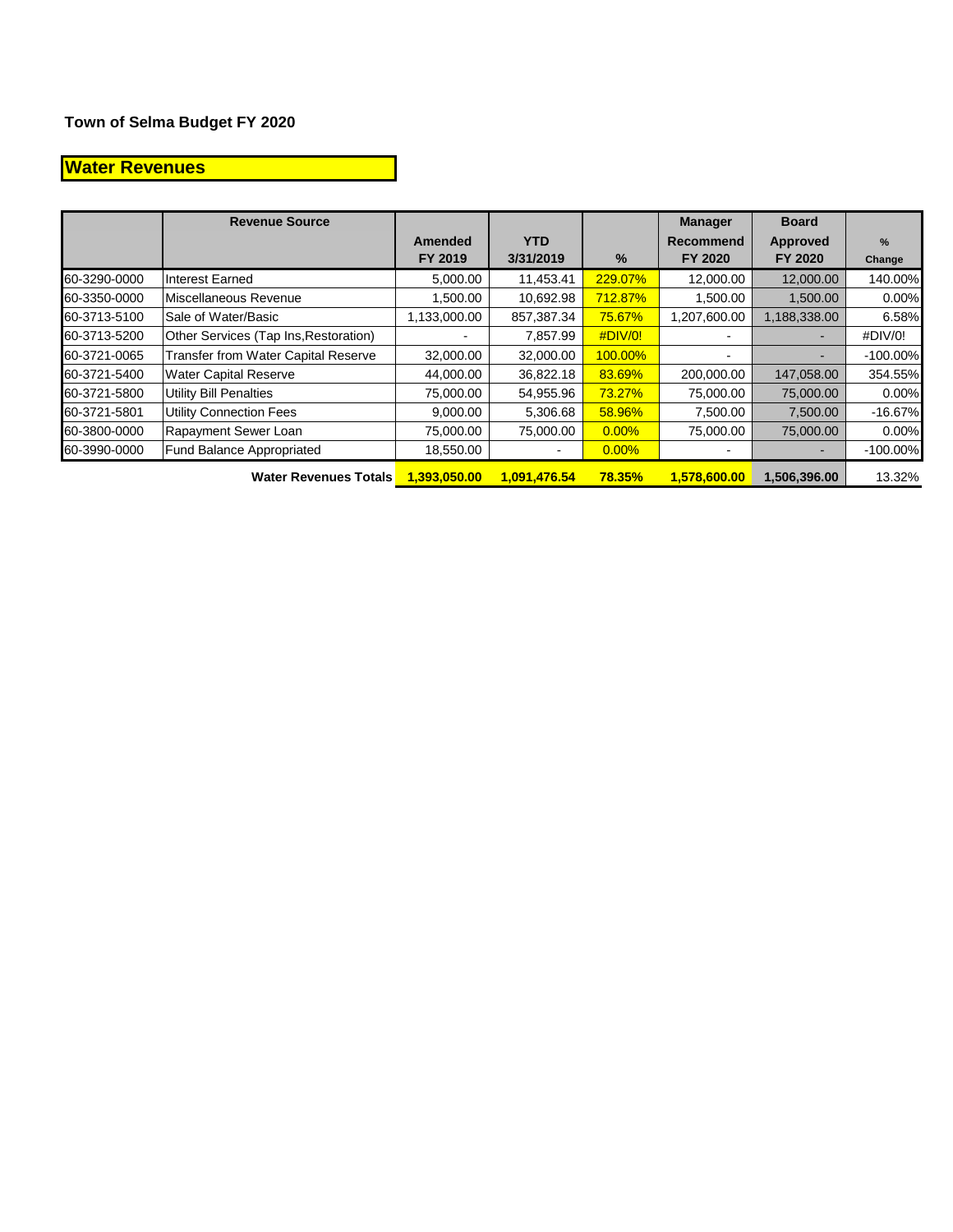#### **Water Administration Expenses**

|              |                                        |                          |                          |         | <b>Department</b> | <b>Manager</b> | <b>Board</b>    |               |
|--------------|----------------------------------------|--------------------------|--------------------------|---------|-------------------|----------------|-----------------|---------------|
|              |                                        | <b>Amended</b>           | <b>YTD</b>               |         | <b>Requested</b>  | Recommend      | <b>Approved</b> | $\frac{9}{6}$ |
|              | <b>Object Expense Account</b>          | FY 2019                  | 3/31/2019                | $\%$    | FY2020            | FY 2020        | FY 2020         | Change        |
| 60-7110-1210 | Salary & Wages                         | 230,366.00               | 169,867.64               | 73.74%  | 264,068.00        | 258,831.00     | 258,831.00      | 12.36%        |
| 60-7110-1220 | Overtime                               |                          | 407.89                   | #DIV/0! |                   |                |                 | #DIV/0!       |
| 60-7110-1250 | <b>Phone Stipend</b>                   | 726.00                   | 461.45                   | 63.56%  | 1,744.00          | 1,744.00       | 1,744.00        | 140.22%       |
| 60-7110-1810 | FICA/Medicare                          | 17,678.00                | 12,879.03                | 72.85%  | 20,439.00         | 19,934.00      | 19,934.00       | 12.76%        |
| 60-7110-1820 | <b>NC Municipal Retirement</b>         | 17,068.00                | 13,123.89                | 76.89%  | 22,376.00         | 21,852.00      | 21,852.00       | 28.03%        |
| 60-7110-1821 | <b>NC 401k</b>                         | 6,608.00                 | 4,256.86                 | 64.42%  | 12,538.00         | 12,208.00      | 7,325.00        | 84.75%        |
| 60-7110-1830 | Group Insurance                        | 37,200.00                | 19,310.08                | 51.91%  | 46,335.00         | 46,335.00      | 46,335.00       | 24.56%        |
| 60-7110-1860 | <b>Workers Compensation</b>            | 42,935.00                | 42,503.57                | 99.00%  | 50,000.00         | 50,000.00      | 50,000.00       | 16.46%        |
| 60-7110-1861 | Unemployment Insurance                 | 1,500.00                 |                          | 0.00%   | 500.00            | 500.00         | 500.00          | $-66.67%$     |
| 60-7110-1890 | Retirees' Healthcare                   | 6,268.00                 | 4,821.95                 | 76.93%  | 7,000.00          | 7,000.00       | 7,000.00        | 11.68%        |
| 60-7110-1910 | Accounting/Auditing                    | 9,711.00                 | 9,468.75                 | 97.51%  | 10,625.00         | 10,625.00      | 10,625.00       | 9.41%         |
| 60-7110-1920 | Legal                                  | 6,500.00                 | 4,918.64                 | 75.67%  | 9,000.00          | 9,000.00       | 9,000.00        | 38.46%        |
| 60-7110-1940 | Engineering                            | 39,850.00                | 3,889.45                 | 9.76%   | 39,850.00         | 6,000.00       | 6,000.00        | $-84.94%$     |
| 60-7110-2120 | <b>Uniforms</b>                        | 2,200.00                 | 1,561.36                 | 70.97%  | 2,375.00          | 2,375.00       | 2,375.00        | 7.95%         |
| 60-7110-3200 | VC-3 Cloud Services                    | 36,000.00                | 29,010.81                | 80.59%  | 45,000.00         | 40,000.00      | 40,000.00       | 11.11%        |
| 60-7110-3210 | SCADA land line and internet           | 2,800.00                 | 2,037.69                 | 72.77%  | 1,800.00          | 1,800.00       | 1,800.00        | $-35.71%$     |
| 60-7110-3250 | Postage                                | 150.00                   | 114.14                   | 76.09%  | 150.00            | 150.00         | 150.00          | 0.00%         |
| 60-7110-3310 | Electricity                            | 60,000.00                | 40,059.60                | 66.77%  | 60,000.00         | 60,000.00      | 60,000.00       | 0.00%         |
| 60-7110-3410 | Printing                               | 6,500.00                 | 3,611.78                 | 55.57%  | 7,500.00          | 5,500.00       | 5,500.00        | $-15.38%$     |
| 60-7110-3510 | Maint/Repair - Buildings               | 1,000.00                 | 534.40                   | 53.44%  | 8,000.00          | 1,000.00       | 1,000.00        | 0.00%         |
| 60-7110-3980 | Water Permit System Fees               | 3,000.00                 | 2,705.00                 | 90.17%  | 3,500.00          | 3,000.00       | 3,000.00        | 0.00%         |
| 60-7110-3990 | <b>Contracted Services</b>             | 6,200.00                 | 2,322.32                 | 37.46%  | 6,200.00          | 6,200.00       | 6,200.00        | 0.00%         |
| 60-7110-4400 | <b>Computer Software Contract</b>      | 7,000.00                 | 5,397.19                 | 77.10%  | 17,025.00         | 17,025.00      | 17,025.00       | 143.21%       |
| 60-7110-4510 | Property & Liability                   | 25,064.00                | 24,698.23                | 98.54%  | 25,064.00         | 25,064.00      | 25,064.00       | 0.00%         |
| 60-7110-4990 | Equipment/Not Capital                  | 4,000.00                 |                          | 0.00%   | 8,000.00          | 4,000.00       | 4,000.00        | 0.00%         |
| 60-7110-5300 | Dues & Subscriptions                   | 2,500.00                 | 242.13                   | 9.69%   | 2,725.00          | 2,000.00       | 2,000.00        | $-20.00%$     |
| 60-7110-7500 | <b>USDA Principal - Raw Water Bond</b> | 10,000.00                | $\blacksquare$           | 0.00%   | 11,000.00         | 11,000.00      | 11,000.00       | 10.00%        |
| 60-7110-7501 | USDA Interest - Raw Water Bond         | 23,800.00                | $\overline{\phantom{a}}$ | 0.00%   | 34,050.00         | 34,050.00      | 23,375.00       | 43.07%        |
| 60-7110-7504 | NCDENR Well #9 - Principal             | 6,546.00                 | $\overline{a}$           | 0.00%   | 6,546.00          | 6,546.00       | 6,546.00        | 0.00%         |
| 60-7110-7700 | KS Bank Jetter/Vac Principal           | 14,310.00                | 14,120.64                | 0.00%   | 12,234.00         | 12,234.00      | 12,234.00       | $-14.51%$     |
| 60-7110-7701 | KS Bank Jetter/Vac Interest            | 1,009.00                 | 12.67                    | 0.00%   | 1,901.00          | 1,901.00       | 1,901.00        | 88.40%        |
| 60-7110-XXXX | Principal Due - FY20                   |                          | $\overline{\phantom{a}}$ | 0.00%   | 8,730.00          | 8,730.00       | 8,730.00        | #DIV/0!       |
|              | 60-7110-XXXX   Interest Due - FY20     | $\overline{\phantom{a}}$ | $\overline{\phantom{a}}$ | 0.00%   | 2,020.00          | 2,020.00       | 2,020.00        | #DIV/0!       |
|              | <b>Water Administration Totals</b>     | 628.489.00               | 412.337.16               | 65.61%  | 748,295.00        | 688.624.00     | 673,066.00      | 9.57%         |

|                        | Amended     | Requested   | Recommend  | Approved                 |                          |          |
|------------------------|-------------|-------------|------------|--------------------------|--------------------------|----------|
|                        | <b>FY19</b> | <b>FY20</b> | FY20       | <b>FY20</b>              | Variance                 | %        |
| Personnel              | 360.349.00  | 425.000.00  | 418.404.00 | 413.521.00               | 53.172.00                | 14.76%   |
| Operating              | 212.475.00  | 246.814.00  | 193.739.00 | 193.739.00               | (18,736.00)              | $-8.82%$ |
| Capital                |             | $\,$        | $\,$       | $\overline{\phantom{a}}$ | $\overline{\phantom{0}}$ | #DIV/0!  |
| Debt Service/Transfers | 55.665.00   | 76.481.00   | 76.481.00  | 65.806.00                | 10.141.00                | 18.22%   |
|                        | 628.489.00  | 748.295.00  | 688.624.00 | 673.066.00               | 44.577.00                | 7.09%    |

USDA - Raw Water Revenue Bond Paid in Full - June 2047

NCDENR Well #9 Paid in Full - May 2032

KS Bank Jetter/Vac Pain in Full - September 2023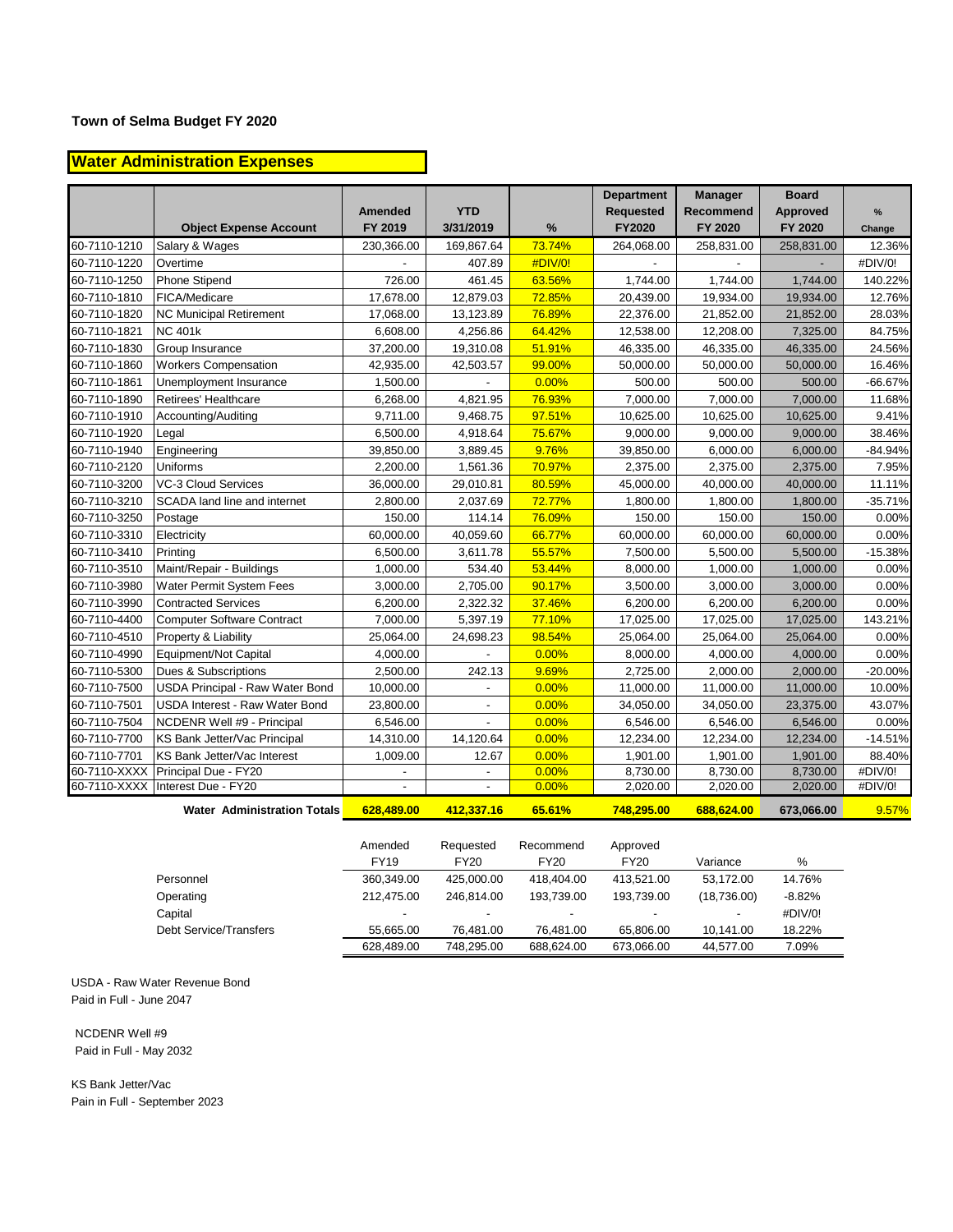## **Water Operations Expenses**

|                             |                                         |                |            |         | <b>Department</b> | <b>Manager</b>   | <b>Board</b> |           |
|-----------------------------|-----------------------------------------|----------------|------------|---------|-------------------|------------------|--------------|-----------|
|                             |                                         | <b>Amended</b> | <b>YTD</b> |         | <b>Requested</b>  | <b>Recommend</b> | Approved     | $\%$      |
|                             | <b>Object Expense Account</b>           | FY 2019        | 3/31/2019  | %       | <b>FY2020</b>     | FY 2020          | FY 2020      | Change    |
| 60-7130-1210                | Salary & Wages                          | 180,198.00     | 132,014.93 | 73.26%  | 170,699.00        | 164,138.00       | 164,138.00   | $-8.91%$  |
| 60-7130-1220                | Overtime                                | 20,000.00      | 17,385.26  | 86.93%  | 20,000.00         | 20,000.00        | 20,000.00    | 0.00%     |
|                             | 60-7130-1250 Phone Stipend              | 1,296.00       | 946.48     | 0.00%   | 1,080.00          | 1,080.00         | 1,080.00     | $-16.67%$ |
| 60-7130-1810 FICA           |                                         | 15,415.00      | 11,073.09  | 71.83%  | 14,802.00         | 14,170.00        | 14,170.00    | $-8.08%$  |
|                             | 60-7130-1820   NC Municipal Retirement  | 15,516.00      | 11,558.13  | 74.49%  | 17,234.00         | 16,577.00        | 16,577.00    | 6.84%     |
| 60-7130-1821 NC 401k        |                                         | 6,006.00       | 4,318.52   | 71.90%  | 9,674.00          | 9,261.00         | 5,557.00     | 54.20%    |
|                             | 60-7130-1830 Group Insurance            | 34,546.00      | 27,030.23  | 78.24%  | 33,686.00         | 33,686.00        | 33,686.00    | $-2.49%$  |
|                             | 60-7130-2512 Non-Highway Diesel Fuel #2 | 1,000.00       | 411.81     | 41.18%  | 1,000.00          | 550.00           | 550.00       | $-45.00%$ |
| 60-7130-2590                | Gasoline                                | 4,000.00       | 3,443.88   | 86.10%  | 4,000.00          | 4,000.00         | 4,000.00     | 0.00%     |
| 60-7130-2600                | Supplies & Materials                    | 7,500.00       | 5,391.72   | 71.89%  | 7,500.00          | 7,500.00         | 7,500.00     | 0.00%     |
| 60-7130-2992                | Chemicals                               | 68,900.00      | 32,970.77  | 47.85%  | 77,000.00         | 70,000.00        | 70,000.00    | 1.60%     |
|                             | 60-7130-3110 Travel & Training          | 2,500.00       | 885.00     | 35.40%  | 2,500.00          | 2,500.00         | 2,500.00     | 0.00%     |
| 60-7130-3500                | <b>Safety Supplies</b>                  | 2,000.00       | 388.95     | 19.45%  | 10,000.00         | 3,000.00         | 3,000.00     | 50.00%    |
| 607130-3510                 | Maint/Repair - Building                 |                |            | #DIV/0! | 8,000.00          | 5,000.00         | 5,000.00     | #DIV/0!   |
| 60-7130-3520                | Maint/Repair - Equip                    | 5,000.00       | 2,119.25   | 42.39%  | 8,000.00          | 8,000.00         | 8,000.00     | 60.00%    |
| 60-7130-3530                | Maint/Repair - Vehicle                  | 2,500.00       | 1,186.88   | 47.48%  | 2,500.00          | 2,500.00         | 2,500.00     | 0.00%     |
| 60-7130-3540                | Maint/Repair - Distribution             | 69,100.00      | 17,118.80  | 24.77%  | 90,000.00         | 25,000.00        | 25,000.00    | $-63.82%$ |
| 60-7130-3800                | <b>Testing/Lab Fees</b>                 | 8,500.00       | 4,299.84   | 50.59%  | 10,000.00         | 6,000.00         | 6,000.00     | $-29.41%$ |
| 60-7130-3990                | <b>Contracted Services</b>              | 81,000.00      | 64,207.49  | 79.27%  | 81,000.00         | 75,000.00        | 75,000.00    | $-7.41%$  |
| 60-7130-3991                | Purchase For Resale/Water               | 100,000.00     | 72,005.36  | 72.01%  | 125,810.00        | 125,810.00       | 125,810.00   | 25.81%    |
| 60-7130-4990                | Equipment/Not Capital                   | 3,500.00       |            | 0.00%   | 26,366.00         | 17,866.00        | 17,866.00    | 410.46%   |
| 60-7130-5000 Capital Outlay |                                         | 44,500.00      | 12,397.20  | 27.86%  | 28,338.00         | 28,338.00        | 28,338.00    | $-36.32%$ |
| 60-7130-9501                | Purchases for Inventory                 | 50,000.00      | 29,746.28  | 59.49%  | 50,000.00         | 50,000.00        | 50,000.00    | 0.00%     |
| 60-9800-0065                | Transfer to Fund 65                     | 41,584.00      |            | 0.00%   | 200,000.00        | 200,000.00       | 147,058.00   | 380.95%   |
|                             | <b>Water Operations Totals</b>          | 764,561.00     | 450,899.87 | 58.98%  | 999,189.00        | 889,976.00       | 833,330.00   | 16.40%    |

|                                           | Amended     | Requested   | Recommend   | Approved    |              |           |
|-------------------------------------------|-------------|-------------|-------------|-------------|--------------|-----------|
|                                           | <b>FY19</b> | <b>FY20</b> | <b>FY20</b> | <b>FY20</b> | Variance     | %         |
| Personnel                                 | 272.977.00  | 267.175.00  | 258.912.00  | 255.208.00  | (17,769.00)  | $-6.51%$  |
| Operating                                 | 405,500.00  | 503,676.00  | 402.726.00  | 402.726.00  | (2,774.00)   | $-0.68%$  |
| Capital                                   | 44,500.00   | 28,338.00   | 28,338.00   | 28,338.00   | (16, 162.00) | $-36.32%$ |
| Debt Service/Transfers                    | 41,584.00   | 200.000.00  | 200,000.00  | 147.058.00  | 105,474.00   | 253.64%   |
|                                           | 764,561.00  | 999.189.00  | 889.976.00  | 833.330.00  | 68,769.00    | 8.99%     |
|                                           |             |             |             |             |              |           |
|                                           |             | Requested   | Recommend   | Approved    |              |           |
| Capital Outlay                            |             |             |             |             |              |           |
| Emergency Stand By Pump (split with Sewer |             | 18.338.00   | 18,338.00   | 18,338.00   |              |           |
| Portable Valve Exercise Trailer           |             | 10,000.00   | 10.000.00   | 10,000.00   |              |           |
|                                           |             | 28.338.00   | 28.338.00   | 28.338.00   |              |           |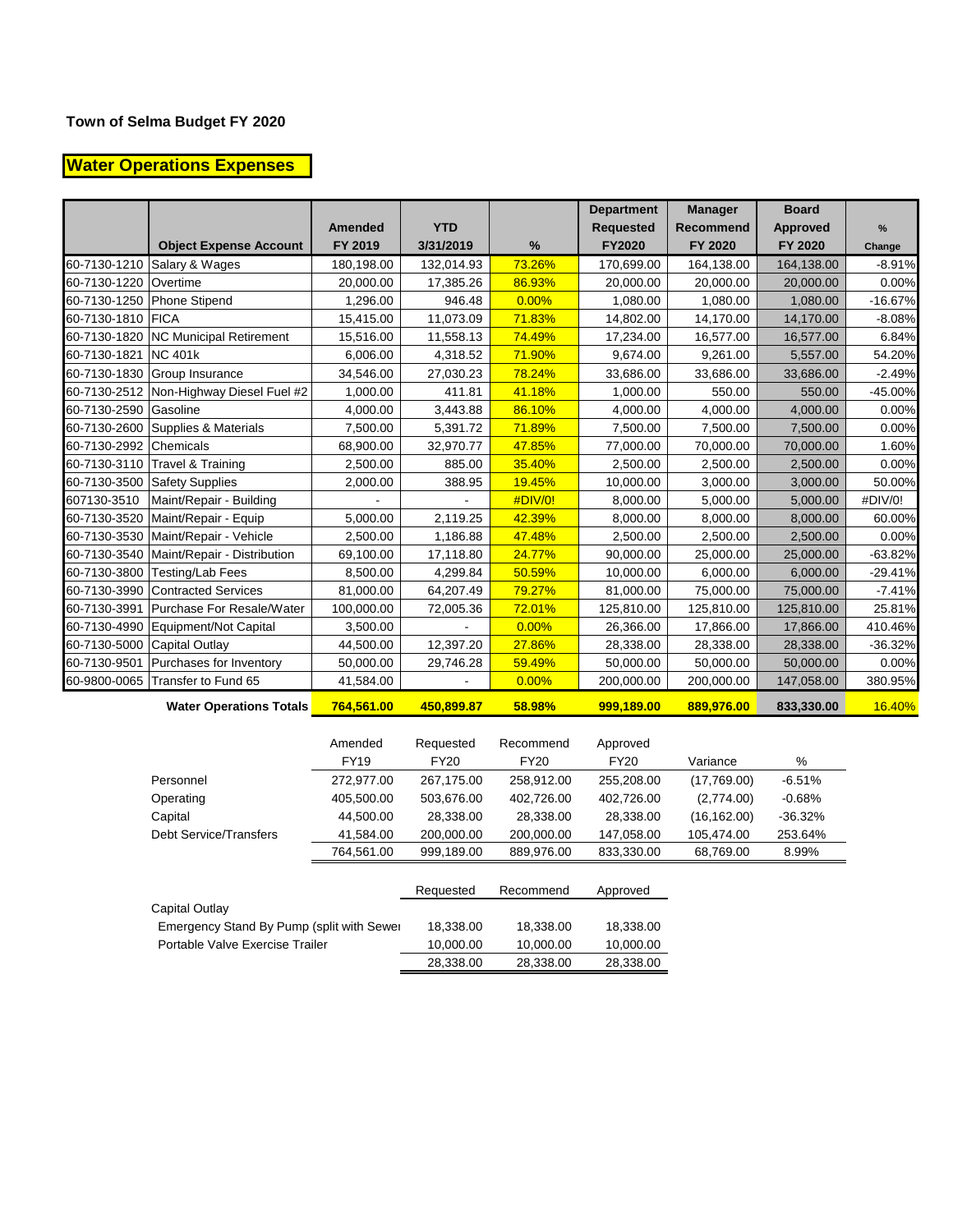## **Sewer Revenues**

| <b>Revenue Source</b>                              |              |              |               | <b>Manager</b>           | <b>Board</b> |               |
|----------------------------------------------------|--------------|--------------|---------------|--------------------------|--------------|---------------|
|                                                    | Amended      | <b>YTD</b>   |               | Recommend                | Approved     | $\frac{9}{6}$ |
|                                                    | FY 2019      | 3/31/2019    | $\frac{9}{6}$ | FY 2020                  | FY 2020      | Change        |
| 61-3290-0000 Interest Earned                       | 2,500.00     | 6.417.74     | 256.71%       | 7.500.00                 | 7,500.00     | 200.00%       |
| 61-3714-5100 Sewer Charge/Basic                    | 2,287,000.00 | 1,677,131.97 | 73.33%        | 2,777,190.00             | 2,683,411.00 | 21.43%        |
| 61-3714-5200 Other Services (Tap Ins, Restoration) |              | 3,275.00     | #DIV/0!       | $\blacksquare$           | - 1          | #DIV/0!       |
| 61-3714-5400 Sewer Capital Reserve                 | 44,000.00    | 31,046.98    | 70.56%        | 400.000.00               | 219,300.00   | 809.09%       |
| 61-3721-0066 Transfer from Sewer Capital Reserve   | 56,375.00    | 56.375.00    | 100.00%       |                          |              | $-100.00\%$   |
| 61-3721-5420 Loan Proceeds - Jetter/Vac Truck      | 329,000.00   | 329,000.00   | 100.00%       | $\overline{\phantom{0}}$ | ۰.           | $-100.00\%$   |
| 61-3721-5800 Utility Bill Penalties                | 75,000.00    | 54,955.96    | 73.27%        | 75,000.00                | 75,000.00    | $0.00\%$      |
| 61-3721-5801 Utility Connection Fees               | 9,000.00     | 5,306.68     | 58.96%        | 7,500.00                 | 7,500.00     | $-16.67%$     |
| 61-3980-3000 Transfer from Fund 30                 | 40,893.00    |              | 0.00%         |                          |              | $-100.00\%$   |
| <b>Sewer Revenues Totals</b>                       | 2.843.768.00 | 2.163.509.33 | <b>76.08%</b> | 3,267,190.00             | 2,992,711.00 | <b>14.89%</b> |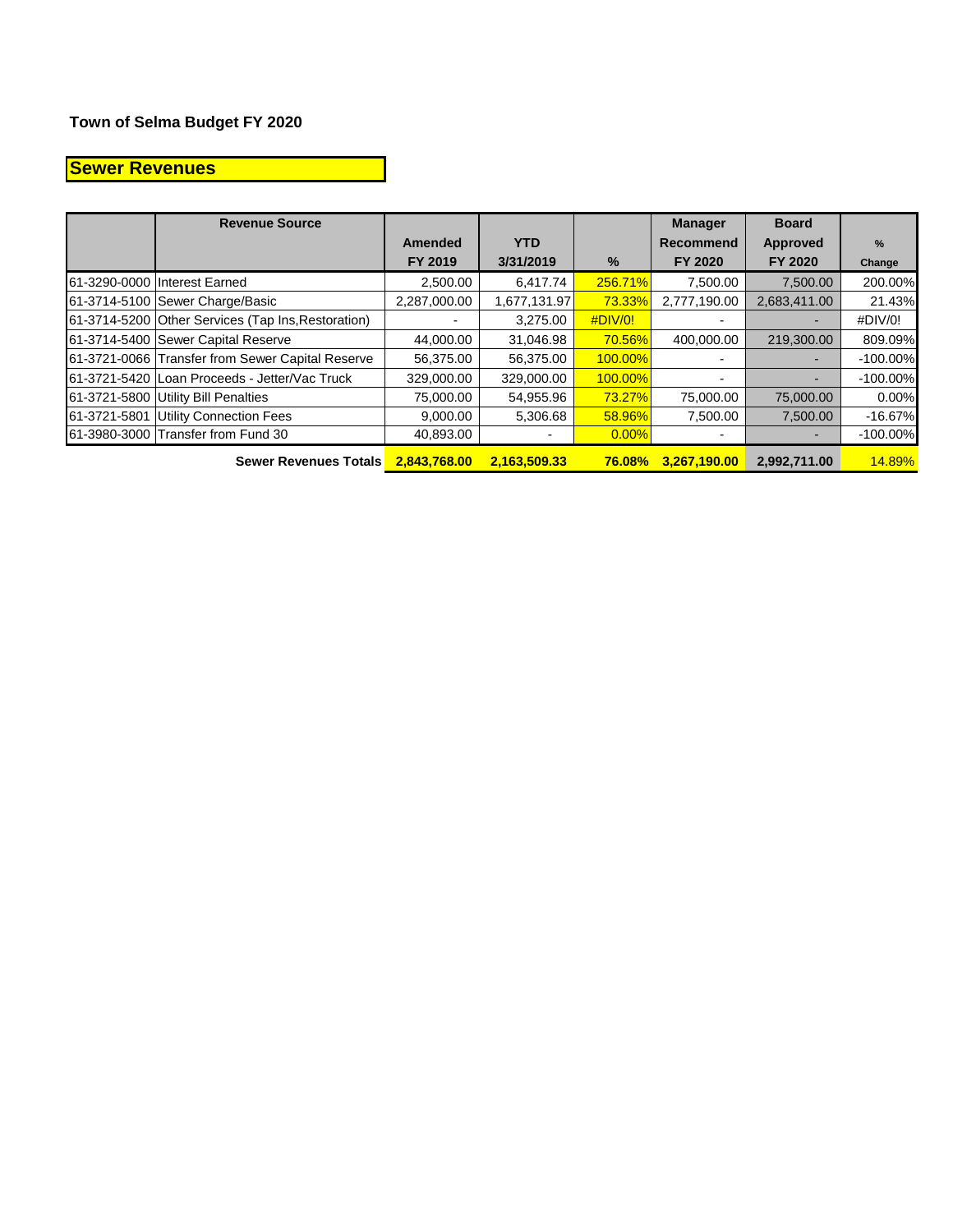#### **Sewer Administration Expenses**

|                          |                                               | Amended      | <b>YTD</b>               |         | <b>Department</b><br>Requested | <b>Manager</b><br><b>Recommend</b> | <b>Board</b><br><b>Approved</b> | $\%$        |
|--------------------------|-----------------------------------------------|--------------|--------------------------|---------|--------------------------------|------------------------------------|---------------------------------|-------------|
|                          | <b>Object Expense Account</b>                 | FY 2019      | 3/31/2019                | $\%$    | FY2020                         | FY 2020                            | FY 2020                         | Change      |
|                          | 61-7110-1210 Salary & Wages                   | 145,132.00   | 104,478.24               | 71.99%  | 157,985.00                     | 157,205.00                         | 157,205.00                      | 8.32%       |
| 61-7110-1220 Overtime    |                                               |              | 50.97                    | #DIV/0! |                                |                                    |                                 | #DIV/0!     |
|                          | 61-7110-1250 Phone Stipend                    | 534.00       | 384.37                   | 71.98%  | 898.00                         | 898.00                             | 898.00                          | 68.16%      |
|                          | 61-7110-1810 FICA/Medicare                    | 11,143.00    | 7.890.50                 | 70.81%  | 12,170.00                      | 12.095.00                          | 12.095.00                       | 8.54%       |
|                          | 61-7110-1820 NC Municipal Retirement          | 11,238.00    | 8,020.09                 | 71.37%  | 14,229.00                      | 14,151.00                          | 14,151.00                       | 25.92%      |
| 61-7110-1821 NC 401k     |                                               | 4.350.00     | 2,179.83                 | 50.11%  | 7.955.00                       | 7,906.00                           | 4,744.00                        | 81.75%      |
|                          | 61-7110-1830 Group Insurance                  | 22,520.00    | 18,658.14                | 82.85%  | 27,643.00                      | 27,643.00                          | 27,643.00                       | 22.75%      |
|                          | 61-7110-1860 Workers Compensation             | 42,935.00    | 42,503.57                | 99.00%  | 50,000.00                      | 50,000.00                          | 50,000.00                       | 16.46%      |
|                          | 61-7110-1861 Unemployment Insurance Reserve   | 500.00       |                          | 0.00%   | 500.00                         | 500.00                             | 500.00                          | 0.00%       |
|                          | 61-7110-1890 Retirees' Healthcare             | 4,268.00     | 4,821.95                 | 112.98% | 7,000.00                       | 7,000.00                           | 7,000.00                        | 64.01%      |
|                          | 61-7110-1910 Accounting/Auditing              | 8,750.00     | 9,468.75                 | 108.21% | 10,625.00                      | 10,625.00                          | 10,625.00                       | 21.43%      |
| 61-7110-1920 Legal       |                                               | 6,500.00     | 4,131.12                 | 63.56%  | 9,000.00                       | 9,000.00                           | 9,000.00                        | 38.46%      |
| 61-7110-1940 Engineering |                                               | 35,000.00    | ÷                        | 0.00%   | 39,000.00                      | 10,000.00                          | 10,000.00                       | $-71.43%$   |
| 61-7110-2120 Uniforms    |                                               | 2,300.00     | 1,857.13                 | 80.74%  | 2,375.00                       | 2,375.00                           | 2,375.00                        | 3.26%       |
|                          | 61-7110-3200 VC-3 Cloud Services              | 36,000.00    | 29,010.80                | 80.59%  | 45,000.00                      | 40,000.00                          | 40,000.00                       | 11.11%      |
|                          | 61-7110-3210 SCADA Land Line and Internet     | 1,800.00     | 1,509.74                 | 83.87%  | 2,000.00                       | 2,000.00                           | 2,000.00                        | 11.11%      |
| 61-7110-3250 Postage     |                                               | 200.00       | 114.14                   | 57.07%  | 200.00                         | 200.00                             | 200.00                          | 0.00%       |
| 61-7110-3310 Electricity |                                               | 55,000.00    | 42,825.36                | 77.86%  | 55,000.00                      | 48,000.00                          | 48,000.00                       | $-12.73%$   |
| 61-7110-3410 Printing    |                                               | 7.000.00     | 3,811.69                 | 54.45%  | 7.000.00                       | 7.000.00                           | 7,000.00                        | 0.00%       |
|                          | 61-7110-3510 Maint/Repair - Building          | 1,000.00     | 15.81                    | 1.58%   | 6,000.00                       | 1,000.00                           | 1,000.00                        | 0.00%       |
| 61-7110-3980 Permit Fees |                                               | 900.00       |                          | 0.00%   | 900.00                         | 900.00                             | 900.00                          | 0.00%       |
|                          | 61-7110-3990 Contracted Services              | 5,000.00     | 1,694.20                 | 33.88%  | 5,000.00                       | 3,000.00                           | 3,000.00                        | -40.00%     |
|                          | 61-7110-4400 Computer Software Contract       | 7,000.00     | 5,397.19                 | 77.10%  | 17,025.00                      | 17,025.00                          | 17,025.00                       | 143.21%     |
|                          | 61-7110-4510 Property & Liability             | 25,064.00    | 24,698.22                | 98.54%  | 26,000.00                      | 26,000.00                          | 26,000.00                       | 3.73%       |
|                          | 61-7110-4990 Equipment/Not Capital            | 500.00       |                          | 0.00%   | 5,000.00                       | 2,500.00                           | 2,500.00                        | 400.00%     |
|                          | 61-7110-5000 Capital Outlay                   | 332,000.00   | 331,991.80               | 100.00% |                                |                                    | ٠                               | $-100.00\%$ |
|                          | 61-7110-5300 Dues & Subscriptions             | 1,500.00     | 880.00                   | 58.67%  | 1,725.00                       | 1,500.00                           | 1,500.00                        | 0.00%       |
|                          | 61-7110-7500 USDA #92-11 Wastewater Principal | 24,000.00    | ÷.                       | 0.00%   | 24,000.00                      | 24,000.00                          | 24,000.00                       | 0.00%       |
|                          | 61-7110-7505 USDA #92-11 Wastewater Interest  | 25,692.00    | $\overline{\phantom{a}}$ | 0.00%   | 25,182.00                      | 25,182.00                          | 25,182.00                       | $-1.99%$    |
|                          | 61-7110-7506 USDA Noble Street Bond Principal | 12,000.00    | $\sim$                   | 0.00%   | 12,000.00                      | 12,000.00                          | 12,000.00                       | 0.00%       |
|                          | 61-7110-7507 USDA Noble Street Bond Interest  | 12,375.00    |                          | 0.00%   | 12,150.00                      | 12,150.00                          | 12,150.00                       | $-1.82%$    |
|                          | 61-7110-7700 KS Bank Jetter/Vac Principal     | 31,005.00    | 30,594.72                | 0.00%   | 26,506.00                      | 26,506.00                          | 26,506.00                       | $-14.51%$   |
|                          | 61-7110-7701 KS Bank Jetter/Vac Interest      | 3,435.00     | 27.47                    | 0.00%   | 4,118.00                       | 4,118.00                           | 4,118.00                        | 19.88%      |
|                          | 61-7110-8000 Repay Water Fund Loan            | 75,000.00    | 75.000.00                | 0.00%   | 75,000.00                      | 75.000.00                          | 75,000.00                       | 0.00%       |
|                          | 61-7110-XXXX Principal Due - FY20             |              |                          | 0.00%   | 8,730.00                       | 8,730.00                           | 8,730.00                        | #DIV/0!     |
|                          | 61-7110-XXXX Interest Due - FY20              |              |                          | 0.00%   | 2,020.00                       | 2,020.00                           | 2,020.00                        | #DIV/0!     |
|                          | 61-9800-0066 Transfer to Fund 66              | 102,244.00   | ÷                        | 0.00%   | 400,000.00                     | 400,000.00                         | 219,300.00                      | 291.22%     |
|                          | <b>Sewer Administration Totals</b>            | 1,053,885.00 | 752.015.80               | 71.36%  | 1,099,936.00                   | 1,048,229.00                       | 864,367.00                      | $-17.98%$   |

|                        | Amended    | Requested  | Recommend    | Approved   |              |             |
|------------------------|------------|------------|--------------|------------|--------------|-------------|
|                        | FY19       | FY20       | <b>FY20</b>  | FY20       | Variance     | %           |
| Personnel              | 242.620.00 | 278.380.00 | 277.398.00   | 274.236.00 | 31.616.00    | 13.03%      |
| Operating              | 193.514.00 | 231.850.00 | 181.125.00   | 181.125.00 | (12,389.00)  | $-6.40%$    |
| Capital                | 332.000.00 | ۰          |              |            | (332,000.00) | $-100.00\%$ |
| Debt Service/Transfers | 285.751.00 | 589.706.00 | 589.706.00   | 409.006.00 | 123.255.00   | 43.13%      |
|                        | 053.885.00 | 099.936.00 | 1.048.229.00 | 864.367.00 | (189.518.00) | $-17.98%$   |

USDA Wastewater Revenue Bond Paid in Full - June 2053

USDA Noble Street Bond Paid in Full - June 2056

KS Bank Jetter/Vac Paid in Full - September 2023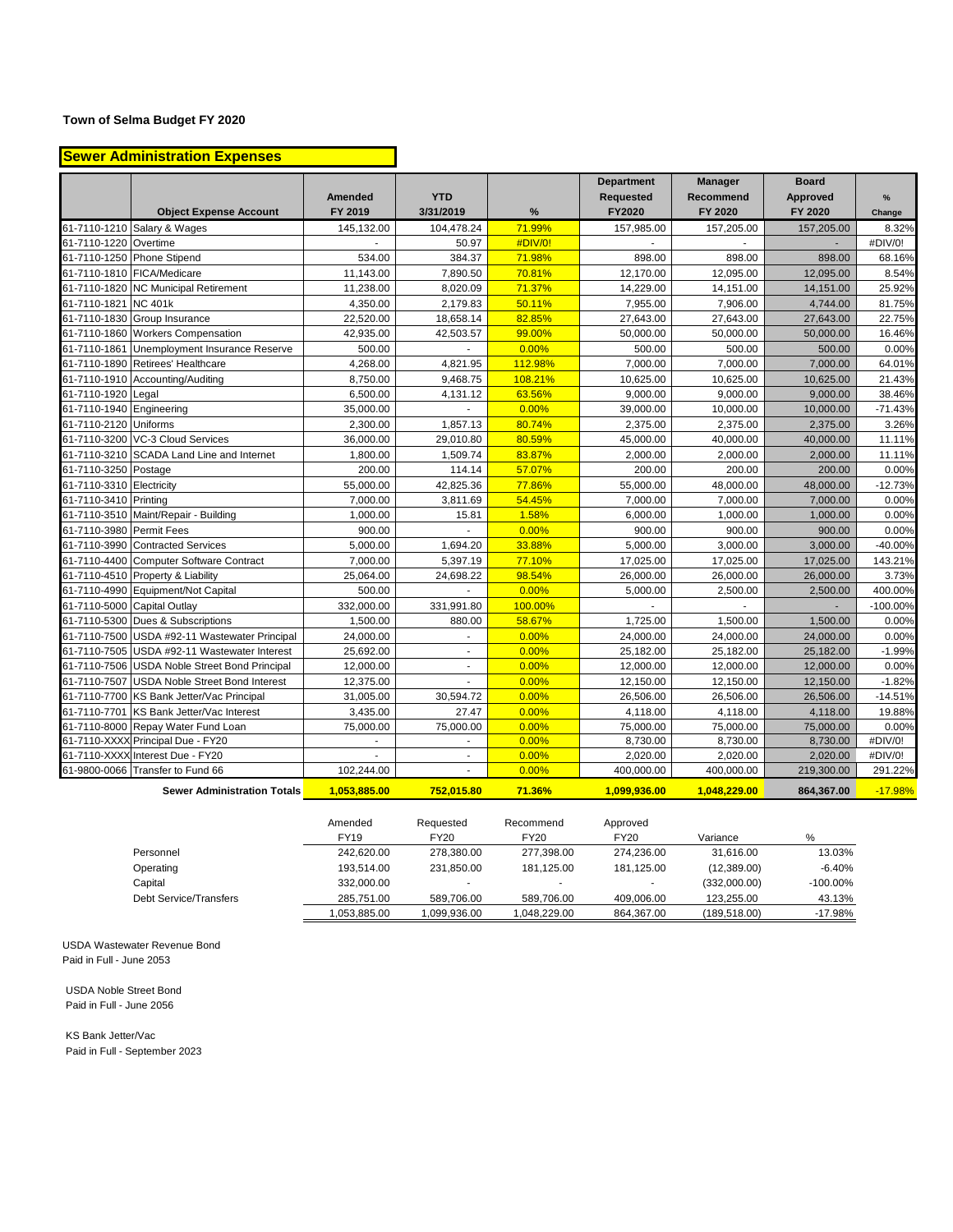#### **Sewer Operations Expenses**

|              |                                  |                |              |         | <b>Department</b> | <b>Manager</b>   | <b>Board</b>    |           |
|--------------|----------------------------------|----------------|--------------|---------|-------------------|------------------|-----------------|-----------|
|              |                                  | <b>Amended</b> | <b>YTD</b>   |         | <b>Requested</b>  | <b>Recommend</b> | <b>Approved</b> | %         |
|              | <b>Object Expense Account</b>    | FY 2019        | 3/31/2019    | %       | <b>FY2020</b>     | FY 2020          | FY 2020         | Change    |
| 61-7140-1210 | Salary & Wages                   | 146,148.00     | 116,160.78   | 79.48%  | 161,240.00        | 156.015.00       | 156,015.00      | 6.75%     |
| 61-7140-1220 | Overtime                         | 10.000.00      | 10,704.26    | 107.04% | 10,000.00         | 10,000.00        | 10,000.00       | 0.00%     |
| 61-7140-1250 | Phone Stipend                    | 540.00         | 350.10       | 0.00%   | 540.00            | 540.00           | 540.00          | 0.00%     |
| 61-7140-1810 | FICA/Medicare                    | 11,988.00      | 9,458.58     | 78.90%  | 13,245.00         | 12,742.00        | 12,742.00       | 6.29%     |
| 61-7140-1820 | <b>NC Municipal Retirement</b>   | 12,102.00      | 9,873.20     | 81.58%  | 15,430.00         | 14,907.00        | 14,907.00       | 23.18%    |
| 61-7140-1821 | <b>NC 401k</b>                   | 4.685.00       | 3,460.35     | 73.86%  | 8,657.00          | 8.328.00         | 4,997.00        | 77.76%    |
| 61-7140-1830 | Group Insurance                  | 28,027.00      | 19,636.88    | 70.06%  | 33.278.00         | 33,278.00        | 33,278.00       | 18.74%    |
| 61-7140-2512 | Non-Highway Diesel Fuel #2       | 1,500.00       | 617.02       | 41.13%  | 1,500.00          | 1,200.00         | 1,200.00        | $-20.00%$ |
| 61-7140-2590 | Gasoline                         | 4,000.00       | 2,605.00     | 65.13%  | 4,000.00          | 3,800.00         | 3,800.00        | $-5.00%$  |
| 61-7140-2600 | Supplies & Materials             | 5,000.00       | 4,343.10     | 86.86%  | 5,000.00          | 5,000.00         | 5,000.00        | 0.00%     |
| 61-7140-3110 | Travel & Training                | 2,500.00       | 272.44       | 10.90%  | 2,500.00          | 1,500.00         | 1,500.00        | $-40.00%$ |
| 61-7140-3500 | <b>Safety Supplies</b>           | 1,500.00       | 256.90       | 17.13%  | 10,000.00         | 3,000.00         | 3,000.00        | 100.00%   |
| 61-7140-3520 | Maint/Repair - Equip             | 5,000.00       | 1,066.13     | 21.32%  | 5,000.00          | 5,000.00         | 5,000.00        | 0.00%     |
| 61-7140-3530 | Maint/Repair - Vehicle           | 2,000.00       | 509.00       | 25.45%  | 2,000.00          | 2,000.00         | 2,000.00        | 0.00%     |
| 61-7140-3531 | Maint/Repair - I & I             | 39,500.00      | 617.30       | 1.56%   | 100,000.00        | 40,000.00        | 25,000.00       | 1.27%     |
| 61-7140-3532 | Maint/Repair - Collection System | 44,546.00      | 34,549.23    | 0.00%   | 960,000.00        | 87,409.00        | 50,000.00       | 96.22%    |
| 61-7140-3990 | <b>Contracted Services</b>       | 5,000.00       | 2,255.10     | 45.10%  | 5,000.00          | 5,000.00         | 5,000.00        | 0.00%     |
| 61-7140-3991 | <b>Wastewater Treatment</b>      | 1,415,893.00   | 1,220,075.51 | 86.17%  | 1,795,904.00      | 1,795,904.00     | 1,761,027.00    | 26.84%    |
| 61-7140-4990 | Equipment/Not Capital            | 2,000.00       |              | 0.00%   | 5,000.00          | 5,000.00         | 5,000.00        | 150.00%   |
| 61-7140-5000 | Capital Outlay                   | 37,954.00      | 11,297.19    | 29.77%  | 18,338.00         | 18,338.00        | 18,338.00       | $-51.68%$ |
| 61-7140-9501 | Purchases for Inventory          | 10,000.00      | 286.83       | 2.87%   | 10,000.00         | 10,000.00        | 10,000.00       | 0.00%     |
|              | <b>Sewer Operations Totals</b>   | 1,789,883.00   | 1,448,394.90 | 80.92%  | 3,166,632.00      | 2,218,961.00     | 2,128,344.00    | 18.91%    |

|              | Amended<br><b>FY19</b> | Requested<br><b>FY20</b> | Recommend<br><b>FY20</b> | Adopted<br>FY20 | Variance                 | %         |
|--------------|------------------------|--------------------------|--------------------------|-----------------|--------------------------|-----------|
| Personnel    | 213,490.00             | 242.390.00               | 235.810.00               | 232.479.00      | 18.989.00                | 8.89%     |
| Operating    | 1,538,439.00           | 2.905.904.00             | .964.813.00              | 1,877,527.00    | 339,088.00               | 22.04%    |
| Capital      | 37.954.00              | 18.338.00                | 18.338.00                | 18.338.00       | (19,616.00)              | $-51.68%$ |
| Debt Service |                        | $\blacksquare$           | $\overline{\phantom{0}}$ | $\blacksquare$  | $\overline{\phantom{a}}$ | #DIV/0!   |
|              | 1,789,883.00           | 3.166.632.00             | 2,218,961.00             | 2,128,344.00    | 338.461.00               | 18.91%    |
|              |                        |                          |                          |                 |                          |           |

|                                          | Requested | Recommend | Approved  |
|------------------------------------------|-----------|-----------|-----------|
| Capital Outlay                           |           |           |           |
| Emergency Stand By Pump (split with H2O) | 18.338.00 | 18.338.00 | 18.338.00 |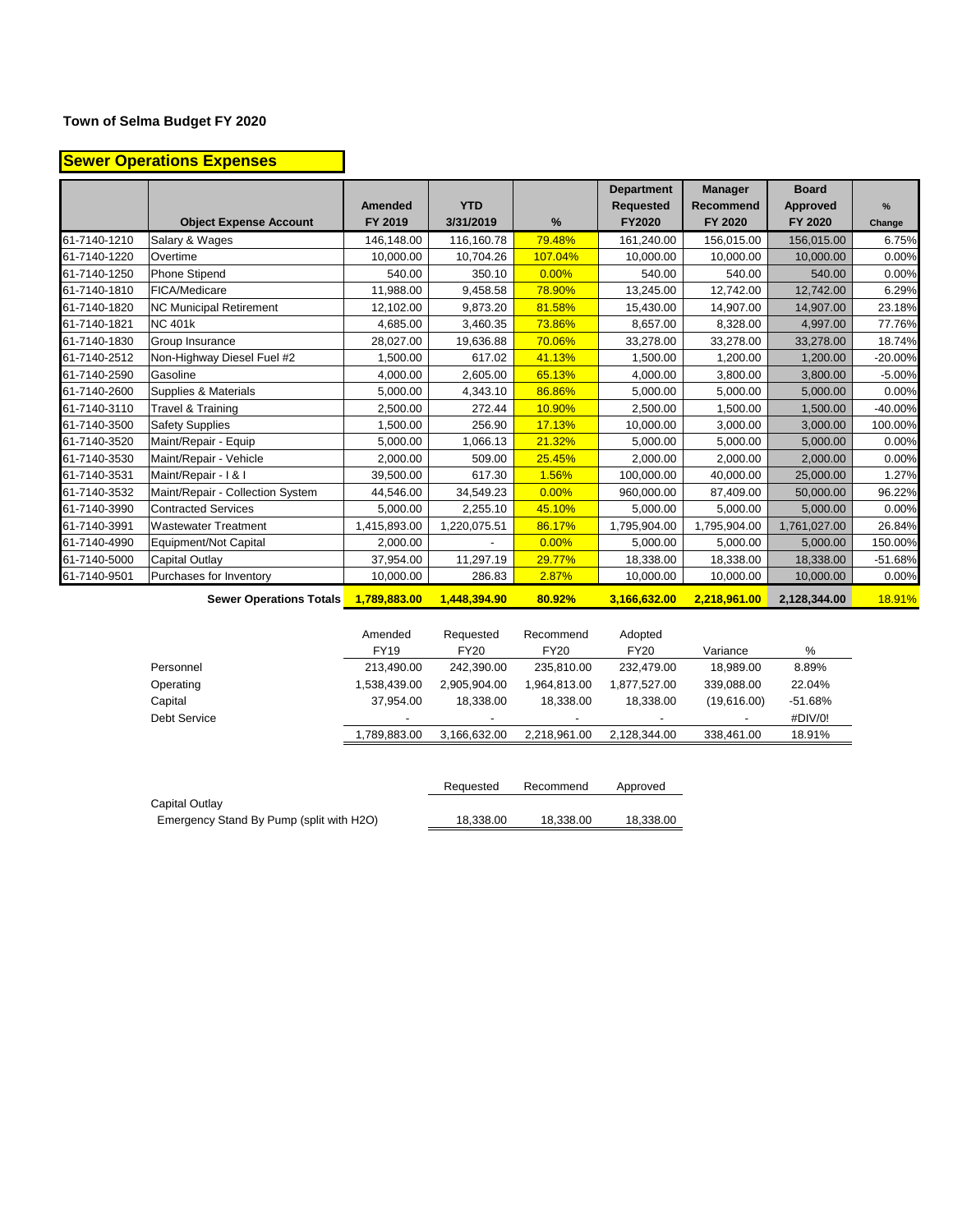| <b>Electric Revenues</b> |                                  |                           |                         |         |                                               |                                            |                         |
|--------------------------|----------------------------------|---------------------------|-------------------------|---------|-----------------------------------------------|--------------------------------------------|-------------------------|
|                          | <b>Revenue Source</b>            | <b>Amended</b><br>FY 2019 | <b>YTD</b><br>3/31/2019 | $\%$    | <b>Manager</b><br><b>Recommend</b><br>FY 2020 | <b>Board</b><br><b>Approved</b><br>FY 2020 | $\frac{9}{6}$<br>Change |
| 63-3290-0000             | Interest Earned                  | 2,500.00                  | 6,573.69                | 262.95% | 7,500.00                                      | 7,500.00                                   | 200.00%                 |
| 63-3350-0000             | Miscellaneous Revenue            | 2,500.00                  | 3,109.46                | 124.38% | 2,500.00                                      | 2,500.00                                   | 0.00%                   |
| 63-3721-5100             | Sale of Electricity              | 7,537,000.00              | 5,567,968.00            | 73.88%  | 7,650,000.00                                  | 7,650,000.00                               | 1.50%                   |
| 63-3721-5800             | Utility Bill Penalties           | 75,000.00                 | 54,955.97               | 73.27%  | 75,000.00                                     | 75,000.00                                  | 0.00%                   |
| 63-3721-5801             | Utility Connection Fees          | 9,000.00                  | 5,306.64                | 58.96%  | 7,500.00                                      | 7,500.00                                   | $-16.67%$               |
| 63-3721-5802             | Utility Sales Tax Revenue        | 527,590.00                | 379,395.55              | 71.91%  | 535,500.00                                    | 535,500.00                                 | 1.50%                   |
| 63-3721-5803             | TekCollect Fee                   |                           | (26.00)                 | #DIV/0! |                                               |                                            | #DIV/0!                 |
| 63-3740-0000             | Debt Set-Off                     | 1,500.00                  | 9,135.25                | 609.02% | 2,500.00                                      | 2,500.00                                   | 66.67%                  |
| 63-3800-0000             | <b>Rent-Pole Attachments</b>     | 5,500.00                  |                         | 0.00%   | 4,500.00                                      | 4,500.00                                   | $-18.18%$               |
| 63-3920-8000             | Loan Proceeds - New Bucket Truck | $\blacksquare$            | 110,000.00              | #DIV/0! |                                               |                                            | #DIV/0!                 |
| 63-3920-8020             | Reimbursement DOT                |                           | 2,160.00                | #DIV/0! | 100,000.00                                    | 100,000.00                                 | #DIV/0!                 |
| 63-3991-9910             | Fund Balance Appropriated        | 190,057.00                | -                       | 0.00%   | 22,160.00                                     | 22,160.00                                  | $-88.34%$               |
|                          | <b>Electric Revenues Totals</b>  | 8.350.647.00              | 6.138.578.56            | 73.51%  | 8,407,160.00                                  | 8,407,160.00                               | 0.68%                   |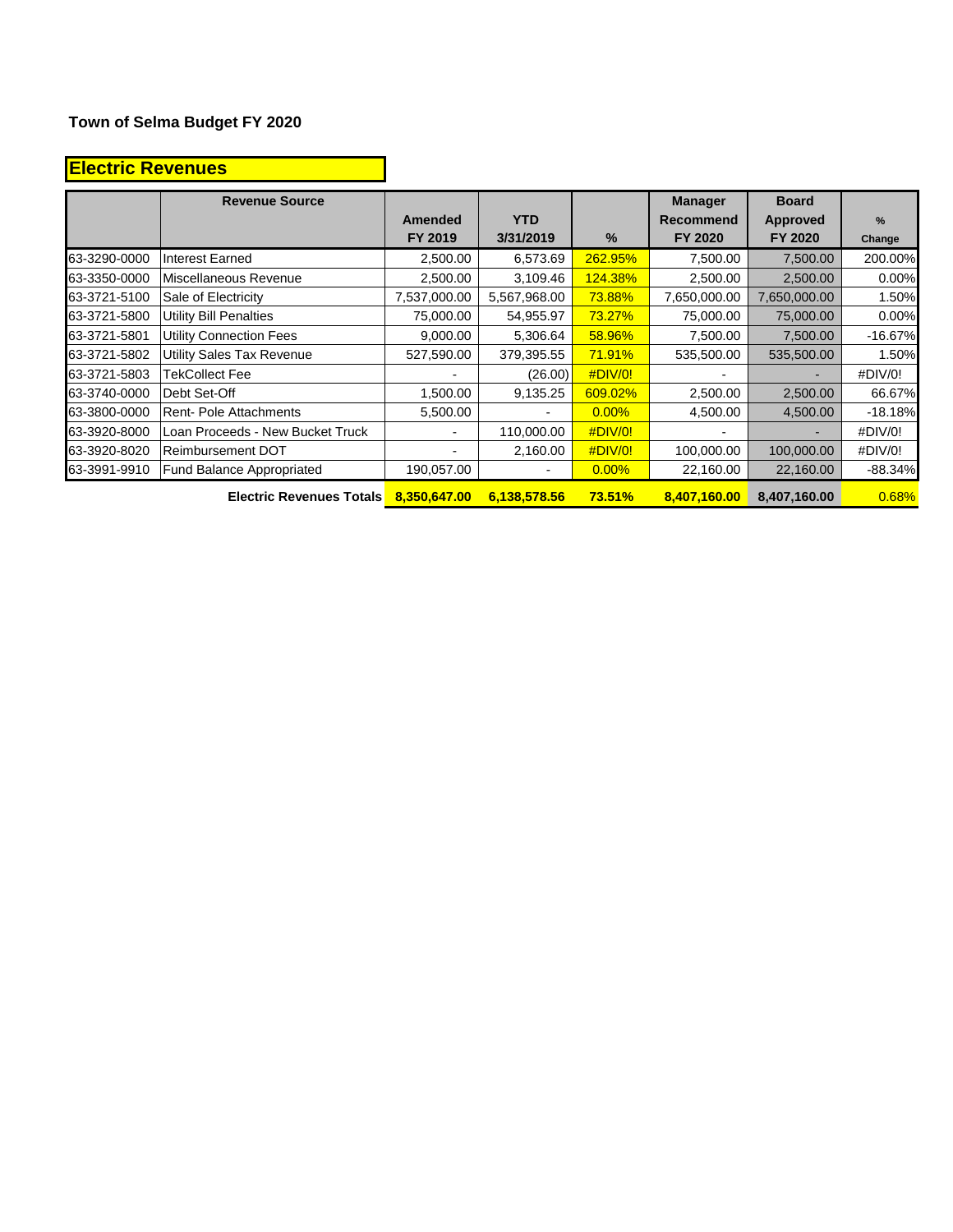#### **Electric Administration Expenses**

|              |                                       |                |            |         | <b>Department</b> | <b>Manager</b> | <b>Board</b> |           |
|--------------|---------------------------------------|----------------|------------|---------|-------------------|----------------|--------------|-----------|
|              |                                       | <b>Amended</b> | <b>YTD</b> |         | <b>Requested</b>  | Recommend      | Approved     | %         |
|              | <b>Object Expense Account</b>         | FY 2019        | 3/31/2019  | %       | FY2020            | FY 2020        | FY 2020      | Change    |
| 63-7210-1210 | Salary & Wages                        | 305,147.00     | 224,578.10 | 73.60%  | 327,520.00        | 327,520.00     | 327,520.00   | 7.33%     |
| 63-7210-1220 | Overtime                              |                | 5,406.25   | #DIV/0! | 5,000.00          | 5,000.00       | 5,000.00     | #DIV/0!   |
| 63-7210-1250 | <b>Phone Stipend</b>                  | 854.00         | 500.27     | 58.58%  | 960.00            | 960.00         | 960.00       | 12.41%    |
| 63-7210-1810 | FICA & Medicare                       | 23,410.00      | 16,986.51  | 72.56%  | 25,512.00         | 25,512.00      | 25,512.00    | 8.98%     |
| 63-7210-1820 | <b>NC Municipal Retirement</b>        | 23,665.00      | 16,799.39  | 70.99%  | 27,516.00         | 27,516.00      | 27,516.00    | 16.27%    |
| 63-7210-1821 | <b>NC 401k</b>                        | 9,161.00       | 5,866.29   | 64.04%  | 13,380.00         | 13,380.00      | 13,380.00    | 46.05%    |
| 63-7210-1830 | Group Insurance                       | 41,443.00      | 26,503.70  | 63.95%  | 48,653.00         | 48,653.00      | 48,653.00    | 17.40%    |
| 63-7210-1860 | <b>Workers Compensation</b>           | 42,935.00      | 42,503.57  | 99.00%  | 50,000.00         | 50,000.00      | 50,000.00    | 16.46%    |
| 63-7210-1861 | Unemployment Insurance Reserve        | 500.00         |            | 0.00%   | 500.00            | 500.00         | 500.00       | 0.00%     |
| 63-7210-1890 | Retirees' Healthcare                  | 37,264.00      | 35,767.26  | 95.98%  | 50,000.00         | 50,000.00      | 50,000.00    | 34.18%    |
| 63-7210-1910 | Accounting/Auditing                   | 8,750.00       | 9,468.75   | 108.21% | 10,625.00         | 10,625.00      | 10,625.00    | 21.43%    |
| 63-7210-1920 | <b>Legal Services</b>                 | 6,500.00       | 4,524.85   | 69.61%  | 9,000.00          | 9,000.00       | 9,000.00     | 38.46%    |
| 63-7210-1940 | Engineering                           | 25,000.00      | 1,517.10   | 6.07%   | 25,000.00         | 10,000.00      | 10,000.00    | $-60.00%$ |
| 63-7210-1950 | <b>Banking Fees</b>                   | 200.00         | 285.60     | 142.80% | 300.00            | 300.00         | 300.00       | 50.00%    |
| 63-7210-3200 | VC-3 Cloud Services                   | 36,000.00      | 29,010.79  | 80.59%  | 45,000.00         | 40,000.00      | 40,000.00    | 11.11%    |
| 63-7210-3210 | Telephone                             | 1,600.00       | 794.07     | 49.63%  | 1,600.00          | 1,600.00       | 1,600.00     | 0.00%     |
| 63-7210-3250 | Postage                               | 300.00         | 141.26     | 47.09%  | 300.00            | 300.00         | 300.00       | 0.00%     |
| 63-7210-3310 | Electricity                           | 7,000.00       | 4,992.65   | 71.32%  | 7,000.00          | 7,000.00       | 7,000.00     | 0.00%     |
| 63-7210-3410 | <b>Printing/Utility Bills</b>         | 7,500.00       | 3,611.86   | 48.16%  | 7,000.00          | 7,000.00       | 7,000.00     | $-6.67%$  |
| 63-7210-3510 | Maint/Repair - Building               | 3,000.00       |            | 0.00%   | 3,000.00          | 3,000.00       | 3,000.00     | 0.00%     |
| 63-7210-3520 | Maint/Repair - Equip                  | 3,000.00       | 27.80      | 0.93%   | 3,000.00          | 3,000.00       | 3,000.00     | 0.00%     |
| 63-7210-3910 | Advertising                           |                | 200.00     | #DIV/0! |                   |                |              | #DIV/0!   |
| 63-7210-3990 | <b>Contracted Services</b>            | 5,500.00       | 3,106.42   | 56.48%  | 5,000.00          | 5,000.00       | 5,000.00     | $-9.09%$  |
| 63-7210-3991 | Load Management/NCEMPA                | 5,000.00       | 3,757.50   | 75.15%  | 5,000.00          | 5,000.00       | 5,000.00     | 0.00%     |
| 63-7210-3994 | <b>ITRON</b> lease                    | 20,000.00      | 11,865.00  | 59.33%  | 20,000.00         | 20,000.00      | 20,000.00    | 0.00%     |
| 63-7210-3995 | <b>Exceleron Contract Fee</b>         | 43,000.00      | 28,396.44  | 66.04%  | 44,000.00         | 44,000.00      | 44,000.00    | 2.33%     |
| 63-7210-4400 | <b>Computer Software Contract</b>     | 7,000.00       | 5,397.20   | 77.10%  | 17,025.00         | 17,025.00      | 17,025.00    | 143.21%   |
| 63-7210-4510 | Property & Liability                  | 25,064.00      | 24,396.19  | 97.34%  | 26,000.00         | 26,000.00      | 26,000.00    | 3.73%     |
| 63-7210-4911 | <b>ElectriCities Dues</b>             | 7,300.00       | 7,090.00   | 97.12%  | 7,300.00          | 7,300.00       | 7,300.00     | 0.00%     |
| 63-7210-XXXX | Principal Due - FY20                  |                |            | #DIV/0! | 8,730.00          | 8,730.00       | 8,730.00     | #DIV/0!   |
| 63-7210-XXXX | Interest Due - FY20                   | $\overline{a}$ |            | #DIV/0! | 2,020.00          | 2,020.00       | 2,020.00     | #DIV/0!   |
| 63-7210-7500 | PNC Loan Principal                    | 264,619.00     | 264,618.93 | 100.00% | 274,102.00        | 274,102.00     | 274,102.00   | 3.58%     |
| 63-7210-7510 | <b>PNC Loan Interest</b>              | 29,857.00      | 29,856.75  | 100.00% | 20,375.00         | 20,375.00      | 20,375.00    | $-31.76%$ |
| 63-7210-9810 | Inter Fund Transfer to Fund 10        | 175,000.00     | 175,000.00 | 100.00% | 175,000.00        | 175,000.00     | 175,000.00   | 0.00%     |
|              | <b>Electric Administration Totals</b> | 1,165,569.00   | 982.970.50 | 84.33%  | 1,265,418.00      | 1,245,418.00   | 1,245,418.00 | 6.85%     |

|                        | Amended                  | Requested    | Recommend    | Adopted     |                          |         |
|------------------------|--------------------------|--------------|--------------|-------------|--------------------------|---------|
|                        | <b>FY19</b>              | <b>FY20</b>  | FY20         | <b>FY20</b> | Variance                 | %       |
| Personnel              | 484.379.00               | 549.041.00   | 549.041.00   |             | 64.662.00                | 13.35%  |
| Operating              | 211.714.00               | 236.150.00   | 216.150.00   | 214.250.00  | 4.436.00                 | 2.10%   |
| Capital                | $\overline{\phantom{a}}$ | -            | -            | ۰           | $\overline{\phantom{0}}$ | #DIV/0! |
| Debt Service/Transfers | 469.476.00               | 480.227.00   | 480.227.00   | 469.477.00  | 10.751.00                | 2.29%   |
|                        | 1.165.569.00             | 1.265.418.00 | 1.245.418.00 | 683.727.00  | 79.849.00                | 6.85%   |

PNC Loan - Substation

Paid in Full - November 2020

Change Position Title to Assistant Director as part of succession planning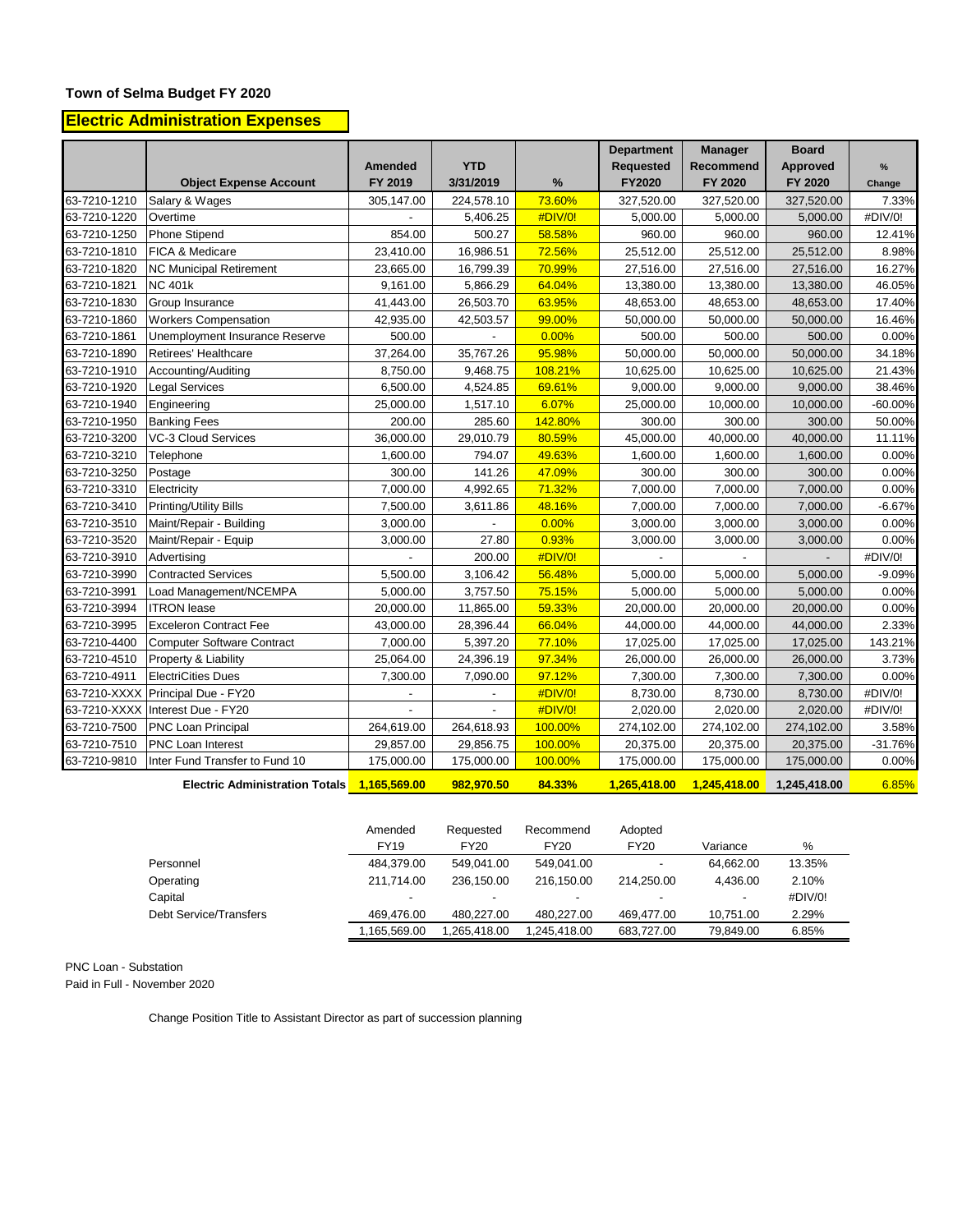## **Electric Operations Expenses**

|              | <b>Object Expense Account</b>           | <b>Amended</b><br>FY 2019 | <b>YTD</b><br>3/31/2019 | %       | <b>Department</b><br><b>Requested</b><br>FY2020 | <b>Manager</b><br>Recommend<br>FY 2020 | <b>Board</b><br>Approved<br>FY 2020 | $\%$<br>Change |
|--------------|-----------------------------------------|---------------------------|-------------------------|---------|-------------------------------------------------|----------------------------------------|-------------------------------------|----------------|
| 63-7220-1210 | Salary & Wages                          | 260,656.00                | 131,202.90              | 50.34%  | 322,590.00                                      | 322,590.00                             | 322,590.00                          | -99.99%        |
| 63-7220-1220 | Overtime                                | 12,000.00                 | 9,847.56                | 82.06%  | 12,000.00                                       | 12,000.00                              | 12,000.00                           | 0.00%          |
| 63-7220-1250 | <b>Phone Stipend</b>                    | 1,080.00                  | 2,186.15                | 0.00%   | 3,240.00                                        | 3,240.00                               | 3,240.00                            | 200.00%        |
| 63-7220-1810 | <b>FICA &amp; Medicare</b>              | 20,942.00                 | 11,215.26               | 53.55%  | 25,844.00                                       | 25,844.00                              | 25,844.00                           | 23.41%         |
| 63-7220-1820 | <b>NC Municipal Retirement</b>          | 18,268.00                 | 10,265.68               | 56.19%  | 30,236.00                                       | 30,236.00                              | 30,236.00                           | 65.51%         |
| 63-7220-1821 | <b>NC 401k</b>                          | 7,071.00                  | 3,259.56                | 46.10%  | 16,892.00                                       | 16,892.00                              | 10,136.00                           | 43.35%         |
| 63-7220-1830 | <b>Group Insurance</b>                  | 44,508.00                 | 22,354.92               | 50.23%  | 59,652.00                                       | 59,652.00                              | 59,652.00                           | 34.03%         |
| 63-7220-2120 | <b>Uniforms</b>                         | 8,000.00                  | 4,460.05                | 55.75%  | 8,500.00                                        | 8,000.00                               | 8,000.00                            | 0.00%          |
| 63-7220-2512 | Non-Highway Diesel Fuel #2              | 7,700.00                  | 5,387.85                | 69.97%  | 7,500.00                                        | 7,500.00                               | 7,500.00                            | $-2.60%$       |
| 63-7220-2590 | Gasoline                                | 300.00                    | 382.50                  | 127.50% | 1,500.00                                        | 650.00                                 | 650.00                              | 116.67%        |
| 63-7220-2600 | Supplies & Materials                    | 50,000.00                 | 41,506.82               | 83.01%  | 60,000.00                                       | 50,000.00                              | 50,000.00                           | 0.00%          |
| 63-7220-3110 | Travel & Training                       | 4,500.00                  | 187.73                  | 4.17%   | 4,500.00                                        | 2,000.00                               | 2,000.00                            | $-55.56%$      |
| 63-7220-3500 | <b>Safety Supplies</b>                  | 3,000.00                  | 1,742.84                | 58.09%  | 3,500.00                                        | 2,500.00                               | 2,500.00                            | $-16.67%$      |
| 63-7220-3520 | Maint/Repair - Equip                    | 2,000.00                  | 535.61                  | 26.78%  | 2,000.00                                        | 1,500.00                               | 1,500.00                            | $-25.00%$      |
| 63-7220-3530 | Maint/Repair - Vehicle                  | 4,500.00                  | 3,854.48                | 85.66%  | 4,000.00                                        | 4,000.00                               | 4,000.00                            | $-11.11%$      |
| 63-7220-3990 | <b>Contracted Services</b>              | 102,856.00                | 94,707.84               | 92.08%  | 76,500.00                                       | 76,500.00                              | 76,500.00                           | $-25.62%$      |
| 63-7220-4990 | Equipment/Not Capital                   | 68,500.00                 | 36,595.01               | 53.42%  | 27,500.00                                       | 27,500.00                              | 27,500.00                           | -59.85%        |
| 63-7220-5000 | Capital Outlay                          | 126,693.00                |                         | 0.00%   |                                                 |                                        | ۰.                                  | $-100.00\%$    |
| 63-7220-5001 | Capital Outlay - Ricks Road             | 52,539.00                 | 2,160.00                | 4.11%   |                                                 |                                        |                                     | $-100.00\%$    |
| 63-7220-5002 | Capital Outlay - Water Plant            | 22,969.00                 |                         | 0.00%   |                                                 |                                        |                                     | $-100.00\%$    |
| 63-7220-5003 | Capital Outlay - Buffalo Road           | 25,000.00                 | 320.00                  | 1.28%   | 100,000.00                                      | 100,000.00                             | 100,000.00                          | 300.00%        |
| 63-7220-5400 | Capital Outlay - Circuit Equipment      | 100,000.00                | 92,488.61               | 92.49%  | 2,815,000.00                                    | 125,000.00                             | 125,000.00                          | 25.00%         |
| 63-7220-7304 | <b>KS Bank Principal - Bucket Truck</b> | 31,440.84                 | 31,440.04               | 100.00% | 31,840.00                                       | 31,840.00                              | 31,840.00                           | 1.27%          |
| 63-7220-7305 | KS Bank Interest - Bucket Truck         | 1,194.16                  | 1,194.16                | 100.00% | 795.00                                          | 795.00                                 | 795.00                              | $-33.43%$      |
| 63-7220-7306 | KS Bank Principal - Bucket Truck FY18   | 20,870.00                 |                         | 0.00%   | 20,864.00                                       | 20,864.00                              | 20,864.00                           | $-0.03%$       |
| 63-7220-7307 | KS Bank Interest - Bucket Truck FY18    | 2,904.00                  |                         | 0.00%   | 2,912.00                                        | 2,912.00                               | 2,912.00                            | 0.28%          |
| 63-7220-9501 | Purchases For Inventory                 | 80,000.00                 | 34,070.49               | 42.59%  | 80,500.00                                       | 75,000.00                              | 75,000.00                           | $-6.25%$       |
|              | <b>Electric Operations Totals</b>       | 1.079.491.00              | 541.366.06              | 50.15%  | 3,717,865.00                                    | 1,007,015.00                           | 1,000,259.00                        | $-7.34%$       |

|              | Amended      | Requested    | Recommend    | Adopted      |               |            |
|--------------|--------------|--------------|--------------|--------------|---------------|------------|
|              | <b>FY19</b>  | FY20         | FY20         | FY20         | Variance      | %          |
| Personnel    | 364.525.00   | 470.454.00   | 470.454.00   | 463.698.00   | 99.173.00     | 27.21%     |
| Operating    | 331,356.00   | 276.000.00   | 255.150.00   | 255.150.00   | (76, 206.00)  | $-23.00\%$ |
| Capital      | 327.201.00   | 2.915.000.00 | 225.000.00   | 225.000.00   | (102, 201.00) | $-31.23%$  |
| Debt Service | 56.409.00    | 56.411.00    | 56.411.00    | 56.411.00    | 2.00          | $0.00\%$   |
|              | 1.079.491.00 | 3.717.865.00 | 1.007.015.00 | 1.000.259.00 | (79.232.00)   | $-7.34%$   |

|                      | Requested    | Recommend  | Approved                 |
|----------------------|--------------|------------|--------------------------|
| Capital Outlay       |              |            |                          |
| Replace 24 Poles     | 125.000.00   | 125.000.00 | 125,000.00               |
| Nextgrid - Load Mngt | 690.000.00   |            |                          |
| Eastfield            | 2.000.000.00 |            | $\overline{\phantom{a}}$ |
|                      | 2,815,000.00 | 125.000.00 | 125.000.00               |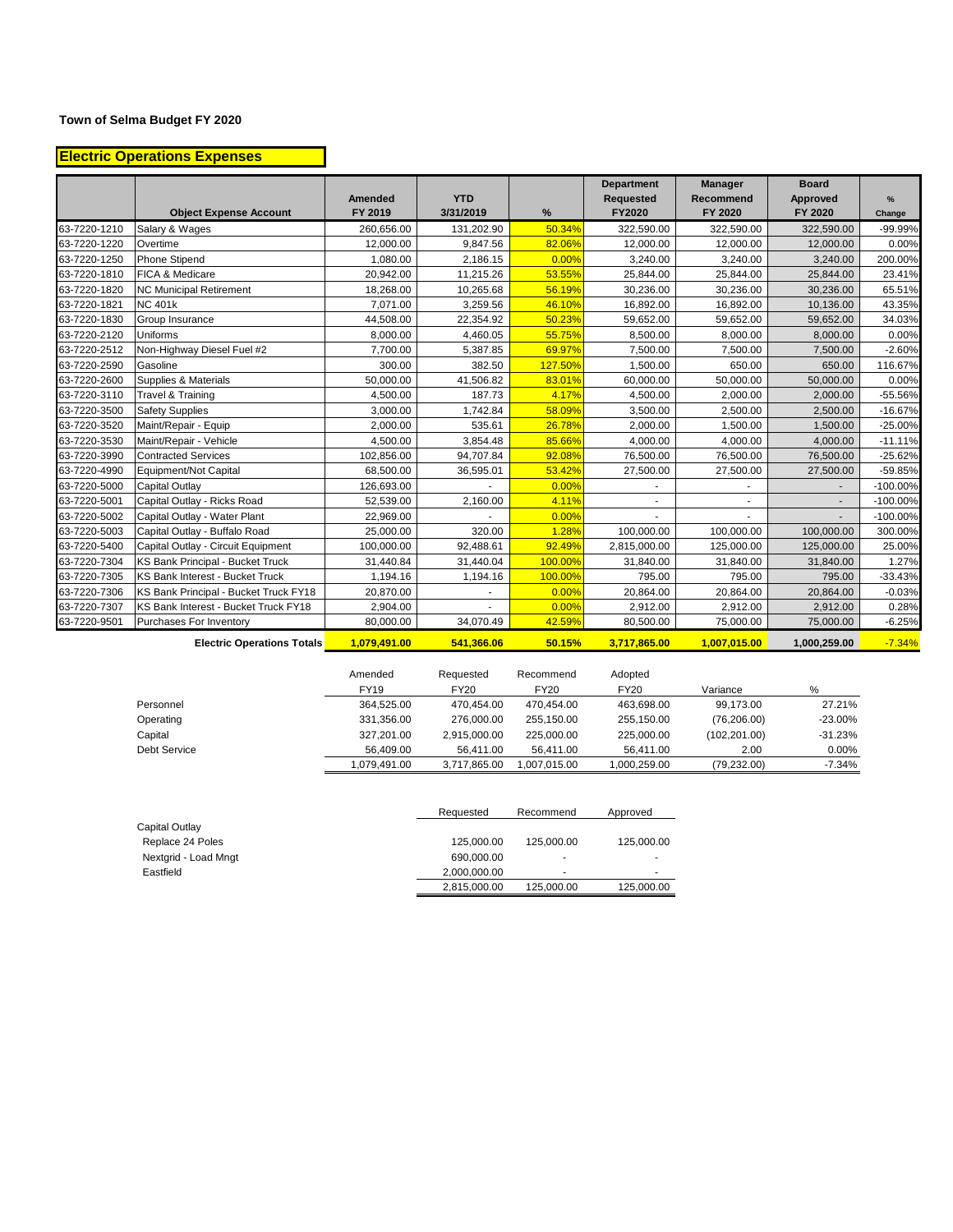## **Electric Purchases Expense**

|              |                                  |              |              |        | <b>Department</b> | <b>Manager</b> | <b>Board</b> |        |
|--------------|----------------------------------|--------------|--------------|--------|-------------------|----------------|--------------|--------|
|              |                                  | Amended      | <b>YTD</b>   |        | <b>Requested</b>  | Recommend      | Approved     | $\%$   |
|              | <b>Object Expense Account</b>    | FY 2019      | 3/31/2019    | %      | <b>FY2020</b>     | FY 2020        | FY 2020      | Change |
| 63-7230-2700 | NCEMPA Electricity Purchases     | 5.137.479.00 | 3.934.668.88 | 76.59% | 5.651.227.00      | 5.601.227.00   | 5.607.983.00 | 9.16%  |
| 63-7230-2701 | Electric Sales/Use Tax           | 527.590.00   | 390.753.39   | 74.06% | 535.500.00        | 535.500.00     | 535.500.00   | 1.50%  |
|              | 63-7230-2702 ISE Power Purchases | 18,000.00    | 8.847.36     | 49.15% | 18.000.00         | 18.000.00      | 18.000.00    | 0.00%  |
|              | <b>Electric Purchases Totals</b> | 5.683.069.00 | 4.334.269.63 | 76.27% | 6.204.727.00      | 6.154.727.00   | 6,161,483.00 | 8.30%  |

Sales Tax is 7% of Electric Revenue

## **Transfer to Capital Reserve**

|              |                                          |            |           |               | <b>Department</b> | <b>Manager</b> | <b>Board</b> |               |
|--------------|------------------------------------------|------------|-----------|---------------|-------------------|----------------|--------------|---------------|
|              |                                          | Amended    | YTD.      |               | <b>Requested</b>  | Recommend      | Approved     | $\frac{9}{6}$ |
|              | <b>Object Expense Account</b>            | FY 2019    | 3/31/2019 | $\frac{0}{6}$ | <b>FY2020</b>     | FY 2020        | FY 2020      | Change        |
| 63-9800-6700 | Transfer to fund 67                      | 422.518.00 | 0.00      | 0.00%         |                   |                | $\sim$       | $-100.00\%$   |
|              | <b>Total Transfer to Capital Reserve</b> | 422.518.00 |           | 0.00%         |                   | $\sim$         |              | $-100.00\%$   |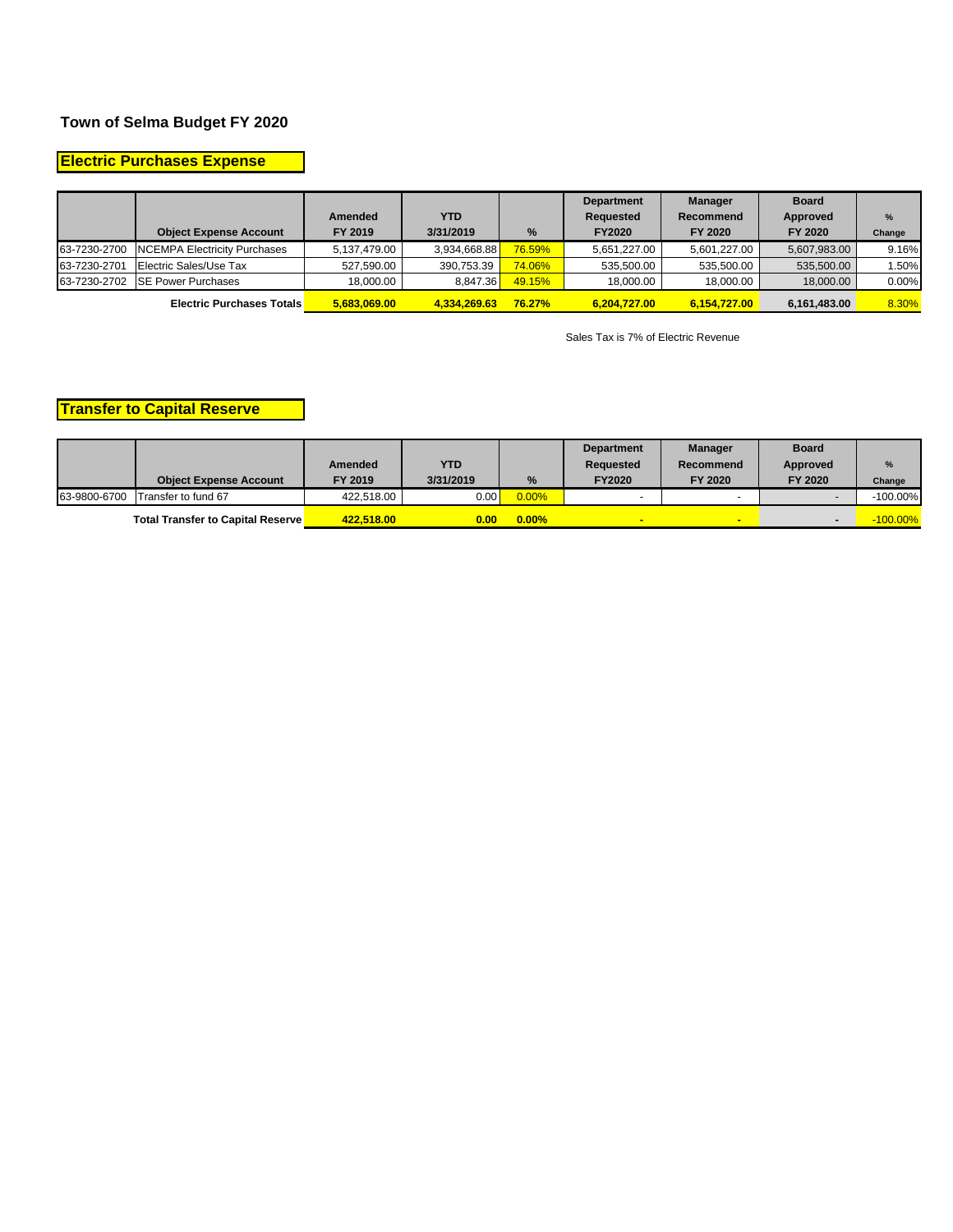# **Water Capital Reserve Fund**

## REVENUE

|              | <b>Revenue Source</b>               |           |                          |          | <b>Manager</b> | <b>Board</b>    |               |
|--------------|-------------------------------------|-----------|--------------------------|----------|----------------|-----------------|---------------|
|              |                                     | Amended   | <b>YTD</b>               |          | Recommend      | <b>Approved</b> | $\frac{9}{6}$ |
|              |                                     | FY 2019   | 3/31/2019                | $\%$     | FY 2020        | FY 2020         | Change        |
| 65-3290-0000 | Interest Earned                     | 350.00    | 272.41                   | 0.00%    |                |                 | $-100.00\%$   |
| 65-3982-0060 | Transfer from Fund 60               | 41.584.00 | $\overline{\phantom{a}}$ | $0.00\%$ | 200.000.00     | 147.058.00      | 380.95%       |
|              | <b>Water Capital Reserve Totals</b> | 41.934.00 | 272.41                   | 0.65%    | 200.000.00     | 147,058.00      | 376.94%       |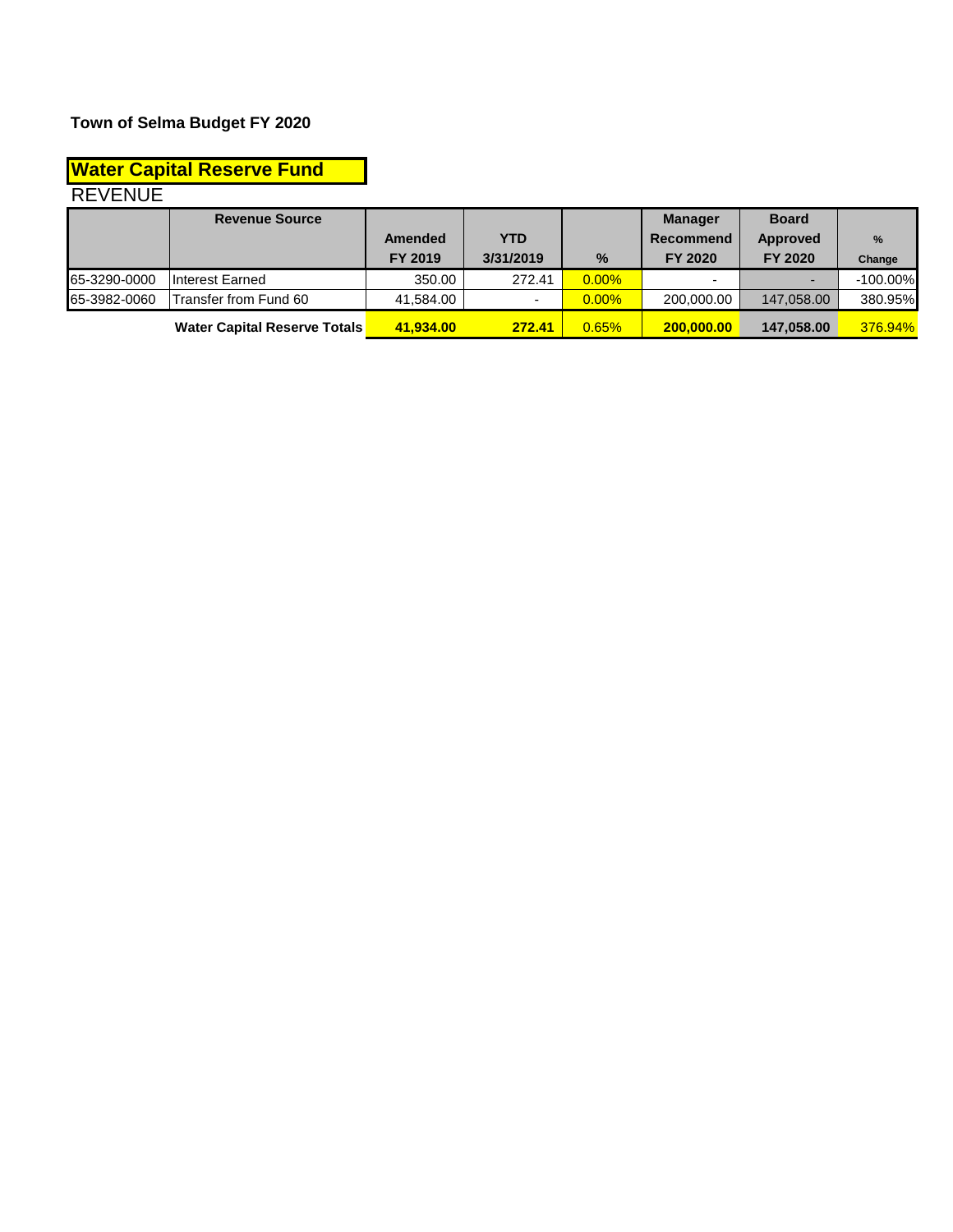#### **Water Capital Reserve Fund**

EXPENSE

|                                             |           |            |          | <b>Department</b> | <b>Manager</b>           | <b>Board</b>             |             |
|---------------------------------------------|-----------|------------|----------|-------------------|--------------------------|--------------------------|-------------|
|                                             | Amended   | <b>YTD</b> |          | <b>Requested</b>  | Recommend                | <b>Approved</b>          | %           |
| <b>Object Expense Account</b>               | FY 2019   | 3/31/2019  | $\%$     | <b>FY2020</b>     | FY 2020                  | FY 2020                  | Change      |
| 65-9930-0000 Reserve for Future Expenditure | 9.934.00  |            | $0.00\%$ | 200,000.00        | 200.000.00               | 147,058.00               | 1913.29%    |
| 65-9930-0060 Transfer to Fund 60            | 32.000.00 |            | $0.00\%$ |                   | $\overline{\phantom{a}}$ | $\overline{\phantom{0}}$ | $-100.00\%$ |
| <b>Water Capital Reserve Totals</b>         | 41.934.00 | 0.00       | $0.00\%$ | 200.000.00        | 200,000,00               | 147.058.00               | 376.94%     |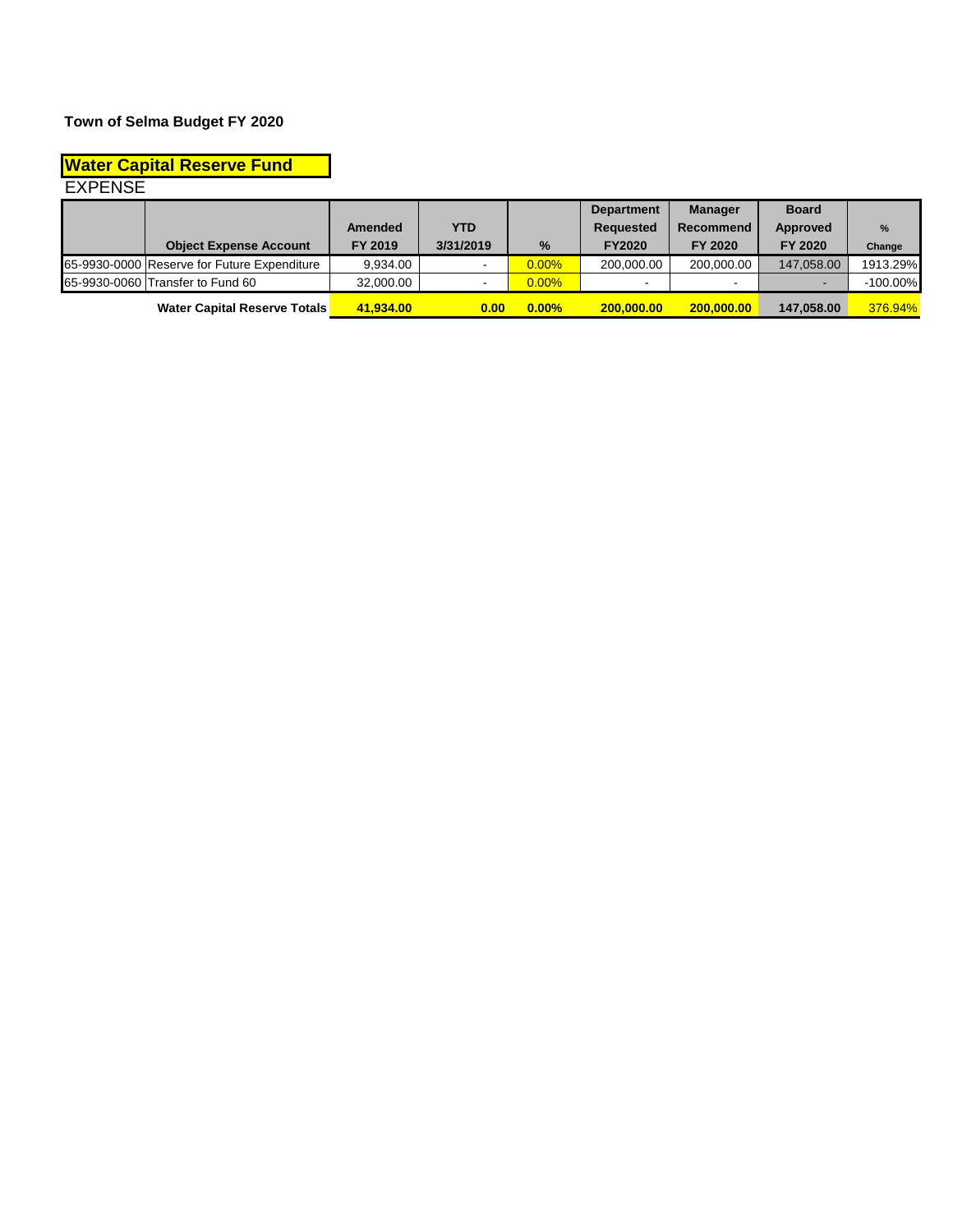## REVENUE **Sewer Capital Reserve Fund**

|              | <b>Revenue Source</b>        |            |                          |          | <b>Manager</b>   | <b>Board</b> |             |
|--------------|------------------------------|------------|--------------------------|----------|------------------|--------------|-------------|
|              |                              | Amended    | <b>YTD</b>               |          | <b>Recommend</b> | Approved     | $\%$        |
|              |                              | FY 2019    | 3/31/2019                | $\%$     | FY 2020          | FY 2020      | Change      |
| 66-3290-0000 | Interest Earned              | 350.00     | 578.47                   | 0.00%    |                  |              | $-100.00\%$ |
| 66-3982-0061 | Transfer from Fund 61        | 102.244.00 | $\overline{\phantom{a}}$ | $0.00\%$ | 400.000.00       | 219,300.00   | 291.22%     |
|              | Sewer Capital Reserve Totals | 102.594.00 | 578.47                   | 0.00%    | 400.000.00       | 219,300,00   | 289.89%     |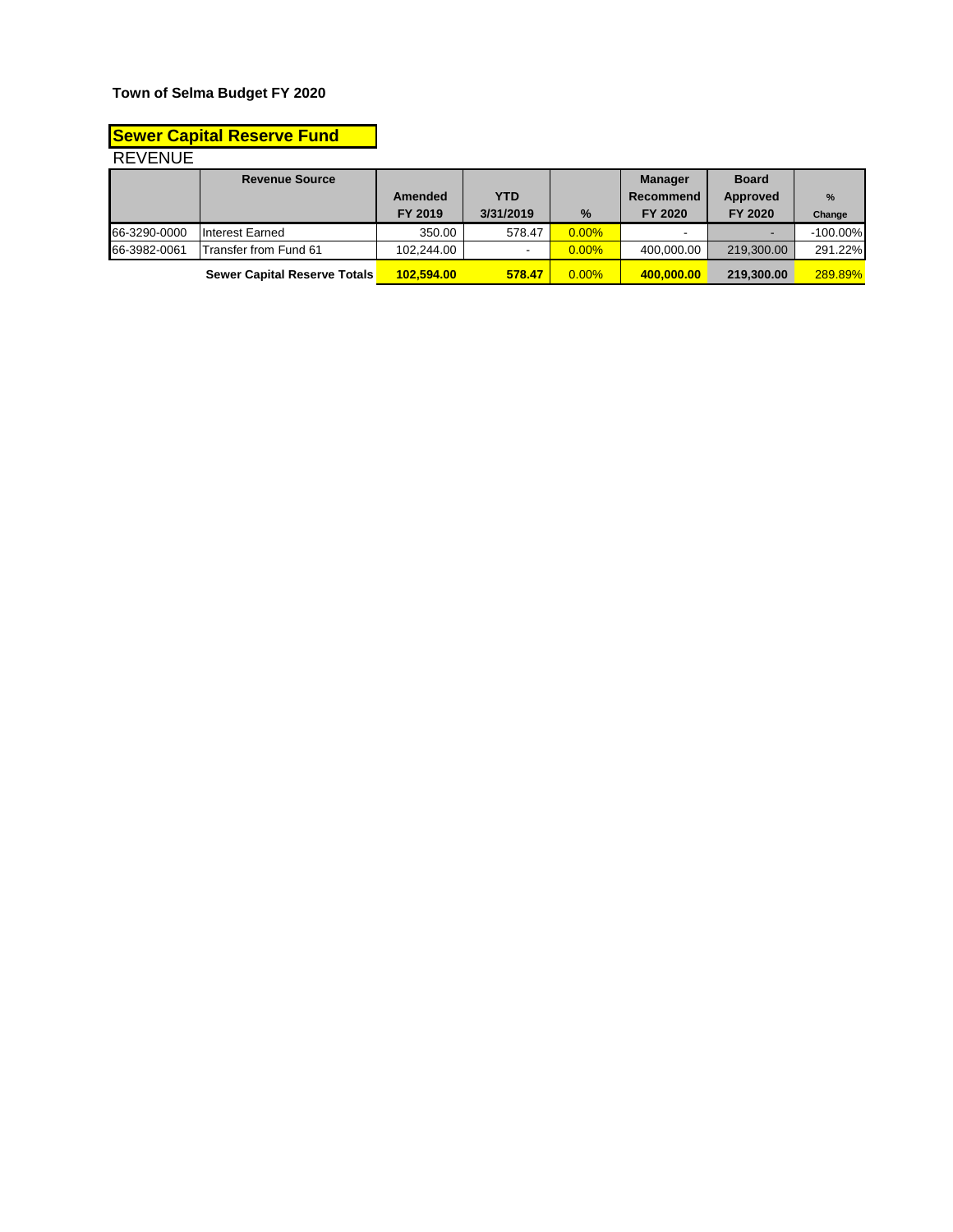## **Sewer Capital Reserve Fund**

EXPENSE

|              |                                             |            |            |               | <b>Department</b> | <b>Manager</b>           | <b>Board</b> |             |
|--------------|---------------------------------------------|------------|------------|---------------|-------------------|--------------------------|--------------|-------------|
|              |                                             | Amended    | <b>YTD</b> |               | Requested         | Recommend                | Approved     | %           |
|              | <b>Object Expense Account</b>               | FY 2019    | 3/31/2019  | $\frac{9}{6}$ | <b>FY2020</b>     | FY 2020                  | FY 2020      | Change      |
|              | 66-9930-0000 Reserve for Future Expenditure | 46.219.00  |            | $0.00\%$      | 400.000.00        | 400.000.00               | 219.300.00   | 765.44%     |
| 66-9930-0061 | Transfer to Fund 61                         | 56.375.00  |            | 0.00%         |                   | $\overline{\phantom{0}}$ |              | $-100.00\%$ |
|              | Sewer Capital Reserve Totals                | 102.594.00 |            | 0.00%         | 400.000.00        | 400.000.00               | 219,300,00   | 289.89%     |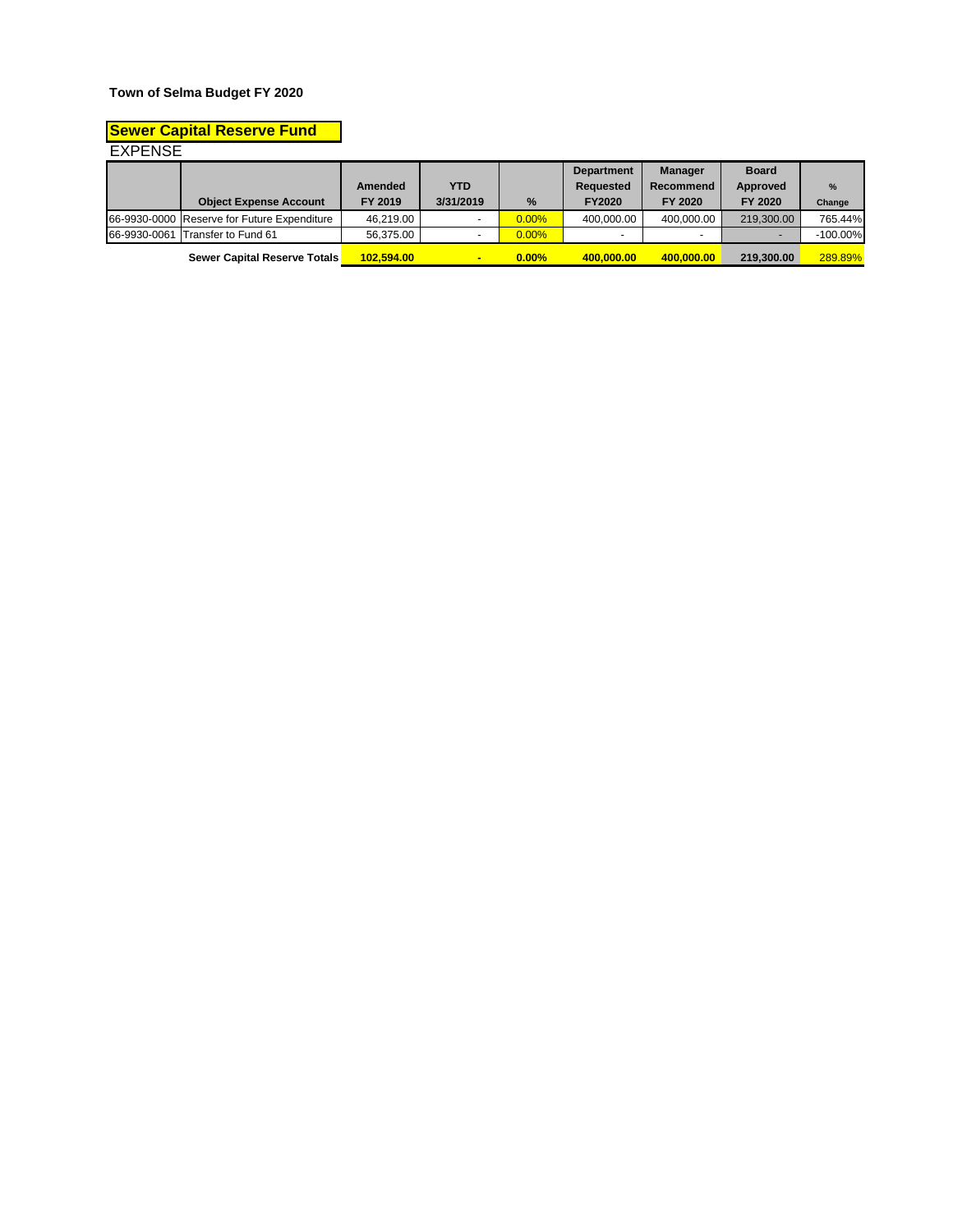|                | <b>Electric Capital Reserve Fund</b> |                |            |       |                          |                 |             |
|----------------|--------------------------------------|----------------|------------|-------|--------------------------|-----------------|-------------|
| <b>REVENUE</b> |                                      |                |            |       |                          |                 |             |
|                | <b>Revenue Source</b>                |                |            |       | <b>Manager</b>           | <b>Board</b>    |             |
|                |                                      | <b>Amended</b> | <b>YTD</b> |       | <b>Recommend</b>         | <b>Approved</b> | $\%$        |
|                |                                      | FY 2019        | 3/31/2019  | $\%$  | <b>FY 2020</b>           | FY 2020         | Change      |
| 67-3290-0000   | Interest Earned                      | 750.00         | 4.053.24   | 0.00% | 5.000.00                 | 5,000.00        | 566.67%     |
| 67-3982-0063   | Transfer From Fund 63                | 422.518.00     |            | 0.00% | $\overline{\phantom{a}}$ | -               | $-100.00\%$ |

**Electric Capital Reserve Totals 423,268.00 4,053.24 0.96% 5,000.00 5,000.00** -98.82%